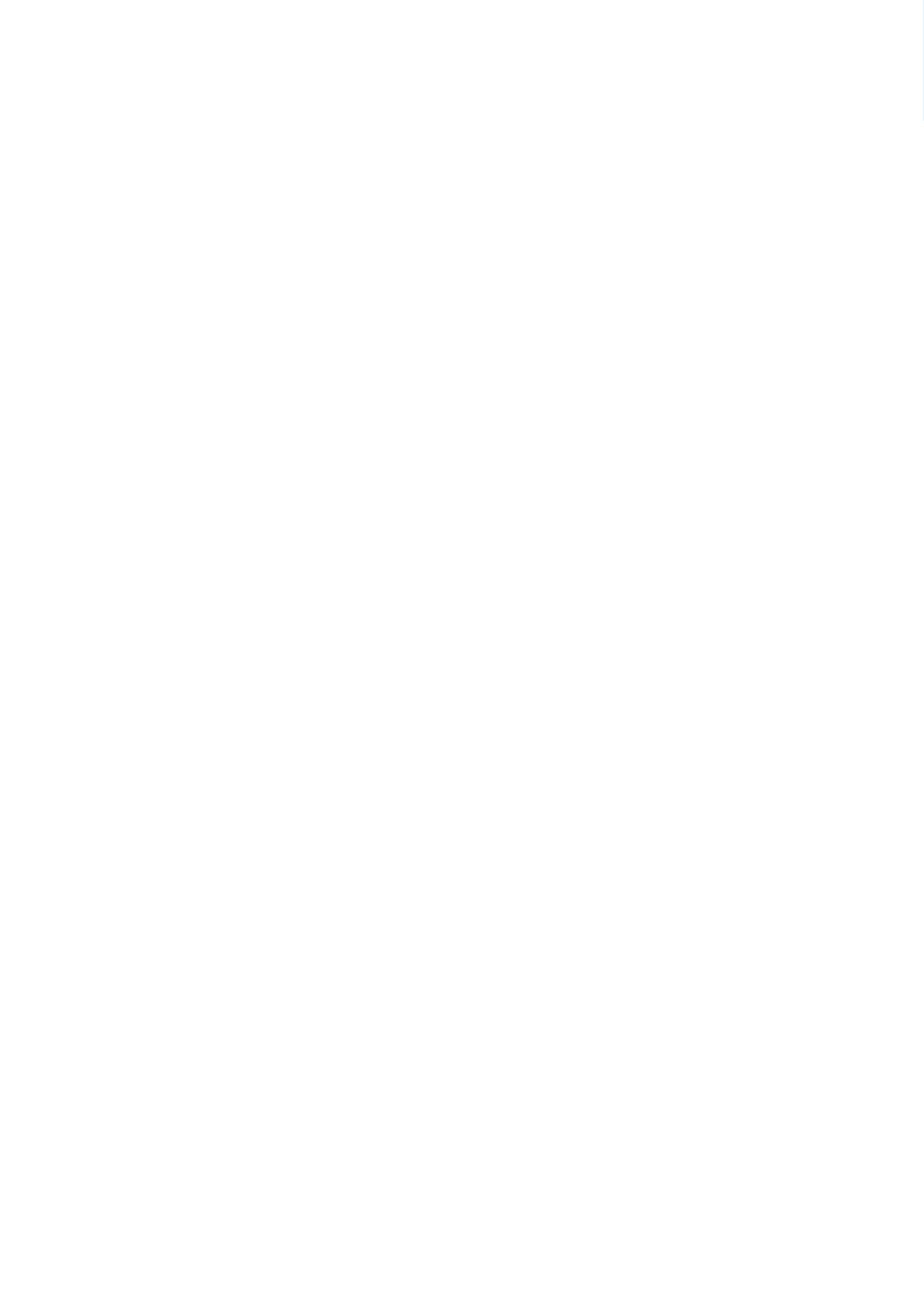|                                                                             | List of figures and tables                                     | $\overline{4}$ |  |
|-----------------------------------------------------------------------------|----------------------------------------------------------------|----------------|--|
|                                                                             | Executive summary                                              | 5              |  |
|                                                                             |                                                                |                |  |
|                                                                             | 1 Introduction                                                 | 9              |  |
|                                                                             | 2 Review of evidence                                           | 14             |  |
|                                                                             | 3 Validating the framework: a summary of our approach          | 18             |  |
|                                                                             | 4 Findings: the voices of older people with high support needs |                |  |
|                                                                             | 5 Introducing our model                                        |                |  |
|                                                                             | <b>6</b> Reflections and implications                          |                |  |
|                                                                             |                                                                |                |  |
|                                                                             | References                                                     | 50             |  |
| Appendix I: Further details about our methodology and profile of the sample |                                                                | 55             |  |
|                                                                             | Appendix II: The facets of life wheel (adapted version)<br>57  |                |  |
|                                                                             | 58<br>Acknowledgements and About the authors                   |                |  |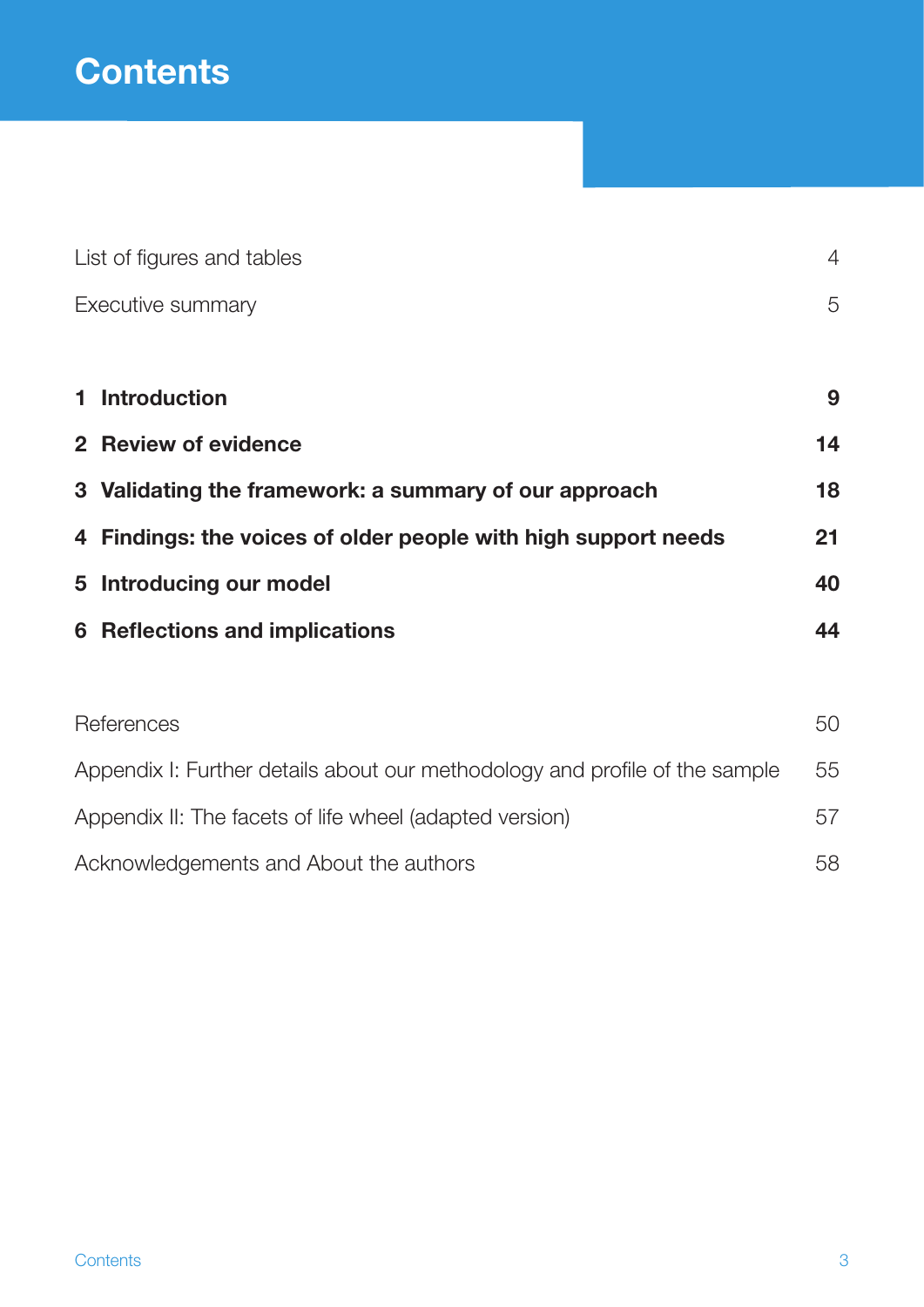## **List of figures and tables**

## **Figures**

| 1 Summary of the process used in this project | 20 |
|-----------------------------------------------|----|
| 2 Post-analysis model                         | 41 |
| <b>Tables</b>                                 |    |
| 1 Evidence framework                          | 17 |
| 2 Frequency of mention of themes              | 21 |
| 3 Comparing our model with other frameworks   | 42 |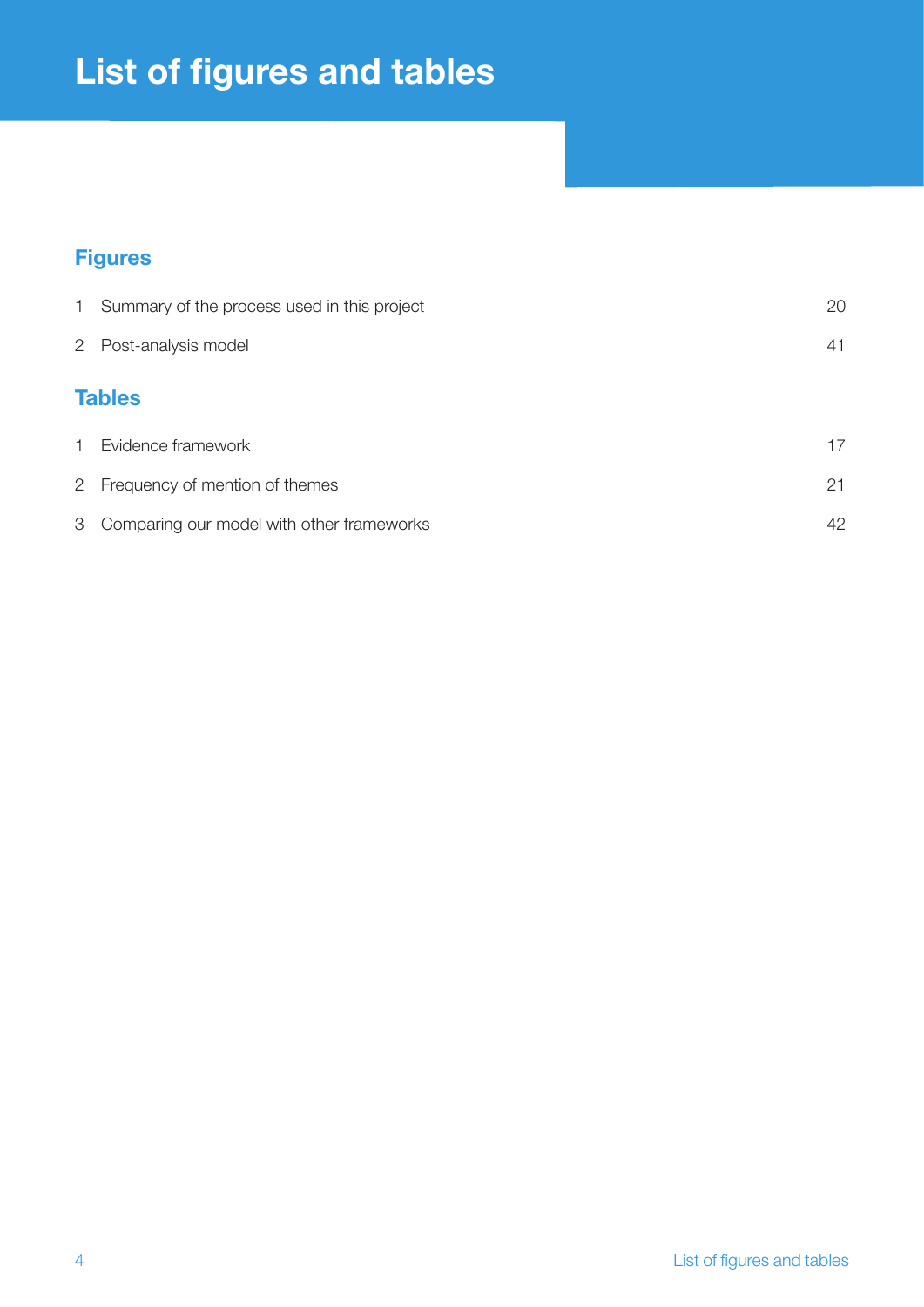## **1 Introduction**

This study is part of Joseph Rowntree Foundation's *A Better Life* programme. It aims to produce a framework for understanding what older people with high support needs want and value in their lives.

Until very recently, the experiences and wishes of this group have not been sought. We propose five explanations for this gap, linked to:

- **communication, reliability of data, and ethics,** especially in relation to the inclusion of people with cognitive impairment;
- • **looking through the wrong lens:** undue focus on health and care needs at the expense of wider quality of life issues;
- **assumptions about older people** that ignore roles, individuality and choices;
- • **equality and diversity:** stereotypes, language barriers and assumptions of homogeneity that ignore diverse voices;
- **developing a collective voice:** failure to encourage older people with high support needs to get involved in campaigning for their rights.

## **2 Review of evidence**

We reviewed the relevant literature on what older people and/or those with high support needs have said they value. From this, we produced an evidence framework, including social, psychological and physical factors and things that act as barriers (or enablers), such as information, support and financial resources.

### **3 Validating the framework: a summary of our approach**

We identified a sample of 26 people with high support needs, who were diverse in terms of their gender, ethnicity, geographical location and type of disability or health condition. Most were older, but their ages ranged from 40 to 93. Some lived in care homes or supported accommodation; over half lived in their own homes in the community. We had conversations with each about their lives and what they valued and aspired to, in order to test out the evidence framework.

## **4 Findings: the voices of older people with high support needs**

In this chapter, we present and discuss quotes and themes from these conversations, under the headings of the evidence framework.

Overall, the participants agreed the importance of the themes drawn from the literature and were able to illustrate them with examples from their own or another's experience. The most frequently mentioned themes in the conversations were: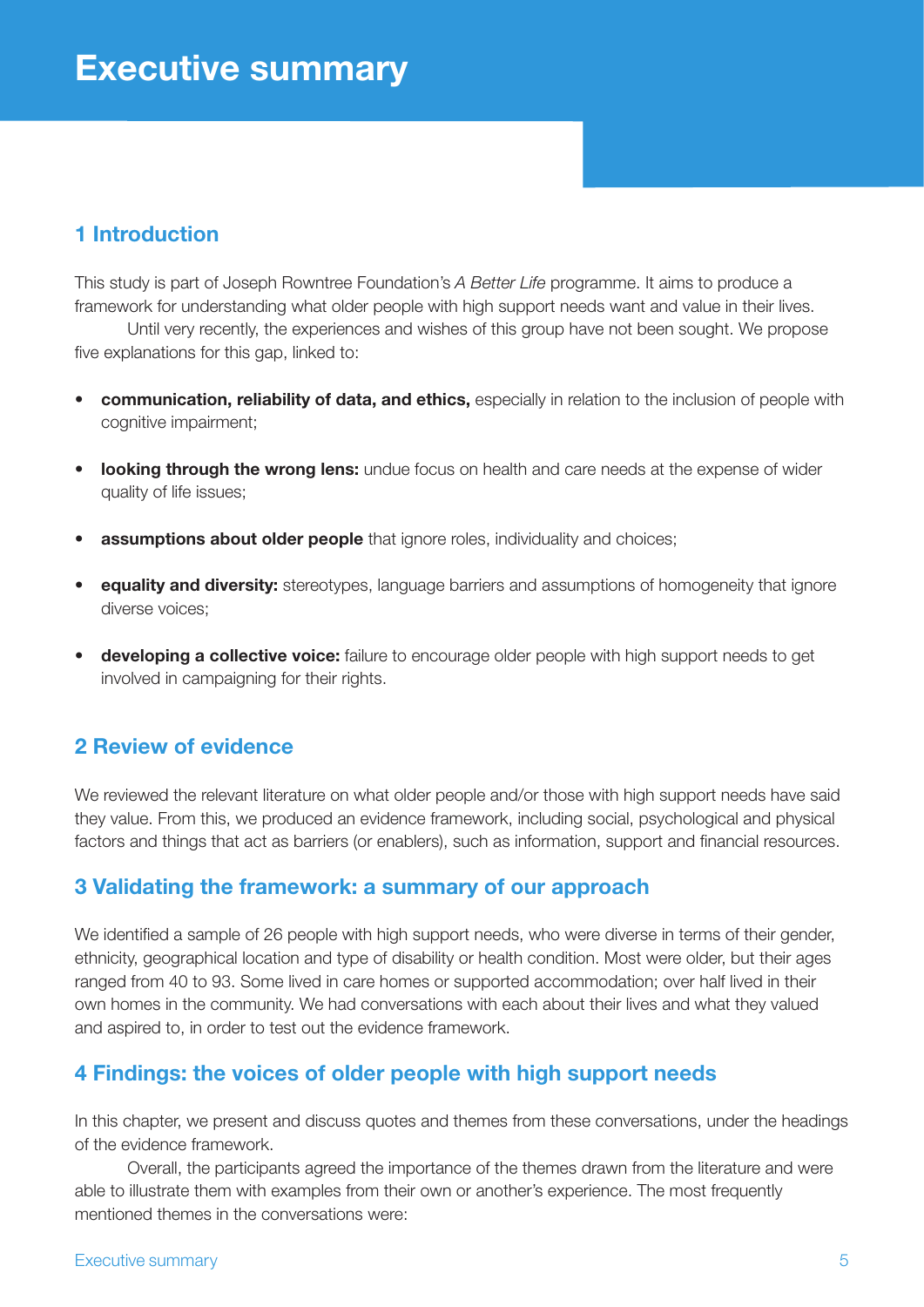- personal relationships;
- support/good relationships with carers;
- self-determination/involvement in decision-making;
- social interaction;
- good environment/home;
- getting out and about;
- information:
- financial resources.

We summarise what we think are the most interesting of these findings in Chapter 6.

## **5 Introducing our model**

In this chapter, we present a visual model to reflect the themes validated by our participants (see Figure 2 on page 41). Our model distinguishes between the things older people want and value (shown in the outer circle) and the factors that hinder or help them to access these things (shown in the inner circle).

The older person is at the centre of this circle – a reminder that this is about people and what they want from their lives, not about what services and policies say they can have.

We have put the individual person at the centre rather than the broader group of older people with high support needs, since one size will not fit all. Each individual will have different needs, values and aspirations; different assets and resources at their disposal to achieve these; and will encounter different barriers.

We have represented this person as 'me', partly to give ownership of the model to the individual (rather than it forming part of an assessment being done to people) and partly to remind ourselves that this is – or will be – about almost all of us (not about 'them').

Our findings and framework have many parallels with those of the two most comparable recent studies: by Bowers, *et al.* (2009), who spoke to care home residents, and Williamson (2010), who focused on people with a dementia diagnosis.

The key differences are that:

- 'Personalised support and care' was key to a good life for those in care homes, whereas our broader constituency of older people with high support needs described support more as a means to an end (and Williamson's sample did not mention it at all).
- • Our participants, like Williamson's, valued humour, physical activities and contact with nature. These did not emerge from Bowers' study, perhaps again because of the different characteristics of the sample.

### **6 Reflections and implications**

We begin our concluding chapter by presenting the most interesting themes from our findings, under the headings of the framework.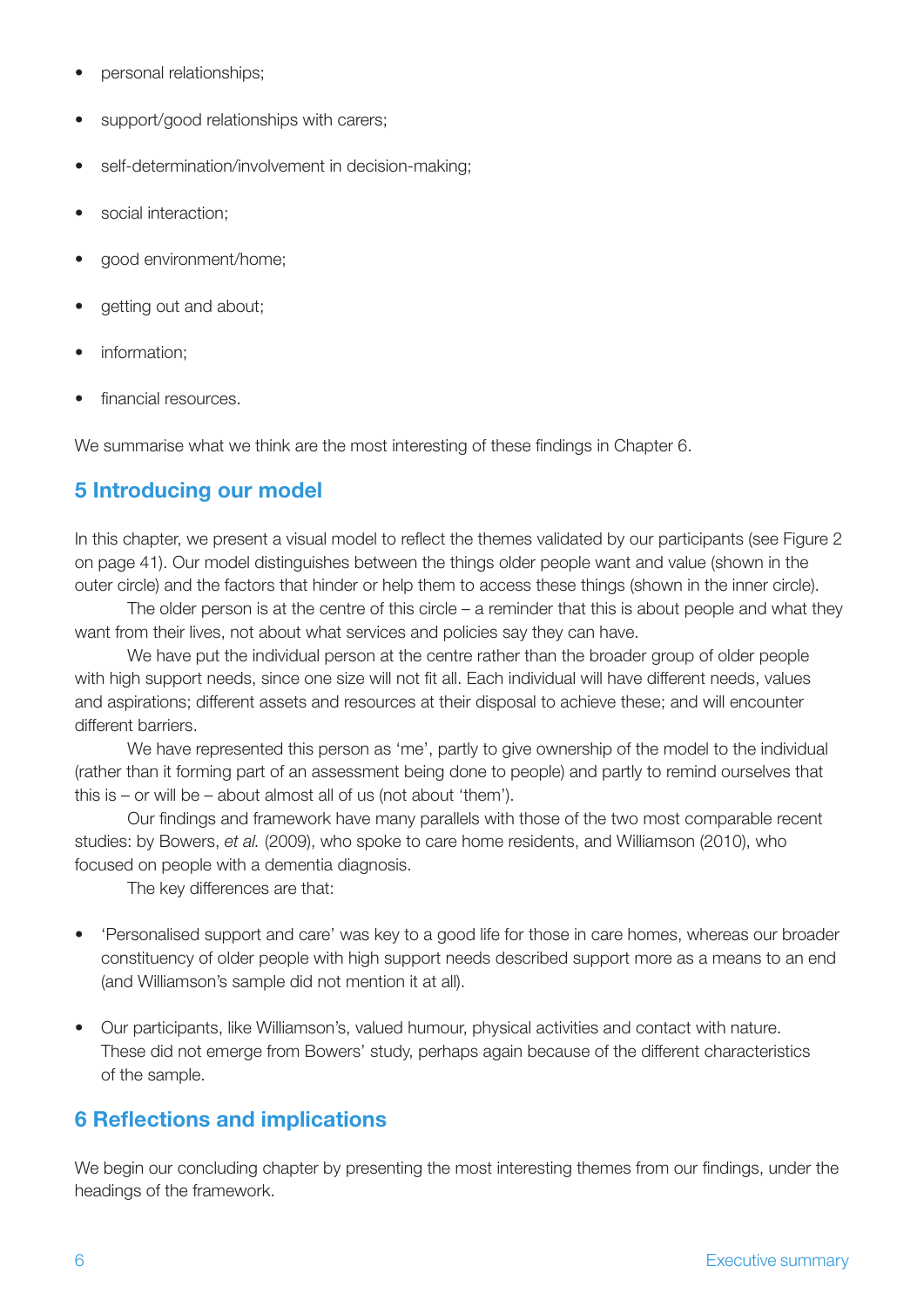#### *Cross-cutting themes*

Our findings emphasise the importance of individuality in shaping what people want and value. All of us, regardless of age, need opportunities to show others who we are and to feel good about ourselves. The study gives an insight into the challenges which sometimes accompany high support needs in later life, such as social isolation, uncertainty, loss, fear and frustration.

#### *Social*

Not wanting to impose on others was a concern, though some described reciprocity in relationships and others made (or wanted to make) a valued contribution to their communities. We expected people to place a high value on their relationships and social interactions; however we were struck by how important both the prospect and reality of meeting *new* people was for many.

#### *Psychological*

Self-determination, and the related concepts of independence, involvement in decision-making, autonomy and control, was important to everyone but it meant different things to different people. Many seemed happy to delegate key decisions or take advice from those they trusted. While continuity was valued, many of our participants demonstrated considerable adaptability to a wide range of changing circumstances, though some wanted more support to help them adjust to change.

#### *Physical*

The number and severity of participants' health problems and disabilities was striking. Given this, deciding how best to promote health was often a difficult balancing act. Most wanted to keep their minds and bodies active, though few had the opportunity for any physical exercise; the importance of contact with nature and the outside world was a recurring theme. Many described compromises they had made in relation to their accommodation.

#### *Barriers and enablers*

Other people's time was a key enabler for those we spoke to, in particular the amount and quality of time spent with them by paid carers. With sufficient time, carers were able to understand their life stories and how they wanted particular tasks carried out.

The provision of information was haphazard and lack of money was a common barrier. Some described the negative impact of restrictive care plans, over-stretched carers, inflexible support and poor staff attitudes – though a number valued the good relationships they had with individual workers. Others were missing out on, or had waited years for, suitable mobility equipment or access to basic technology.

The way in which the categories are interpreted, prioritised and applied will differ from person to person and will be shaped by culture, gender, social class, sexual orientation and so on. Many of the categories will apply to everyone and it is not clear at this stage whether the framework will work for other groups of people who use services.

#### **Implications: what can we learn from this study?**

#### *Communication, reliability of data and ethics*

Our study confirmed that many older people with dementia want and are able to tell us about their views and experiences, even if they are confused about some factual details of their lives.

#### *Looking through the wrong lens*

The research shows the complexity of people's lives. These people are part of social networks with much to give but also with needs to support their health and well-being. To enable personal autonomy, it is necessary to consider things that can be done differently to help older people with high support needs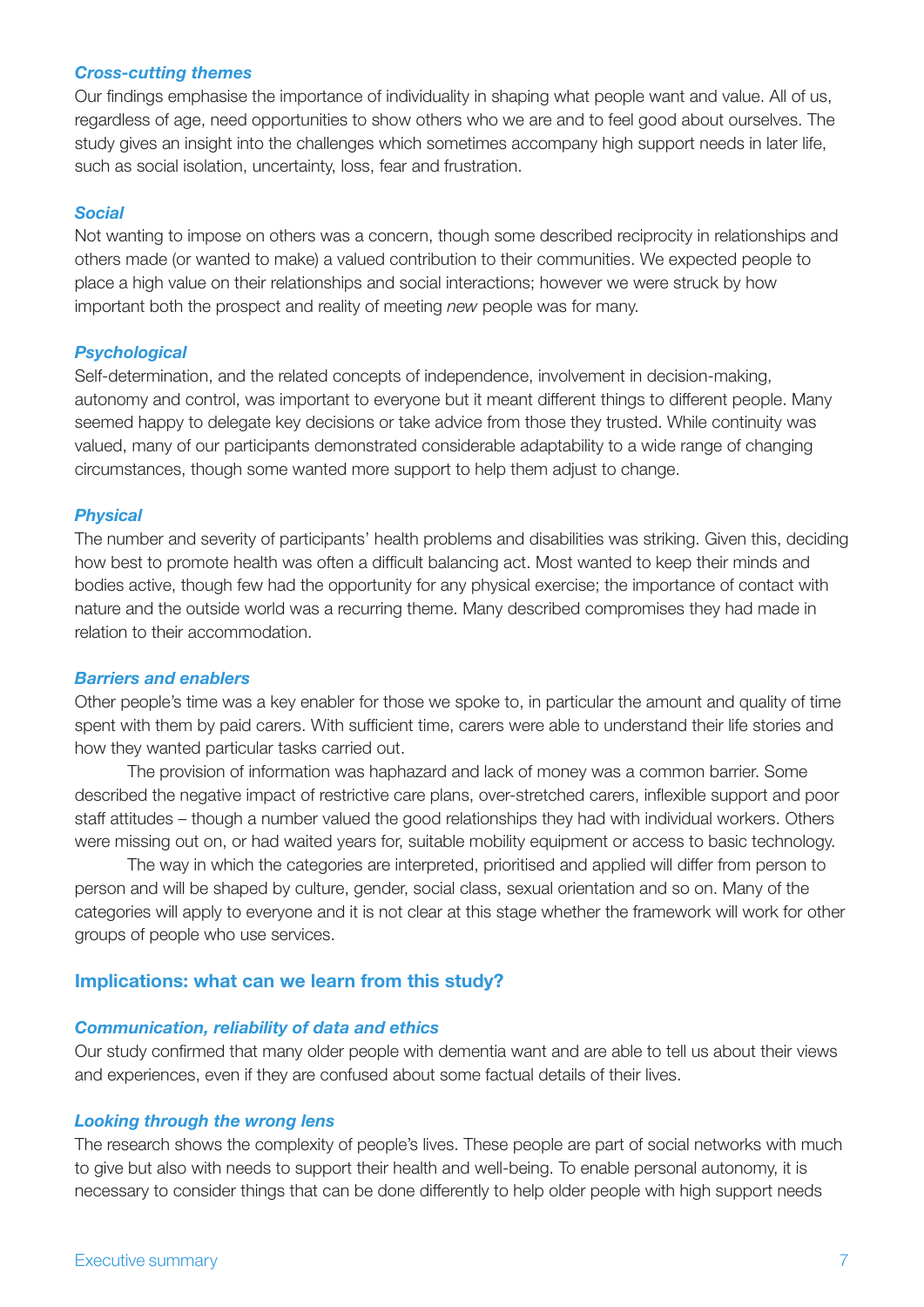achieve and retain the things they value in life, rather than simply assuming they no longer have the motivation or ability to participate.

#### *Assumptions about older people*

Our findings challenge negative assumptions about older people and their willingness to participate in activities which could enhance their own lives or those of others. Some of the people we spoke to were keen to be involved and told us about a range of things they valued – such as culture, physical activities, humour, getting out and about, contact with nature and so on.

#### *Equality and diversity*

Our model encourages a person-led, individual and holistic approach, yet it recognises shared social barriers which people may experience because of particular shared social characteristics. These include aspects of geographical location, cultural background, experiences of ill-health and disabling conditions, education, income and language.

#### *A collective voice*

For whatever reasons, some older people with high support needs do not engage in group lobbying: for example, some choose to reserve their energies for very personal priorities. However, given the rarity to date of collective action, there were some promising signs of the potential for developing a collective voice. Despite our study targeting those not 'already consulted', some people were keen to impart their experiences to improve things for others; some also wished to volunteer or take on active roles.

#### **How can the model be used by …**

#### *… older people with high support needs and those working with or supporting them?*

As a prompt to identify and explore what individual older people with high support needs primarily want and value from their lives, in order to reach practical solutions and decisions.

#### *… policy-makers and commissioners?*

As a starting point for understanding the trade-offs that people (especially individual budget holders) make and for developing an outcome-based approach to commissioning (rather than an input-based one).

#### *… researchers?*

As a framework for exploring quality of life issues for older people with high support needs, in the other *Better Life* research projects and beyond. As a reminder to consider imaginative methods, and the current best practice in working appropriately with isolated individuals with high support needs.

We look forward to further testing and refinement of the model by researchers, practitioners and diverse groups of older people with high support needs.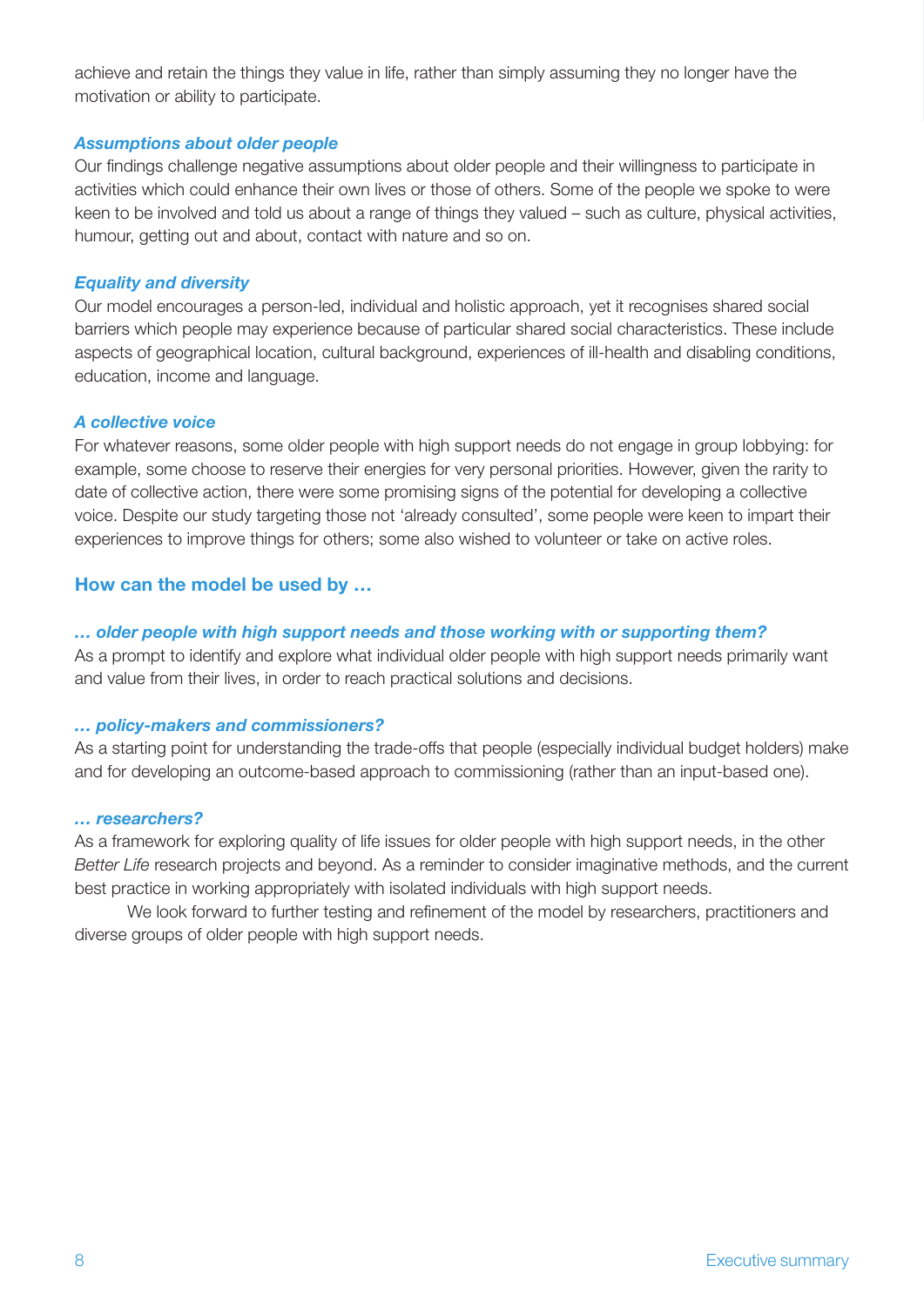## **Our aims and approach**

The Joseph Rowntree Foundation (JRF) programme, *A Better Life* (2009–13), takes up the challenge of improving the quality of life of the increasing numbers of older people in the UK with high support needs. This report sets out a framework for understanding what quality of life means to these people.

The programme has used the following working definition of older people with high support needs:

*Older people of any age who need a lot of support due to physical frailty, chronic conditions and/ or multiple impairments (including dementia). Most will be over 85 years old, though some will be younger. Many will be affected by other factors including poverty, disadvantage, nationality, ethnicity, lifestyle etc. Some of the very oldest people may never come into this category.*

In a review of the evidence collected so far for *A Better Life*, Blood (2010) points out that this group includes people whose circumstances and needs are very diverse. For example, some will have grown older with disabilities and health conditions; others will have acquired these in their later years.

This study was commissioned as part of the 'vision' strand of the *A Better Life* programme, which sets out to inform and challenge the different elements of the programme by providing a baseline of the things that older people with high support needs most want and value in their lives.

The primary aim of this project was to produce a robust framework which would:

- inform the work of the whole *A Better Life* programme;
- further the understanding of policy makers, practitioners, regulators, researchers, and older people and their carers; and
- provide a base against which future project work can be considered.

This framework has been achieved through a two-phase approach:

- 1 We reviewed current evidence concerning what older (and some younger) people with high support needs have said about what they value and wish for, in order to identify the headings for an evidence framework.
- 2 We had conversations with older (and some younger) people with high support needs about what they want and value in order to validate the framework and develop a visual representation of it.

#### **The current evidence base**

The views of older people with high support needs have rarely been sought by researchers or policy-makers. Most of the research about members of this group has been based on the views of professionals, carers or family members, with older people themselves tending to be dismissed as too 'hard to reach', or too difficult or unreliable to interview.

#### Introduction 9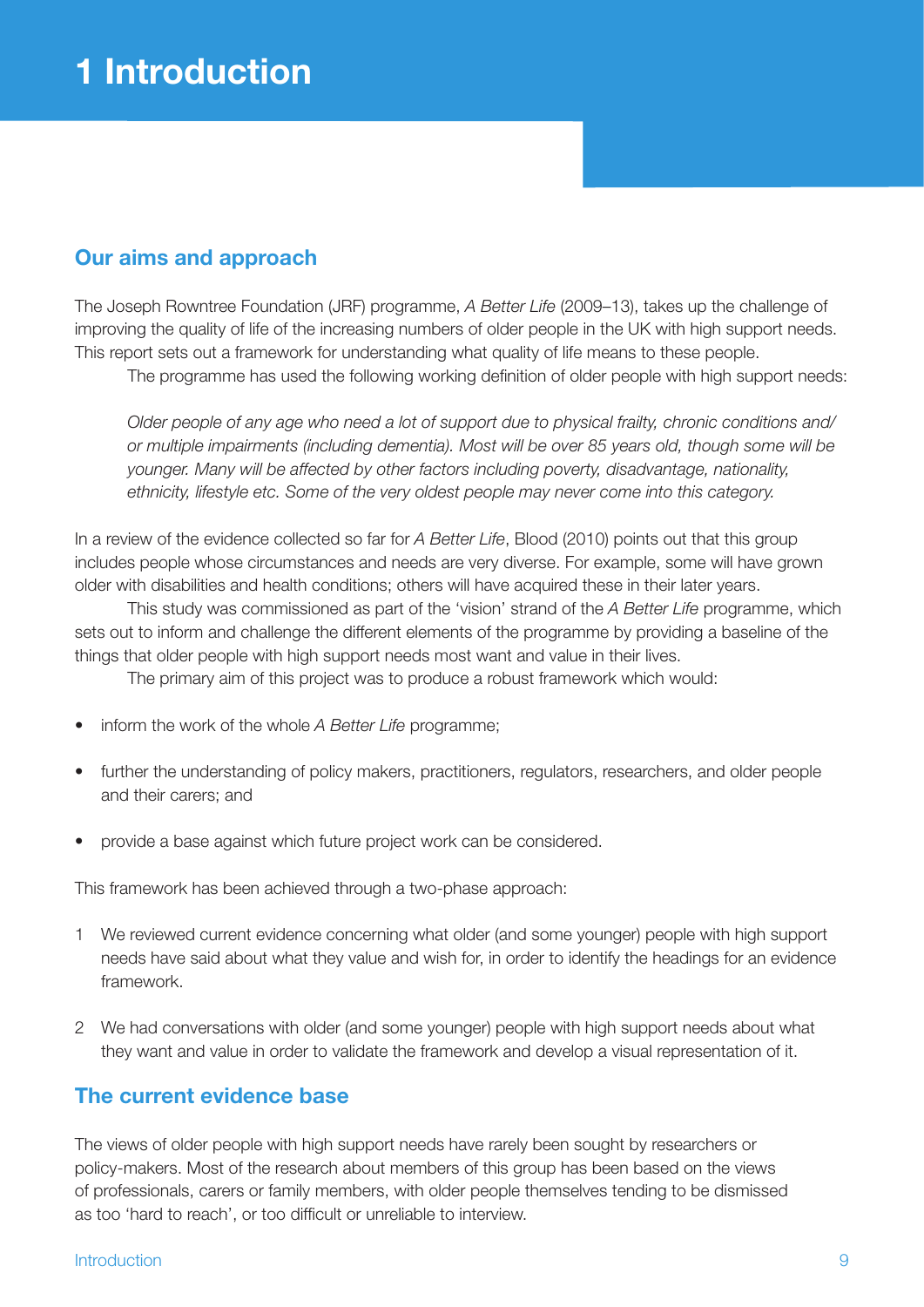At least two recent studies have begun to fill this gap. Bowers, *et al.* (2009), commissioned by JRF, talked to older people who lived in care homes, extra care housing or supported living about their experiences, producing a framework called the *Keys to a Good Life*. The Alzheimer's Society (Williamson, 2010) asked people who have a dementia diagnosis to prioritise quality of life indicators.

When we broadened our literature search to include younger adults with high support needs and older people in general, we identified a growing evidence base regarding their experiences and views. For example, Bowling (2005) and McCormick, *et al.* (2009) have explored quality of life for older people, including but not focusing on those with high support needs. Similarly, research into the aspirations of groups of people with high support needs has sometimes included older or, as in the case of Fender, *et al.*'s (2007) study of people with Down's Syndrome, relatively old participants. Most of the studies into quality of life are small-scale and qualitative, usually focusing on people living in a particular setting; those with a specific disability or health condition; or those from a minority group.

We will provide some context for the development of research that gives service users a voice. We hope this can help us understand what has, until now, prevented us from hearing and acting on the voices of older people with high support needs.

#### **Context: user involvement in research**

There has been increasing interest in involving service users in health and social care research during the last decade (Toronto Group, 2005). Disability research pioneered giving users a voice or, as Forbat and Wilkinson (2008) put it, 'positioning people with [in the case of their work] learning disabilities as experts on their own lives and living circumstances' (p. 7).

Most studies of *older* people with learning difficulties are qualitative and have very small numbers of participants. Nevertheless, their findings remind us why it is important to give a voice to people who use services. When Forbat and Wilkinson (2008) interviewed people with learning difficulties (of whom half also had a dementia diagnosis), it gave them insight into the *complexity* of users' views. When we speak directly to people, we realise how diverse and individual their preferences, motivations and aspirations are.

Kerr, *et al*. (2006) found that staff working with older people with learning difficulties were making false assumptions about dementia behaviour and failing to respond properly to physical pain as a result. This is a salutary example of how ageism can operate in services and the very real impact it can have. It also reminds us of the limitations of depending on the views of a proxy. This was reinforced by Williamson (2010), who found that people with a dementia diagnosis select slightly different quality of life indicators for themselves from those that family carers select on their behalf.

As researchers have turned their attention to service users' perspectives, there has been an accompanying critique of the power imbalance between researcher and participant. Duckett, *et al.* (2010) undertook innovative research with people who have sight difficulties, often alongside other health conditions. He sought to reduce the inequalities in the relationship between researcher and participant by creating 'space for participants to talk about visual impairment research in their own ways rather than in ways dictated by the interviewers' (p. 3). They co-produced guidelines for making research with visually impaired people more empowering. Projects like this exemplify a shift from conducting research *on* users to developing research *involving* users. For some, research *led* by users is the logical and desired best form of involvement in research. For older people with high support needs, however, opportunities for active involvement in both research and the design of services have been rare.

With regard to services, where their opinions have been sought, older people with high support needs want their voices to be heard and their specific needs addressed (Potter, 2009); others have told researchers that even when they have been asked for their views, these have sometimes been overlooked (Ekdahl, *et al.*, 2010). Bowers (2009) and her team found that many of the older people they interviewed in care homes lacked control over both day-to-day and bigger decisions such as moving into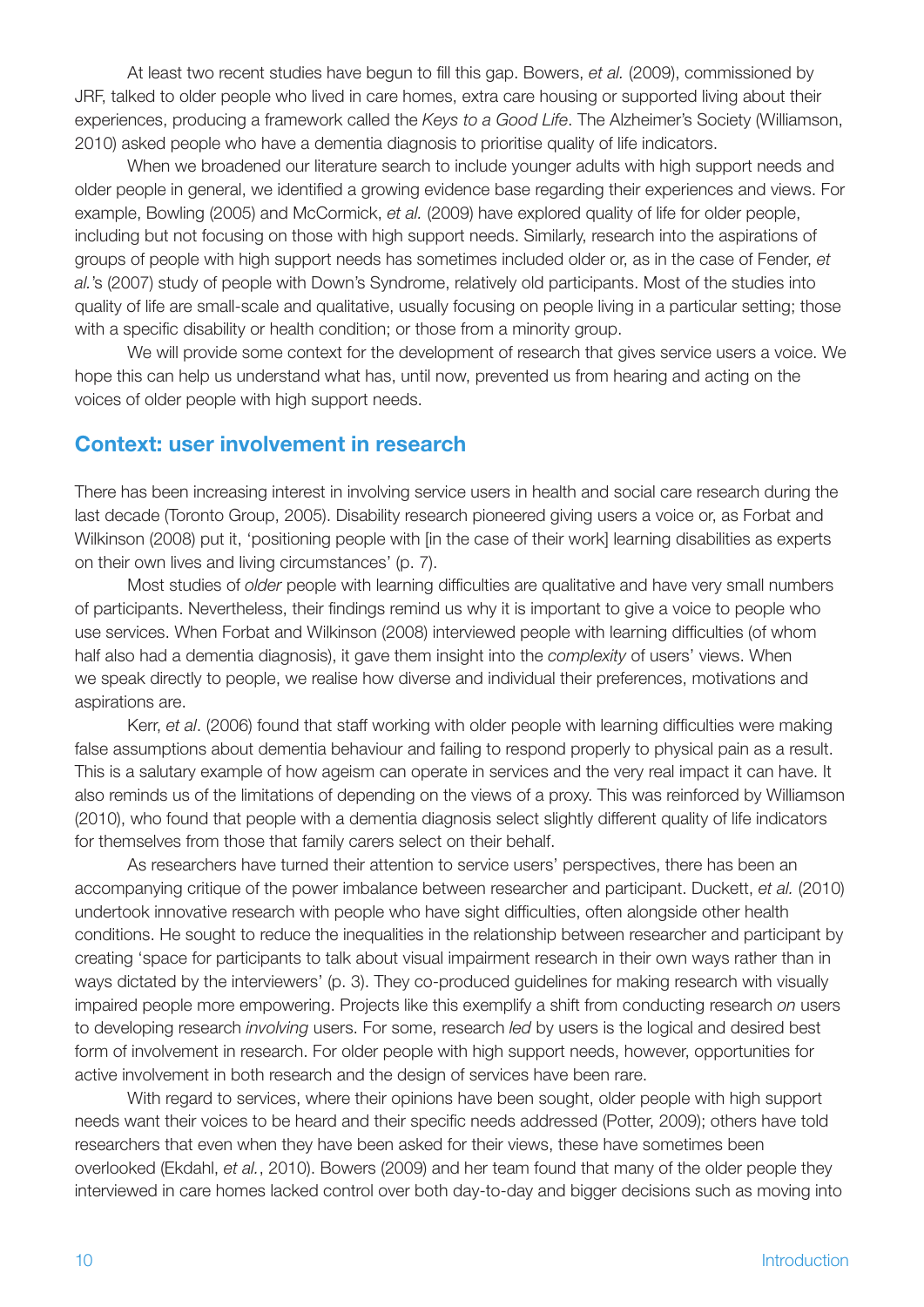care homes. *This is My Home* Housing Project in Norwich found that older people with learning difficulties (some of whom had high support needs) had had no opportunity to choose where or with whom they would live when moving from a long-stay hospital to community homes (personal communication). It is hard to imagine that this would still be the case today for a group of *younger* people with learning difficulties.

So why have services and researchers working with older people with high support needs generally been slower than those working with younger people to ask, hear and act on their voices?

#### **What has prevented the voices of older people with high support needs from being heard?**

#### **Communication, reliability of data and ethics**

Participatory research with people who have learning or sensory disabilities has been facilitated by (and has, in turn, encouraged the development and piloting of) innovative communication methods. For example, Makaton was developed by researchers in the 1970s as a way of communicating with those who are deaf and/or have learning disabilities (Walker, 1977).

The Alzheimer's Society (2007) estimates that one in six people over 80 have some form of dementia. Dementia (and other types of cognitive impairment) has presented different challenges for participatory research: can people with a diagnosis of dementia consent to be involved in research and can we take what they tell us as reliable? These practical dilemmas have reflected a general societal attitude that regards people with dementia as having little to contribute. The acknowledgement that people with cognitive impairments could and should participate in decisions about their care and lifestyle has been relatively recent (e.g. Feinberg and Whitlatch, 2001; Trigg, *et al.*, 2007).

However, the past few years have seen a promising growth in the development of new techniques for gathering the views of people with a diagnosis of dementia. These have included Talking Mats (Murphy, *et al.*, 2010), unstructured conversations (Clare, *et al.*, 2008) and the SOFI framework developed by Bradford University and the Commission for Social Care Inspection (CSCI) to enable people with dementia to participate in care home inspections (Blood and Bamford, 2010). Such approaches address the ethical issues of including in research those with cognitive impairments, while at the same time producing data that is methodologically sound.

#### **Looking through the wrong lens**

Blood and Bamford (2010) point out that the 'social model' of disability (in which it is the barriers that prevent disabled people from participating that disable them) has rarely been applied to older people. They argue that older disabled people are generally still viewed through the 'medical model' (in which the focus is on the impairment) and the discourse is one of dependence, care, dignity, frailty and pity. Older people with high support needs have therefore tended to be viewed as passive recipients – rather than active consumers – of care. The focus has been on their needs in relation to services, rather than their broader aspirations in relation to their lives.

If they are viewed through the lens of ageist attitudes and the medical model of disability, older people with high support needs will be seen as having health conditions that overshadow their humanity and individuality. As Scourfield (2007) argues, "It is often assumed that when someone enters residential care, their disability or illness is so all-consuming that they have no interest in anything other than their personal care and their day-to-day comfort" (p. 1136).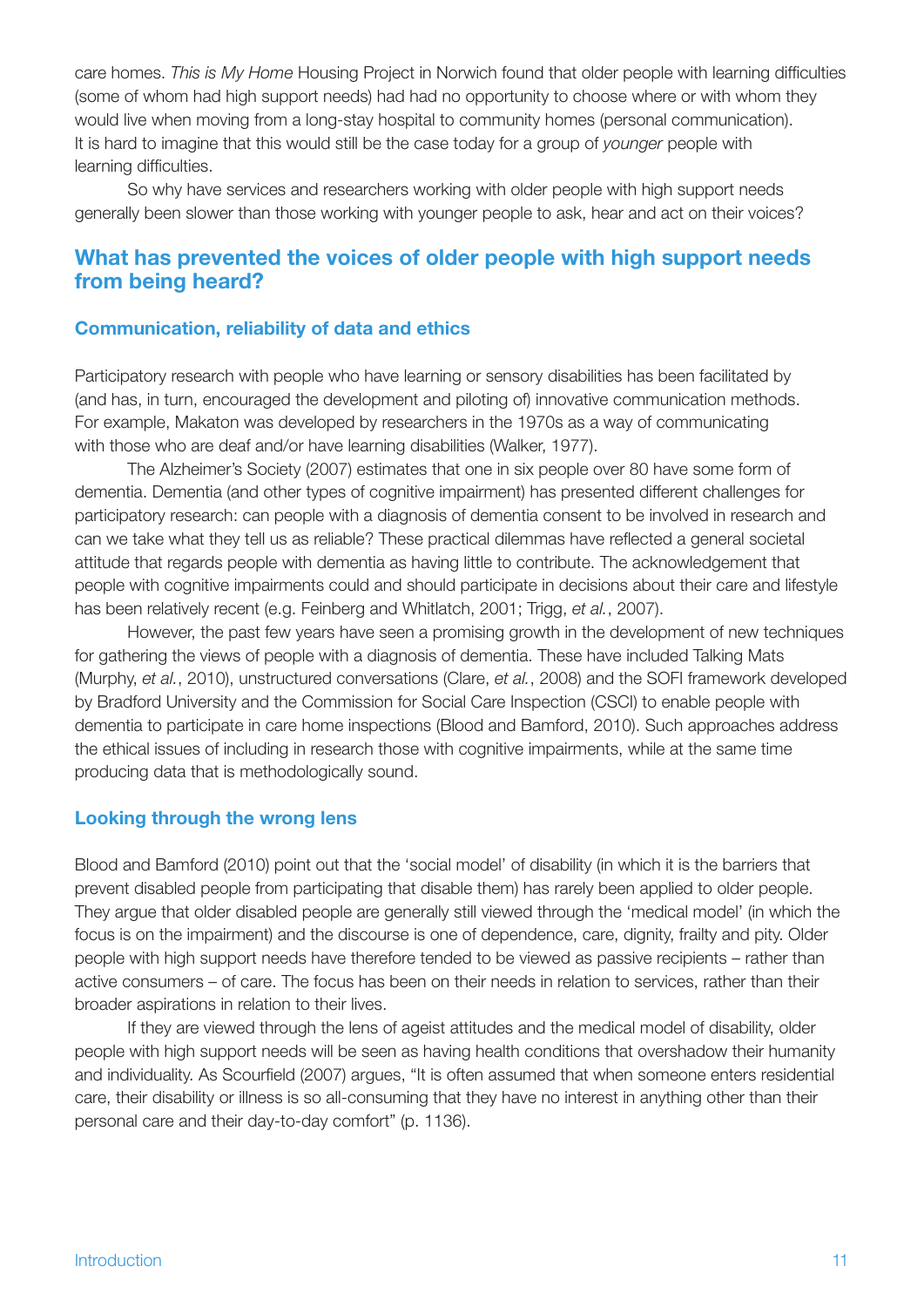#### **Assumptions about older people**

Paternalistic and ageist assumptions have acted as a barrier to researchers asking older people with high support needs to tell them about their views and experiences (Bowers, *et al.*, 2009). Such assumptions ignore the diversity of later life and the individual experiences that inform expectations and preferences, as well as the roles of older people with high support needs as active consumers and experts about their own lives. Service providers and carers may act as barriers to inclusion too – although this was not an issue in this study. Bowers' (2009) team found that people running care homes often told them that the residents would be too tired or insufficiently interested to attend interviews or meetings, or that they would find them too taxing or stressful if they did. The older people they spoke to refuted this and were keen to be included and involved. Nevertheless, the team found it very difficult to get them or those involved with them to talk about – or even conceptualise – a vision for the future.

#### **Equality and diversity**

Older people with high support needs have tended to be missing from debates about 'equality' and 'diversity' (Blood and Bamford, 2010). Older people, especially those living in care homes, are vulnerable to being de-humanised (Bowers, *et al.*, 2009) and the negative stereotype of the 'typical' older care home resident means that society often assumes homogeneity among the oldest generation.

Where the diversity of older people with high support needs has been recognised, there has been a tendency towards reductionism, with assumptions being made – that an Asian older person will not need any formal care (Platt, 2002), or that sheltered housing will not be appropriate for some people from religious minorities. However, recent studies such as that by Cattan and Giuntoli (2010) have asked diverse older people about their own experiences and perceptions and emphasised the diversity within ethnic groups.

Where ageism 'connects' with other forms of discrimination, older people with high support needs may experience multiple institutional discrimination (Ward and Bytheway (eds), 2008). Language and cultural differences may place further barriers in the way of us hearing the voices of people from minority groups; homophobia may work against older lesbian, gay and bisexual people getting the housing and care services they need (Age Concern, 2006).

#### **A collective voice**

Older people with high support needs do not have a collective voice. As Priestley and Rabiee (2002) pointed out, the disability movement has tended to focus on employment issues while older people's campaigning organisations have tended to distance themselves from the language and campaigns of the disability movement. On a practical level, and as a result of lack of transport, money and accessible information, older people with high support needs get few opportunities to come together and develop a shared voice (Branfield and Beresford, 2010).

There are some encouraging examples of grassroots user-led groups, such as the Scottish Dementia Working Group, and Talkback for people with learning disabilities, both of which include older people with high support needs. Blood and Bamford (2010) have identified other projects which are working to provide groups of older people with high support needs with a collective voice.

In this chapter, we have described the nature and development of the evidence base regarding what older people with high support needs want and value. We have found that research with service users involving younger adults with high support needs and, to a lesser extent, older people in general, is fairly well developed. However, it is only more recently that researchers have begun to ask older people with high support needs, including dementia, for their views.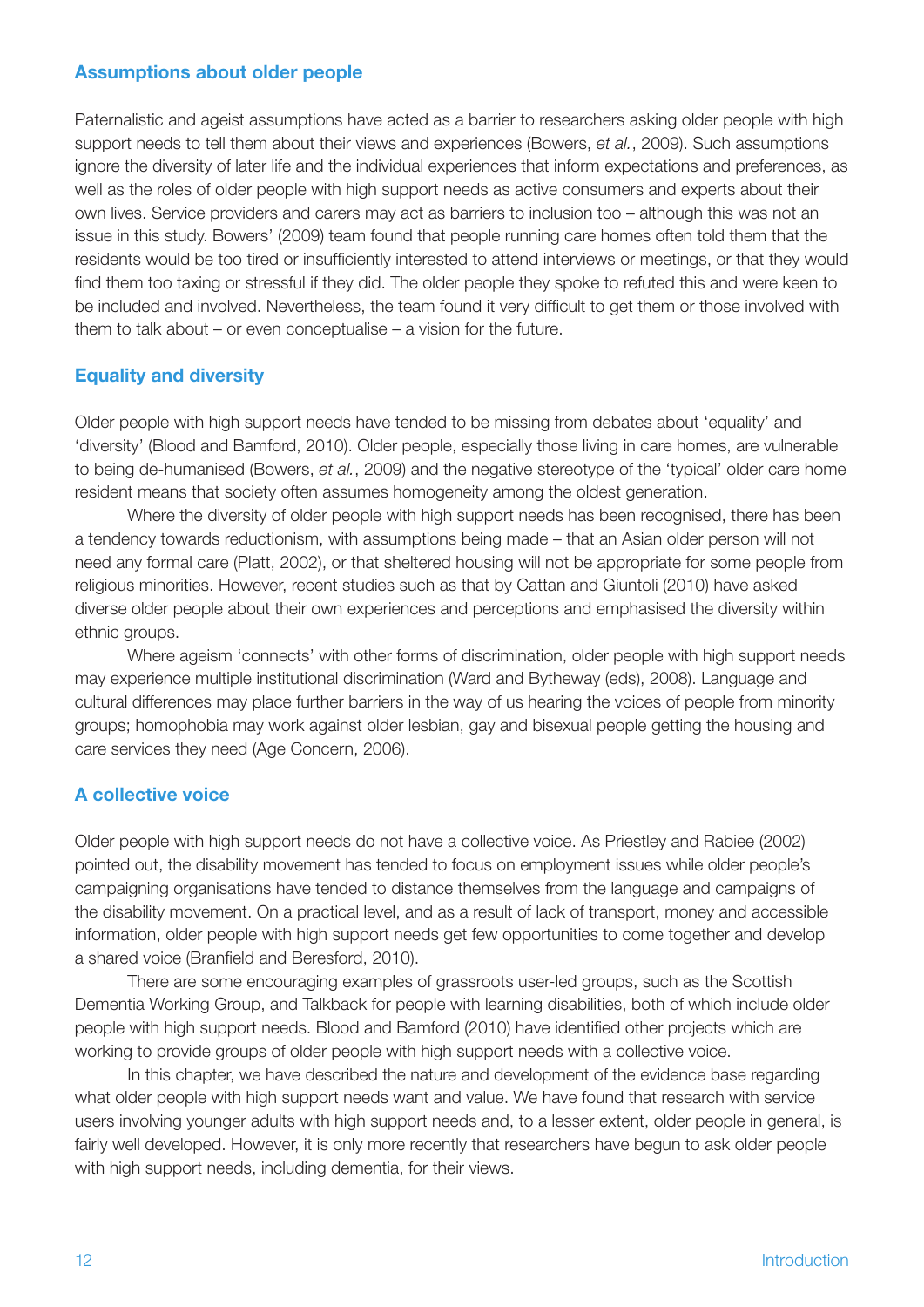In Chapter 2, we present the key themes that emerged from our review of this literature – both the specific studies (that is, of older people with high support needs) and, given the limited number of these, the generic evidence (that is, of younger people with support needs or older people in general). The evidence framework is developed from these themes.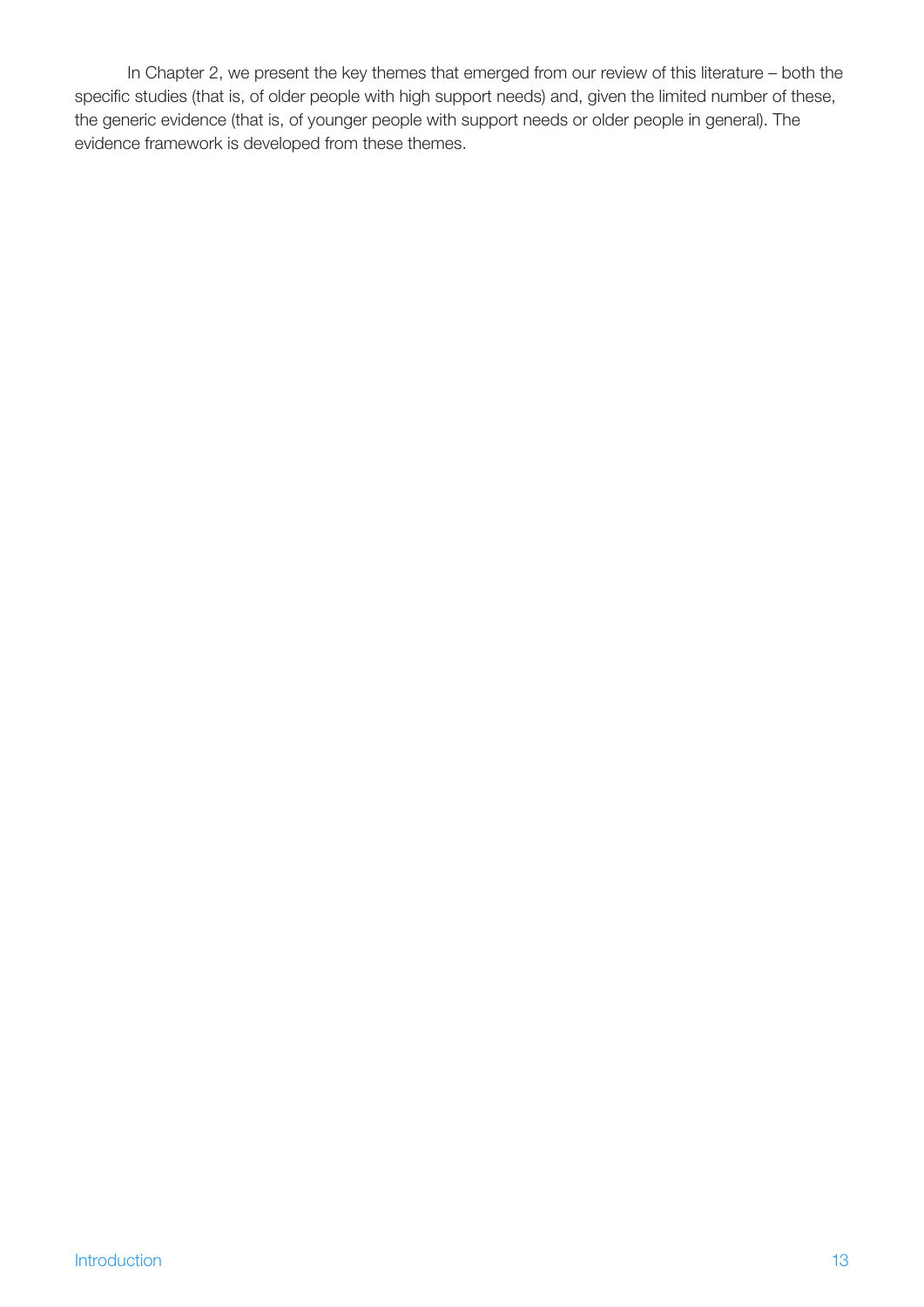Early writers such as Maslow (1943) and Bradshaw (1972) proposed hierarchies or taxonomies of human needs. Our prioritisation of these needs and the way in which we meet them varies between individuals and is likely to change over our life course. However, we will continue to have 'higher level' needs – for love/belonging, esteem and self-actualisation – until we die. As we begin to develop our framework, then, we should surely start with the assumption that older people with high support needs will value and want the same fundamental things as everyone else.

We have organised the key messages from the literature under three broad headings, which have been used elsewhere in ageing studies (Peace, *et al.*, 2006; Peace, *et al.*, 2007) and reflect different but interconnected aspects of well-being:

- **social** relationships, social engagement and cultural interactions;
- **psychological** relating to the mental and emotional state; and
- **physical** the built and natural environments and the ageing body.

We highlight in bold the key themes under each of these headings and then briefly summarise what the literature tells us about the *barriers* people face in relation to them. At the end of this chapter, we present the evidence framework which we have developed using these themes and headings.

### **Social well-being**

In both Bowers, *et al.* (2009) and Williamson (2010), older people with high support needs have said that having meaningful **personal relationships** is of prime importance to them. These may take many different forms: ongoing or new relationships; with partner, family and/or friends; both face-to-face and long distance. Many older people will have experienced bereavements, so memories of past relationships, perhaps linked to places or objects, can be particularly important (Sherman and Dacher, 2005).

Regular **social interaction** means having people to talk to and the prospect of future meaningful relationships. This may occur as a result of maintaining some element of a previous social life (Gilroy, 2009) or by developing new networks based on activities or communal settings. Structured opportunities for social interaction can be particularly important for older people who cannot get out and about without support and may be at particular risk of isolation.

Day-to-day, paid support workers are also an important source of social interaction for those with high support needs. **Good relationships with formal carers** are based on: **respect** for individuality (Blood and Bamford, 2010); friendliness (not necessarily friendship); kindness; reliability; and continuity (Potter, 2009).

Being engaged in some kind of activity is identified as important to most older people, as is continuing to **make a contribution** to society and feeling valued as a result (Gabriel and Bowling, 2004). This contribution may take the form of having a role as a volunteer, club member or grandparent. There is also anecdotal evidence of individuals valuing the opportunity to make small contributions to communal life, such as setting the table in a care home, or tending a section of garden in sheltered housing (Blood, 2010).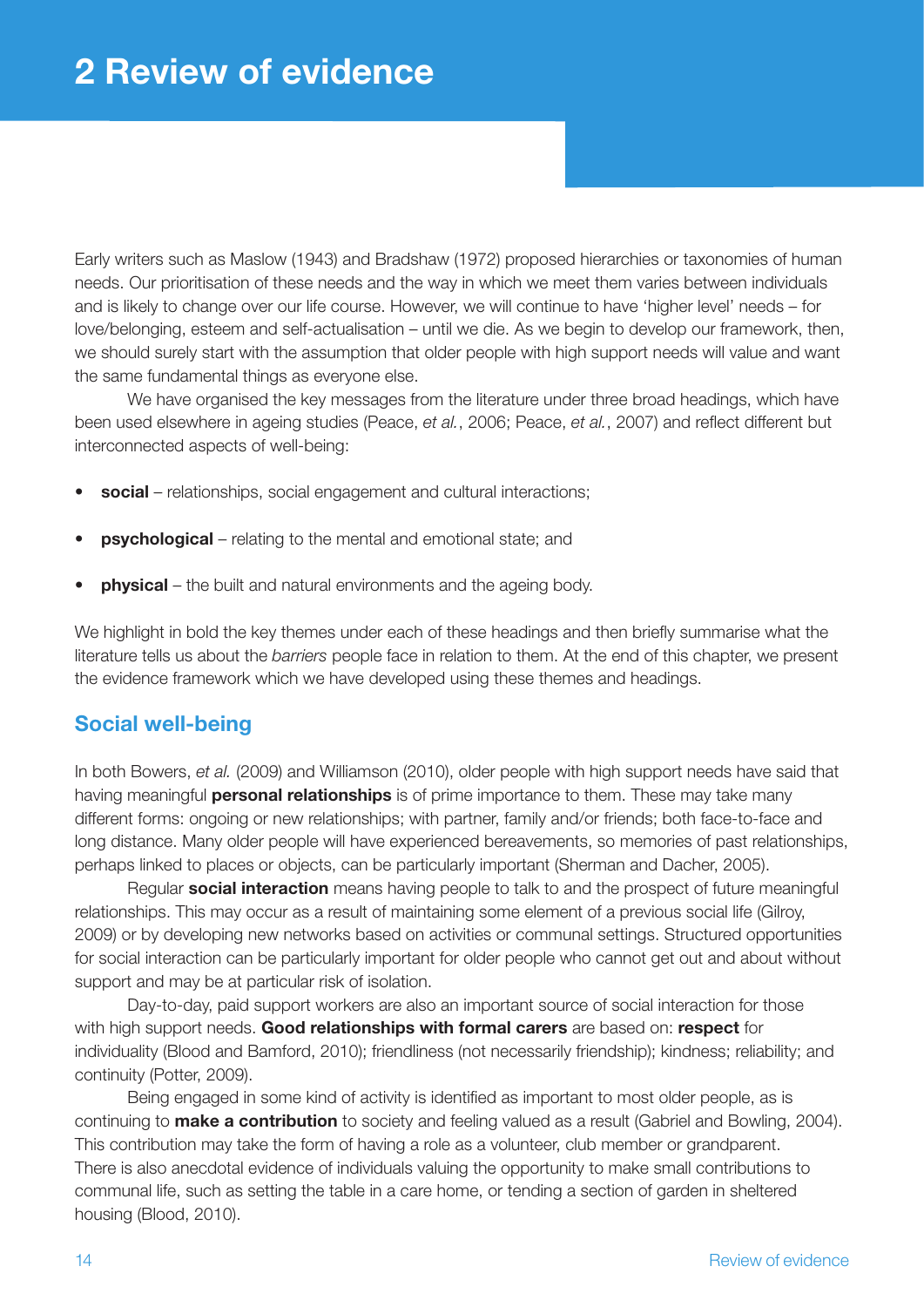The need to participate in **cultural activities** remains, despite the changing circumstances and opportunities which increased support needs may bring (Blood and Bamford, 2010). People may value music, reading, television or radio; cultural or religious events and celebrations; sporting events or club membership. Some of these activities bring social interaction as well as cultural stimulation. There is currently little evidence about the ways in which older people with high support needs maintain or aspire to maintain their cultural lives.

### **Psychological well-being**

Research has repeatedly demonstrated the high value that older people place on retaining independence and autonomy, and the impact this can have on their sense of self and well-being. What it means to be 'independent' will vary for individuals and may differ across cultural groups (Gandhi and Bowers, 2008; Moriarty, 2008). However, a fundamental sense of **self-determination** is likely to be important to everyone. For older people who need support, this will usually mean having control over key factors such as where and how they live; and when and by whom support is provided (Collopy, 1988; Welford, *et al.*, 2010; Leece and Peace, 2010). Not everyone will want to be actively involved in every aspect of decisionmaking, but the evidence suggests that people want the opportunity to be included in the process or to have their views represented by somebody else if they prefer (Ekdahl, *et al.*, 2010).

Personal identity and self-esteem emerged as key components of quality of life in both Bowers, *et al.* (2009) and Williamson (2010). Where there are losses, changes and the surrender of important aspects of control, older people want to be able to hold on to the parts of their lives that represent **continuity** between past, present and future (Bigby, 2004) and to maintain as much control as they can over their daily lives (Bowers, *et al.*, 2009; Potter, 2009). This is vital to a continuing **sense of self**, and in order to promote certainty, security and self-esteem while **adjusting to changing circumstances**. Older people with high support needs often find themselves having to make difficult decisions to balance independence, support and risk, and the research shows that they may find it particularly hard to do this where their sense of self is threatened (Tanner, 2001).

**Humour** is another important way of retaining control and personal identity in the face of loss and change. The literature describes jokes being used to make light of ageing bodies, to manage concerns about accidents, and also to engage those with communication difficulties through practical jokes (Hubbard, *et al.*, 2003; Williamson, 2010). People of all ages need to enjoy themselves, although what gives **pleasure** to individuals is highly personal and may change with time and circumstances (Johnson, *et al.*, 2010).

People often worry about the possibility of cognitive decline as they age and some older people with high support needs will experience periods of depression or anxiety as they come to terms with loss; cope with pain or new limitations on their day-to-day activities; and reach the end of their lives. Older people may take a number of steps to promote their **mental health** and cognitive functioning. Keeping mentally stimulated is felt to be important, as is having a sense of **purpose in life**, through roles, activities, relationships or the home. Achieving existential balance, or making sense of your own place in the world, may involve spiritual or religious beliefs, political affiliations or a sense of cultural belonging (Dementia Voice, 2000).

## **Physical well-being**

**Safety and security** and a **good living environment** have been identified by older people with high support needs as part of the *Keys to a Good Life* framework under the heading of 'home and personal surroundings' (Bowers, *et al.*, 2009). Safety and security may include actual and perceived physical safety, financial security, emotional security and other kinds of security such as tenure or continuity of care (Means, 2007).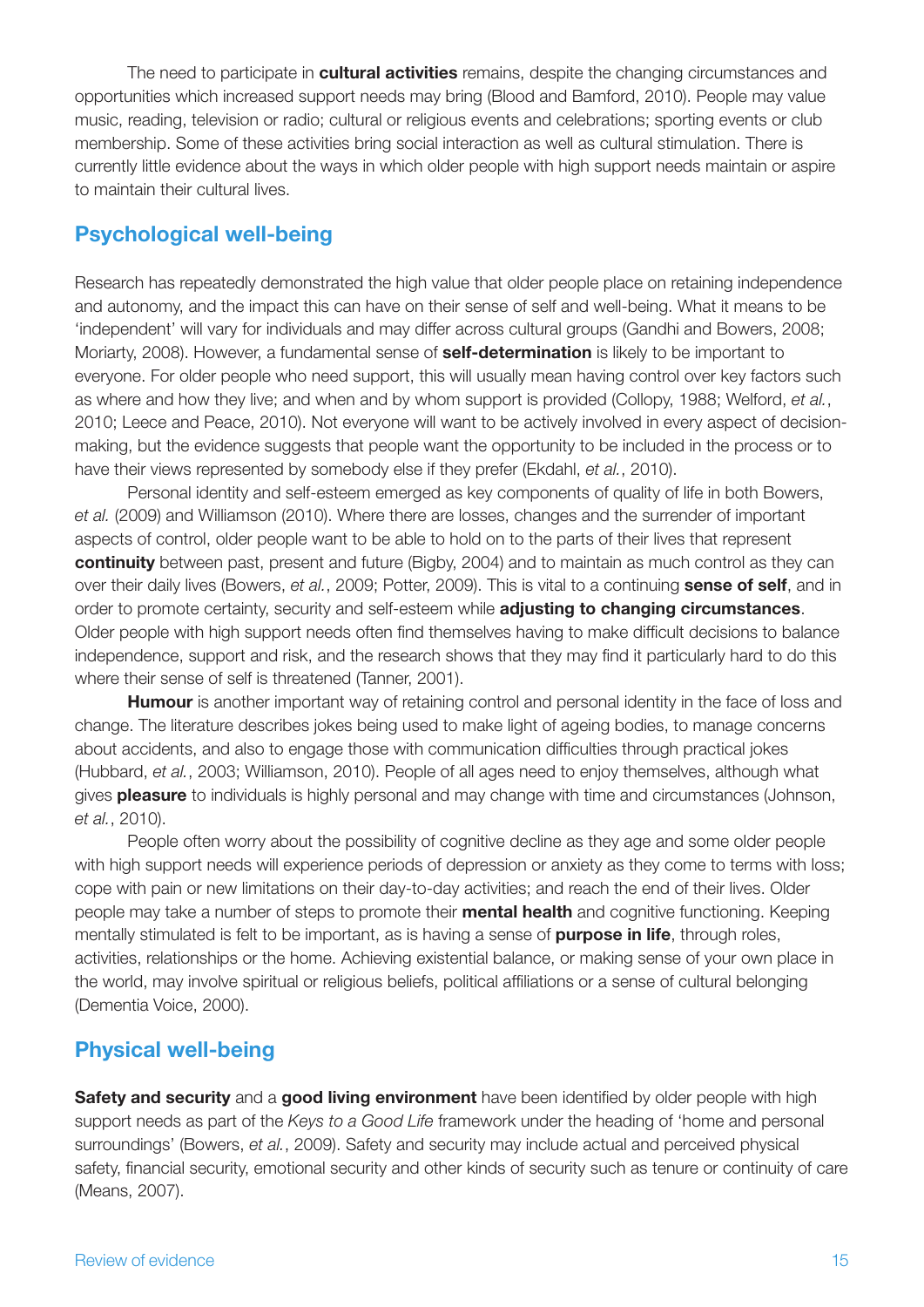Being and feeling safe in the local neighbourhood is also important (Peace, *et al.*, 2006; Peace, *et al.*, 2011) and older people who have disabilities, especially those who are also from minority groups, can feel particularly vulnerable to crime, anti-social behaviour or harassment (Neighbourhood Renewal Unit, 2005). A good living environment produces a strong underpinning for security (Williamson, 2010). Conversely, a poor environment can impact on both physical and mental health, or curtail independence (for example, by delaying discharge from hospital, or limiting movement around the home).

The majority of older people express a desire to remain living in their current homes for as long as possible. Familiarity and attachment to place can be particularly important for people with cognitive or visual impairments or other disabilities. However, the homes of those with high support needs have to be functional, accessible and warm if they are to provide a good environment in which independence can be safely maximised (Habinteg, 2010). Where this is not the case, older people may need information, support and advocacy to help them make adaptations or consider relocation options (Johnson, *et al.*, 2010).

Being able to **get out and about** is commonly cited by older people with and without support needs as being important to their physical and mental well-being as it allows for social interaction and variety as well as some physical exercise (Holland, *et al.*, 2005; Bowers, *et al.*, 2009; Williamson, 2010). Evidence suggests that most people benefit from some kind of contact with nature: fresh air; a sight of the sea, woodlands or flowers; or being able to see the birds out of their window (Bhatti, 2006).

Older people with high support needs value the positive aspects of their **physical health**. Most want to do what they can to improve or maintain it and receive support to do so, provided it is on their own terms (Bowling, 2008). Older people vary in the degree to which they recognise and perceive their illnesses, health conditions and disabilities. Like the rest of the population, they also vary in their knowledge of how to improve their health and the measures they are willing or able to take to do so.

In the literature, there is a resurgence of interest in the ageing body as an important aspect of our experience in later life (Twigg, 2010; Martin, 2010). Unsurprisingly, older people are keen to be in control of their bodily functions and personal hygiene, and keep these as private as possible. Older people in general, and people with a diagnosis of dementia (Williamson, 2010), have also said they value the opportunity to do some form of **physical activity**.

### **Barriers and enablers**

The literature also gives us an insight into what prevents or enables the promotion of social, psychological and physical well-being for older people with high support needs. Information, money and support are the most frequently mentioned barriers in the literature, but other people's time, access to transport, equipment and technology are also significant.

Good **information** can enhance people's lives by opening up social and leisure opportunities; improving access to services, financial entitlements, rights and health information; and relieving anxiety (MacDonald, 1999). In an age where information is transmitted in new and different ways, some older people will find it particularly difficult to access. In addition, those with high support needs and/or those who do not speak or read English well may require information to be presented in accessible formats (Bowes, *et al.*, 2009; Godfrey and Johnson, 2009).

Older people in general often express anxiety about having sufficient **financial resources** to remain independent and enjoy quality of life now and in the future (Cattan and Giuntoli, 2010). The link between poverty and health in old age is well established (Centre for Social Justice, 2010) and those with high support needs are likely to be doubly disadvantaged, both by having fewer financial resources in retirement and by needing more financial resources in order to pay for support, adaptations, transport and so on (Blood and Bamford, 2010). Where finances are limited (and this is particularly true for those who have low incomes but do not qualify for publicly funded social care), older people with high support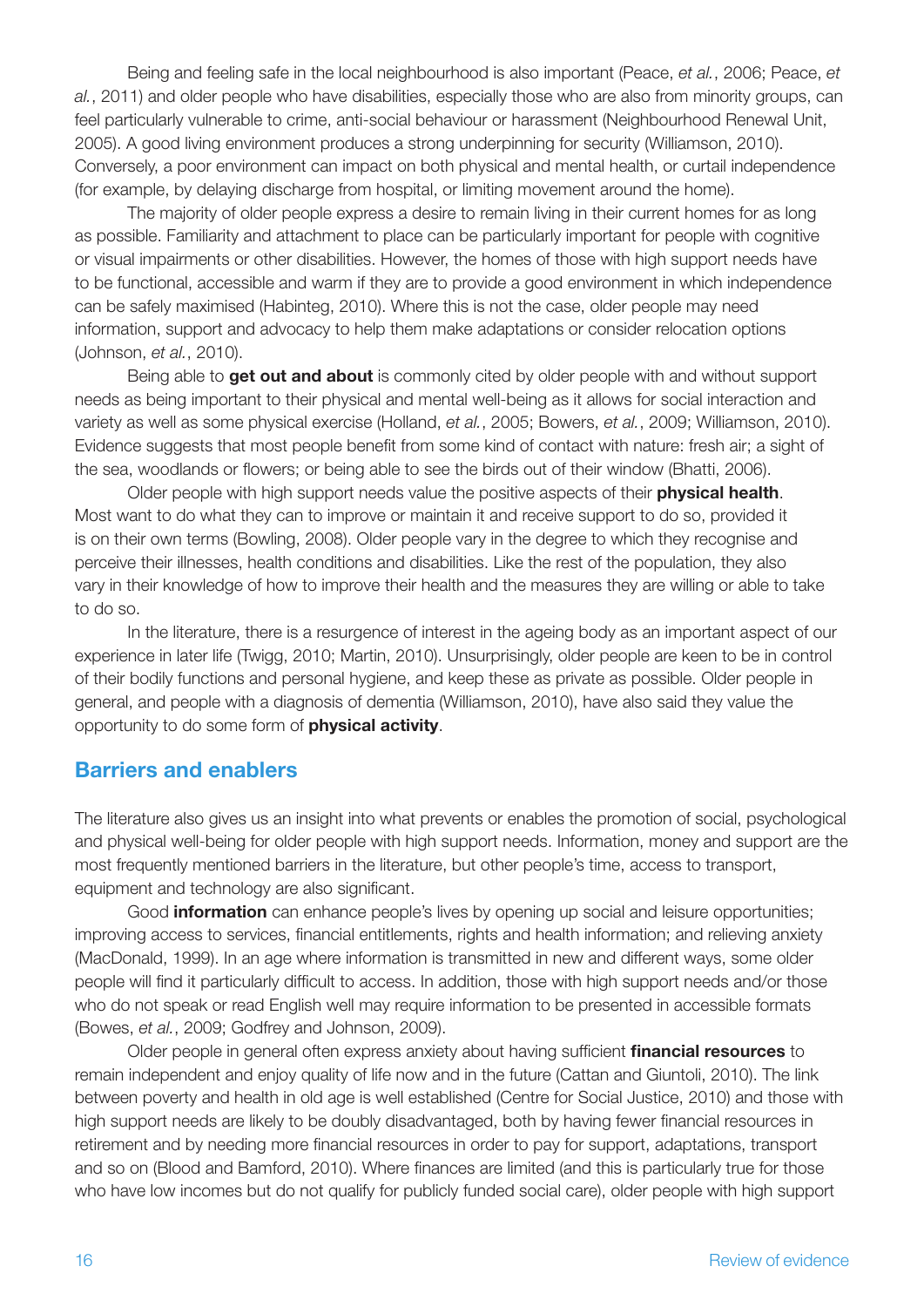needs may not be able to meet even their most basic aspirations – for a hair-cut, an occasional trip out or to buy a birthday present (Coalition on Charging, 2008).

The amount, quality and type of **support** received from both formal and informal carers and supporters can act as an enabler or a barrier to the well-being of older people with high support needs. Having the **time** to communicate effectively with supporters is, in itself, socially and psychologically beneficial. It is also essential if care is to be provided respectfully (Bowers, *et al.*, 2009; Blood and Bamford, 2010) and other aspirations are to be identified and supported. This can be particularly important to people with a dementia diagnosis, who may need additional time, skills and creativity from carers to communicate effectively (Williamson, 2010).

Access to **transport**, **equipment** and money to pay for taxis are key enablers to being able to get out and about (Holland, *et al.*, 2005). **Technology** can improve well-being by reducing anxiety about falls or crime, or making homes more accessible. There are advances here, for example, in design and technology for people with a diagnosis of dementia (Dementia Services Development Centre, 2010). However, budget restrictions combined with a lack of knowledge and vision of those working with older (as opposed to younger) people sometimes means that access to appropriate assistive technology or even basic mobility **equipment** for this group can be poor (Blood, 2010).

### **What people with high support needs value: our evidence framework**

The evidence framework in Table 1 summarises the key themes from our literature review (as highlighted in bold in this chapter). We have added in italics some of the sub-headings we have mentioned, which we will also explore under each of these themes.

| <b>Aspects of</b><br>well-being | <b>Theme headings</b>                                                                             | <b>Barriers &amp;</b><br>enablers |
|---------------------------------|---------------------------------------------------------------------------------------------------|-----------------------------------|
| Social well-being               | Meaningful relationships (personal and with paid carers)                                          |                                   |
|                                 | Social interaction                                                                                | Information                       |
|                                 | Making a contribution (including roles)                                                           |                                   |
|                                 | Cultural activities (including religious activities)                                              | Financial<br>resources            |
| Psychological<br>well-being     | Self-determination (including involvement in decision-making,<br>control, independence, autonomy) |                                   |
|                                 | Continuity and adjusting to change                                                                | Support                           |
|                                 | Sense of self (including self-esteem)                                                             |                                   |
|                                 | Humour and pleasure                                                                               | Time                              |
|                                 | Mental health (including existential balance, sense of purpose<br>in life)                        | Technology                        |
| Physical well-                  | Safety and security                                                                               |                                   |
| being                           | Good environment (including contact with nature)                                                  | Equipment                         |
|                                 | Getting out and about                                                                             |                                   |
|                                 | Physical health (including living in an ageing body)                                              | Transport                         |
|                                 | Physical activities                                                                               |                                   |

#### **Table 1: Evidence framework**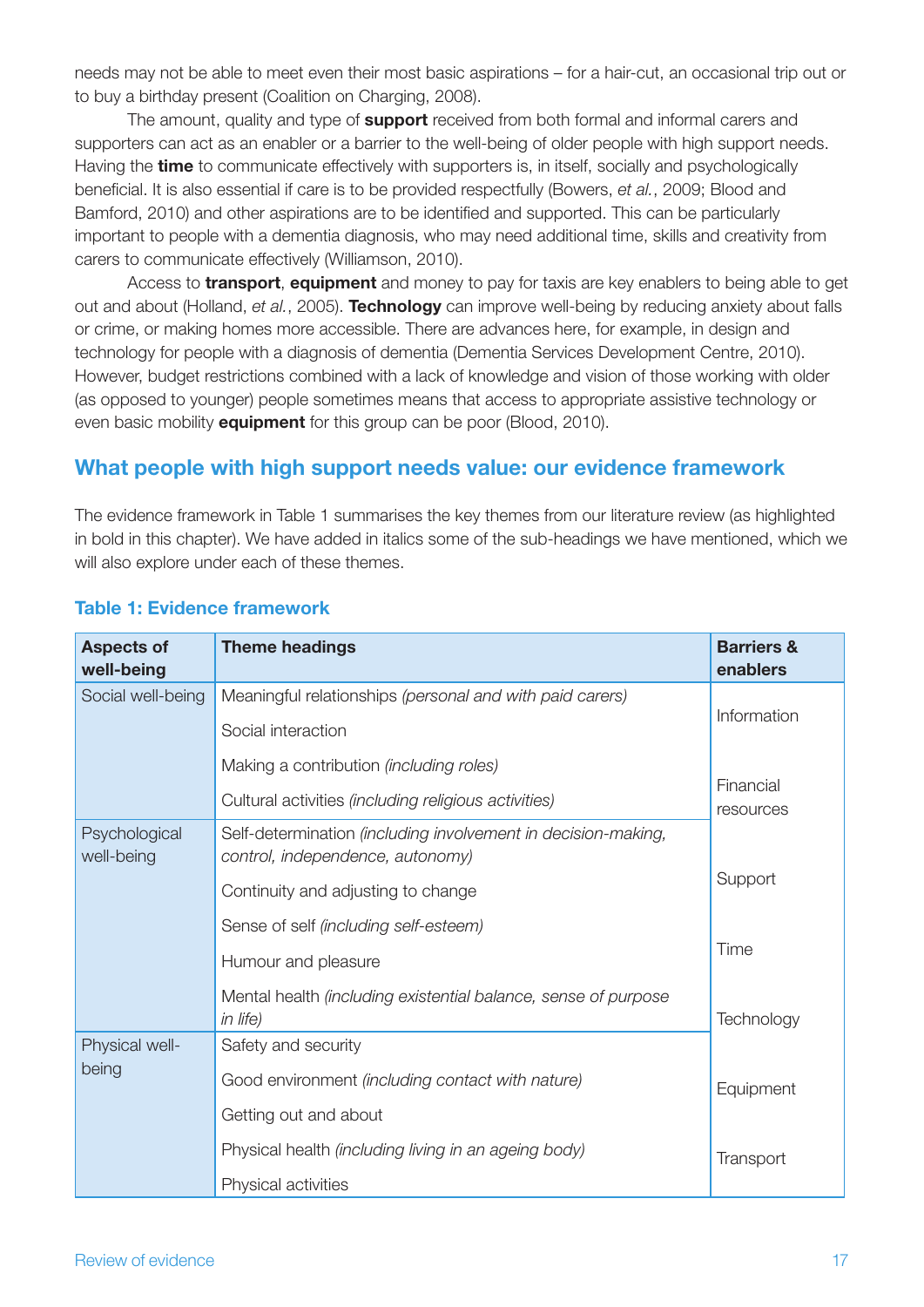## **3 Validating the framework: a summary of our approach**

## **Introduction and objectives**

The next stage of the project involved talking to people with high support needs about what they want and value, in order to test the interim framework.

JRF wanted us to engage and talk to both older and younger people with high support needs who had not previously been involved in research or consultation. Specifically, we were asked to ensure that we heard the views of people with dementia and/or a variety of other health conditions and, where possible, of people from minority ethnic groups as well as lesbian, gay, bisexual or transgender people (LGBT).

The Open University (OU) team drew on its experience of working in a range of environments with diverse older people and facilitating participatory project work (Bytheway, *et al.*, 2007; Peace, *et al.*, 2006; Holland, *et al.*, 2007, 2010). We were joined for this part of the project by some additional *discussants* (listed in our acknowledgements) who were also experienced researchers.

We provide further details of the profile of our participants in Appendix I.

## **The participants**

We held face-to-face conversations with 26 people who met JRF's definition of high support needs.

We recruited our sample using local contacts of the OU's network across the UK, rather than through national organisations. This helped us to identify a mix of people who are not usually consulted.

The majority of participants were aged over 80, but we also spoke to three younger people aged between 40 and 60 years.

We identified more men than we had anticipated, based on national statistics (Blood and Bamford, 2010). Ten of the 26 people we spoke to were men.

Our sample included people from Scotland and Wales as well as different regions of England. We also spoke to four people from black and minority ethnic backgrounds and to two homeless people. Despite various attempts, we were not able to speak to anyone who openly identified themselves as LGBT.

All participants had complex health conditions and the sample included people with physical disabilities, people with learning difficulties and people with a diagnosis of dementia. Some people had been born with disabilities and others had acquired them in adult or later life.

We also spoke to a number of volunteers and professionals working with people with high support needs in a variety of organisations. Most of these conversations were held on the phone, but we had more detailed face-to-face discussions with two people: a voluntary sector care manager working with Bangladeshi people in London and a support worker for older people with dual sensory loss in Yorkshire.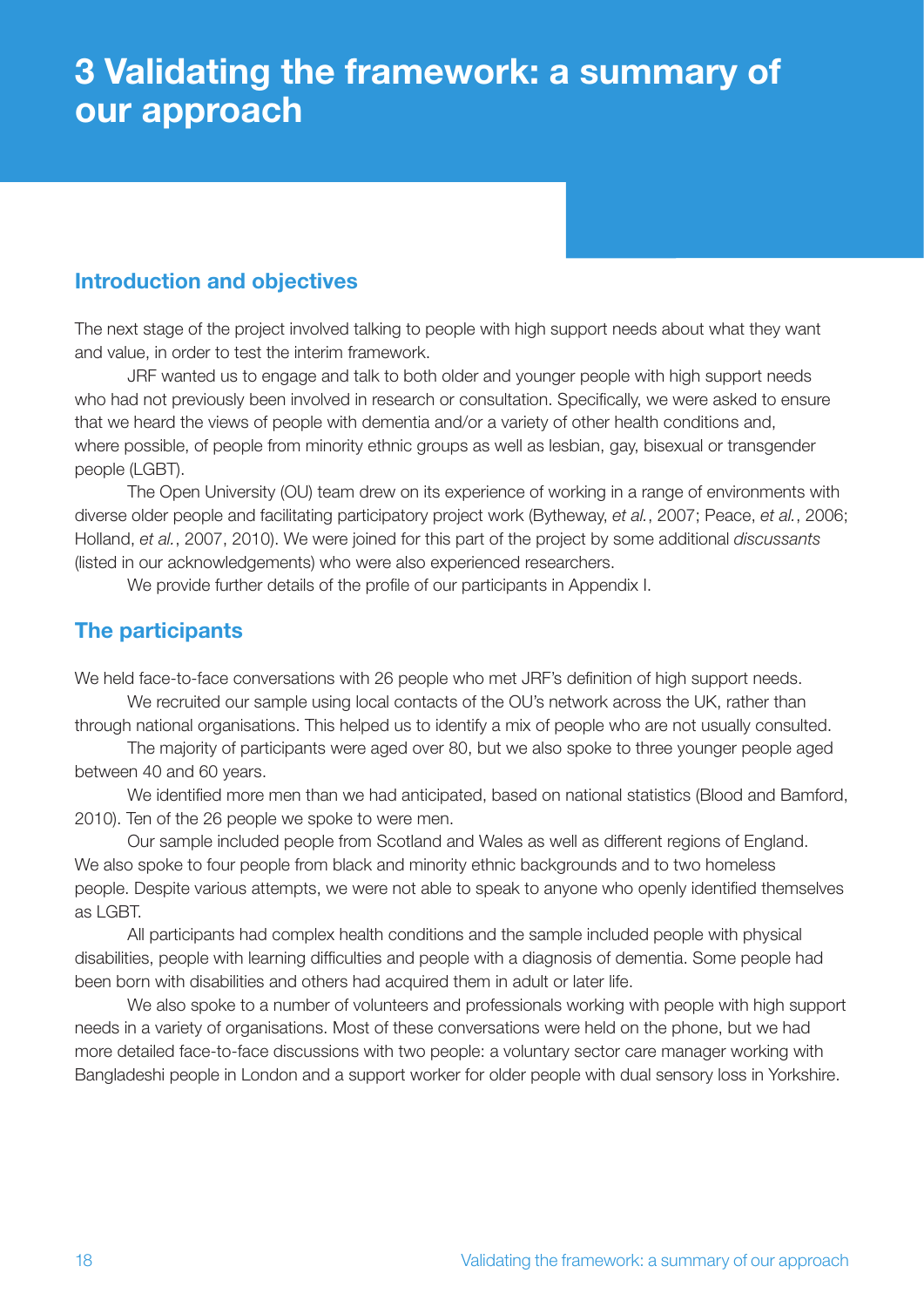### **Our approach**

We adapted an existing interview tool called the 'facets of life wheel' (included in Appendix II), using the concepts identified through the literature review and included in our interim framework. The wheel had previously been found to support user-led but semi-structured discussions (Peace, *et al.*, 2006). The wheel enables people to lead on topics as much as possible and talk about different aspects of their lives including their wishes.

Carers or supporters sat in on some of the discussions. Our conversations with two participants included carers acting as interpreters because of communication difficulties. One further participant needed a language interpreter and a family member played this role.

Most conversations lasted between 45 and 90 minutes.

Participants commented that they valued their opinions being sought.

The conversations were recorded (with permission), transcribed and analysed against the categories in the evidence framework, with new categories added as necessary; then cross-checked by team members.

Most people were happy for us to use their real names or nicknames; four chose pseudonyms.

We present the key findings from these discussions in Chapter 4, and then in Chapter 5 discuss how we used these to develop a model.

### **Reliability of the data**

Although we were successful in engaging with a diverse group of participants, we recognise that the findings of our discussions with such a small sample of people may not be representative. Nevertheless, the conversations provided some verification by older people with high support needs of the recurring themes from other studies.

Some of the participants who had dementia were not able to give factually accurate information about their current circumstances. Where appropriate, we checked accuracy (for example, age or current living arrangements) with carers. However, the 'wheel' was a good stimulus for discussion with these participants in particular, prompting them to express their views and emotions about their current wellbeing and the things they found supportive of it, and their aspirations for improving it. Although a visual tool, it also worked well with people with sensory impairment as it is straightforward to explain.

While we recognise the limitations of gathering certain types of factual information from people with cognitive impairments, we felt confident that we were able to gather useful information about their *perceptions* of their lives at that moment in time, and the extent to which they valued particular activities or relationships.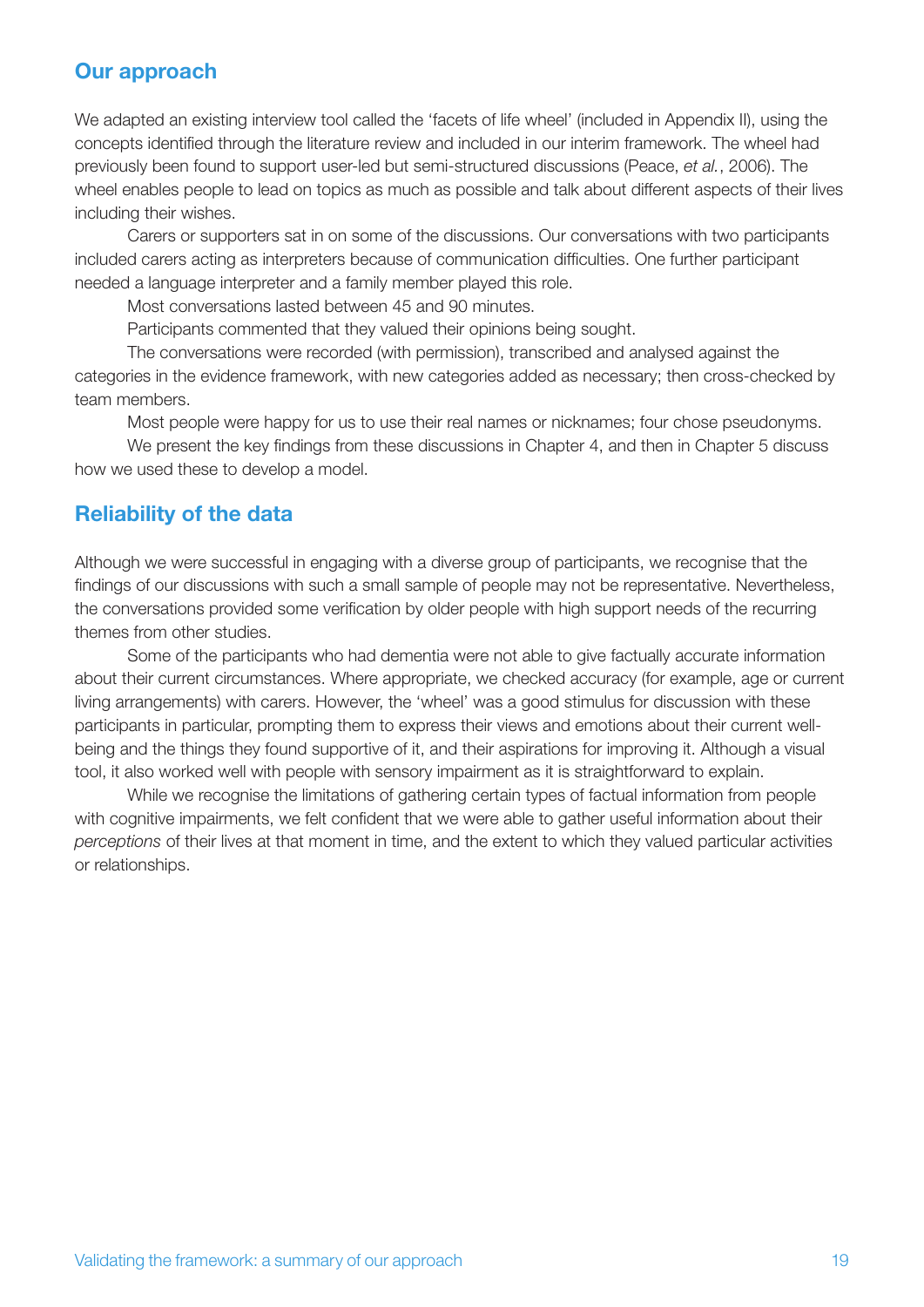## **Summary of the process**

#### **Figure 1: Summary of the process used in this project**



<sup>1</sup> This stage of the process included development by the JRF editor, Imogen Blood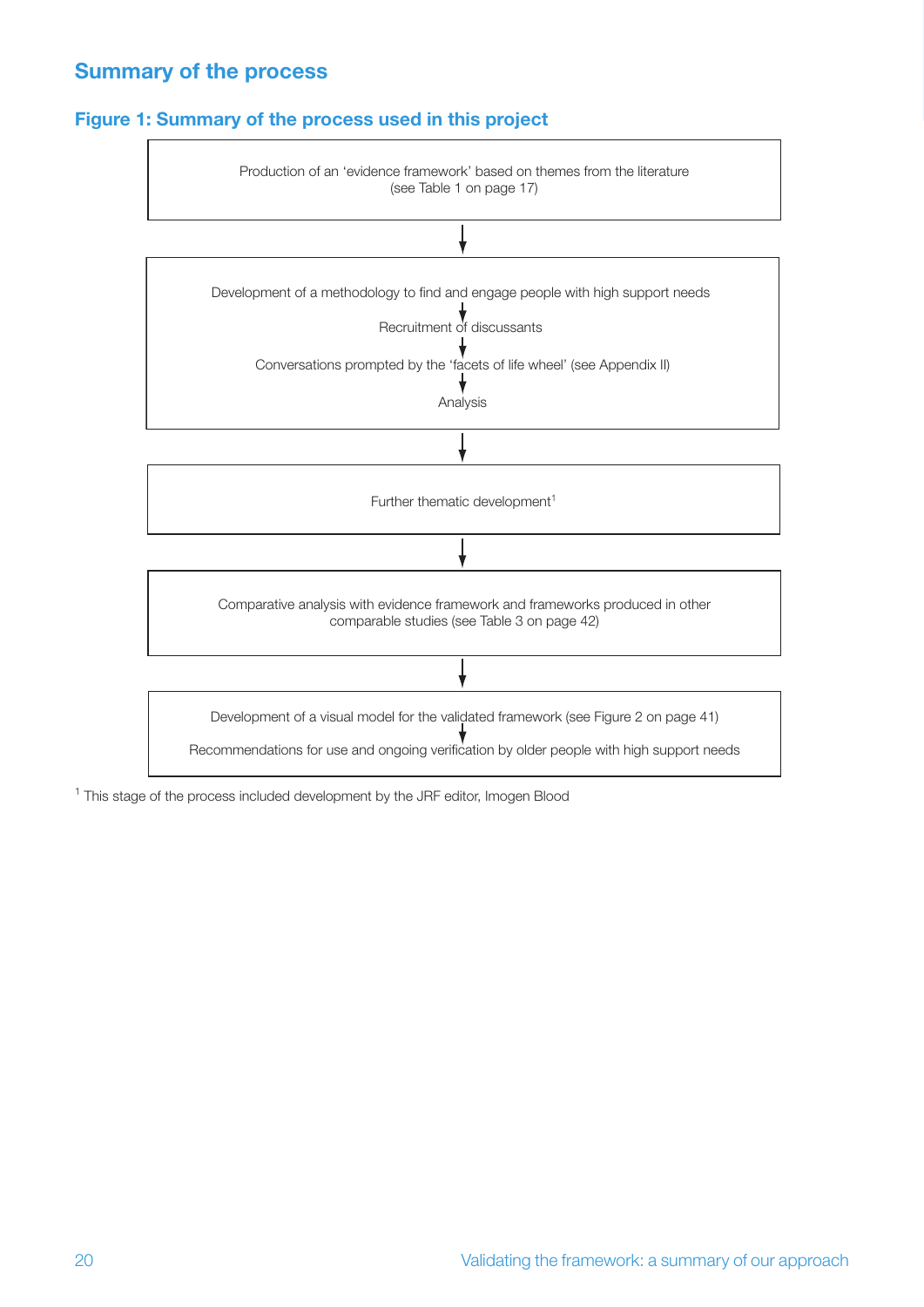## **4 Findings: the voices of older people with high support needs**

Overall, the participants validated the themes from the evidence framework. In other words, they agreed on the importance of these themes and were able to illustrate them with examples from their own or another's experience. Different themes resonated more strongly with some individuals than others and some people suggested additional nuances or new categories.

We did not ask participants to rank the importance of different themes. We preferred to take a more natural conversational approach, prompted by the 'facets of life wheel'. In our analysis, we grouped themes or sub-themes (shown in brackets in Table 2 below) according to how frequently they were mentioned and the emphasis they were given by participants. Those in the top band were the most frequently mentioned.

#### **Table 2: Frequency of mention of themes**

| <b>Themes</b>                                       |  |  |
|-----------------------------------------------------|--|--|
| Personal relationships                              |  |  |
| Support/good relationships with carers              |  |  |
| Self-determination (involvement in decision-making) |  |  |
| Social interaction                                  |  |  |
| Good living environment                             |  |  |
| Getting out and about/mobility                      |  |  |
| Transport                                           |  |  |
| Equipment                                           |  |  |
| Information                                         |  |  |
| <b>Financial resources</b>                          |  |  |
| Cultural activities                                 |  |  |
| Sense of self (self-esteem)                         |  |  |
| Self-determination (autonomy and independence)      |  |  |
| Pleasure                                            |  |  |
| Physical health (living in an ageing body)          |  |  |
| Other people's time                                 |  |  |
| Good environment (contact with nature)              |  |  |
| Safety and security                                 |  |  |
| Making a contribution                               |  |  |
| Continuity                                          |  |  |
| Mental health (purpose in life)                     |  |  |
| Adjusting to change/continuity                      |  |  |
| Technology                                          |  |  |
| Humour                                              |  |  |
| Mental health ('existential balance')               |  |  |
| Physical activities                                 |  |  |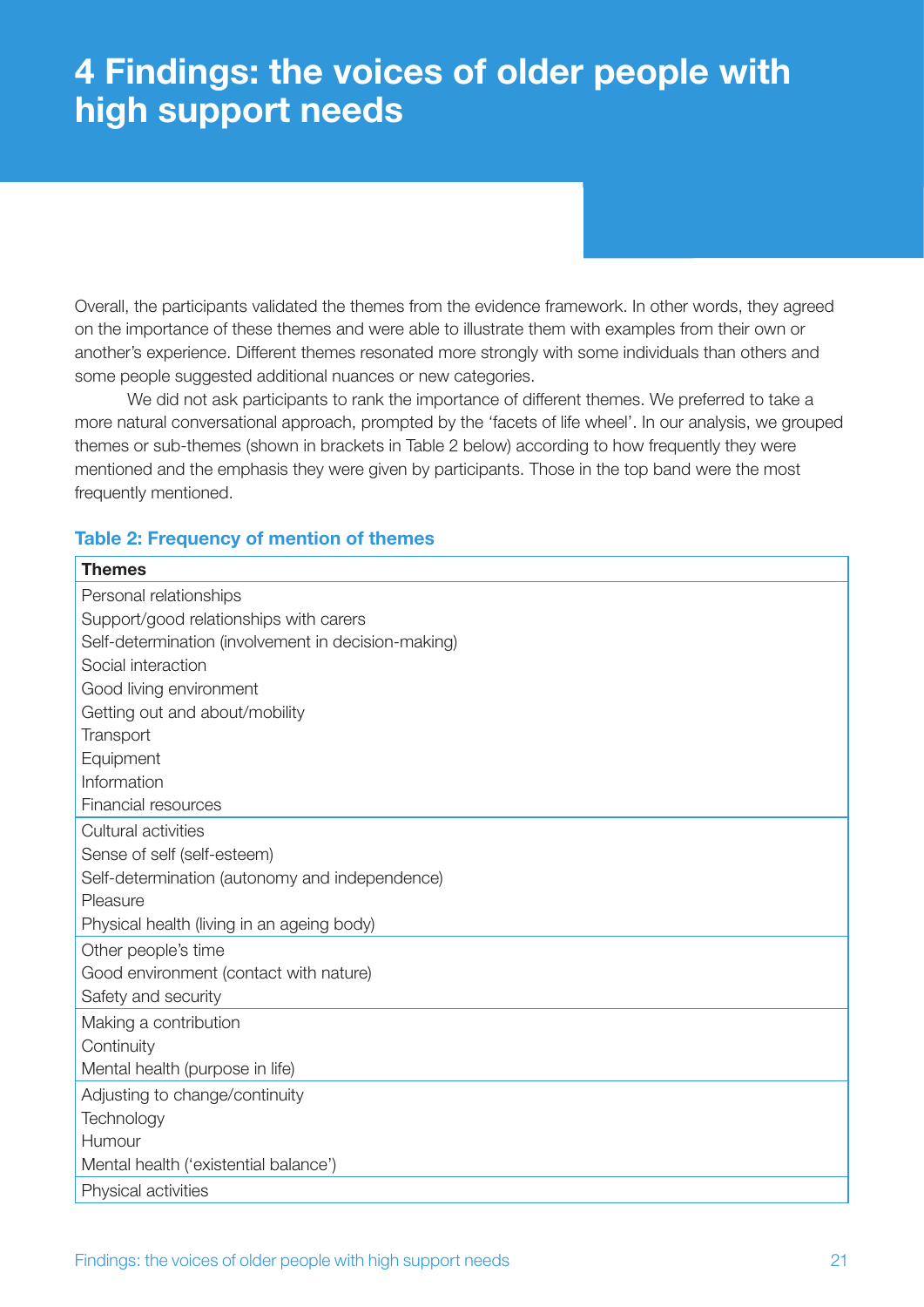Given the size of the sample, we cannot assume that this weighting would hold true for other groups of older people with high support needs. However, our conversations have generated some interesting *qualitative* data which gives us insight into what our diverse participants value in their lives and why. In the remainder of this chapter we present and discuss the recurring and/or most interesting points which emerged from our conversations.

## **Social well-being**

#### **Personal relationships**

Our findings echo those of previous studies (e.g. Bowers, *et al.*, 2009) in confirming the importance of meaningful relationships to older people with high support needs. The personal circumstances and family histories of the people we spoke to were very diverse, as were their current living arrangements and levels of mobility. There was considerable variation in the number, type and depth of relationships which were significant to people. Some interviewees described close relationships with paid carers and support staff; and some of the newer friendships people had made within communal living settings or day centres were also clearly important to them. Subsequently, we found it difficult to draw a clear boundary between this theme and the following themes of 'social interaction' and 'good relationships with carers'.

Most participants said they had close emotional relationships with family members and friends, even though geography, illness or disability, access issues and time sometimes meant that contact with them was infrequent or difficult.

Several people mentioned the impact that hearing impairments and problems with hearing aids had on their relationships. Millie explained that she refused invitations to her son's home at Christmas because she cannot hear what people are saying when everyone is talking at the same time. Hughie longed to be able to pick up the phone and talk to his niece, who had looked after him for 27 years, but he could not hear well enough to have a conversation over the phone.

*The people that ring me up, they'll say what they have to say, then I'll turn round, I'll say my little bit, I can't hear what you're saying, I'm very sorry, you're going to have to write me a postcard, and that's where it ends. I haven't fallen out with anyone over it, at all, I haven't had any arguments … they just accept it.*

Hughie, 90, who has dual sensory impairment

As support needs increase, relationships with partners, family and friends often change. Some of the people we spoke to were (or had been) caring for or being cared for by their spouse; some couples were having to live separately due to the care needs or access requirements of one or both of them. Many found their increased dependence on others, especially younger family members or friends, difficult at times: not wanting to 'impose' on people was a recurring theme in the conversations. For example, Jenny, who lives in sheltered housing and has mobility problems and dementia, explained that:

*If I'm not feeling very well, well then my daughter-in-law will come and ask me what I need ... but I don't impose upon them.*

Jennie, 93

June wanted to be able to get out and about more without having to 'depend' on her daughter and granddaughter and Vera worried about being a 'nuisance' because someone would have to drop her off and pick her up if she went out anywhere. These concerns are linked to the theme of 'other people's time', to which we will return under 'Barriers and enablers'.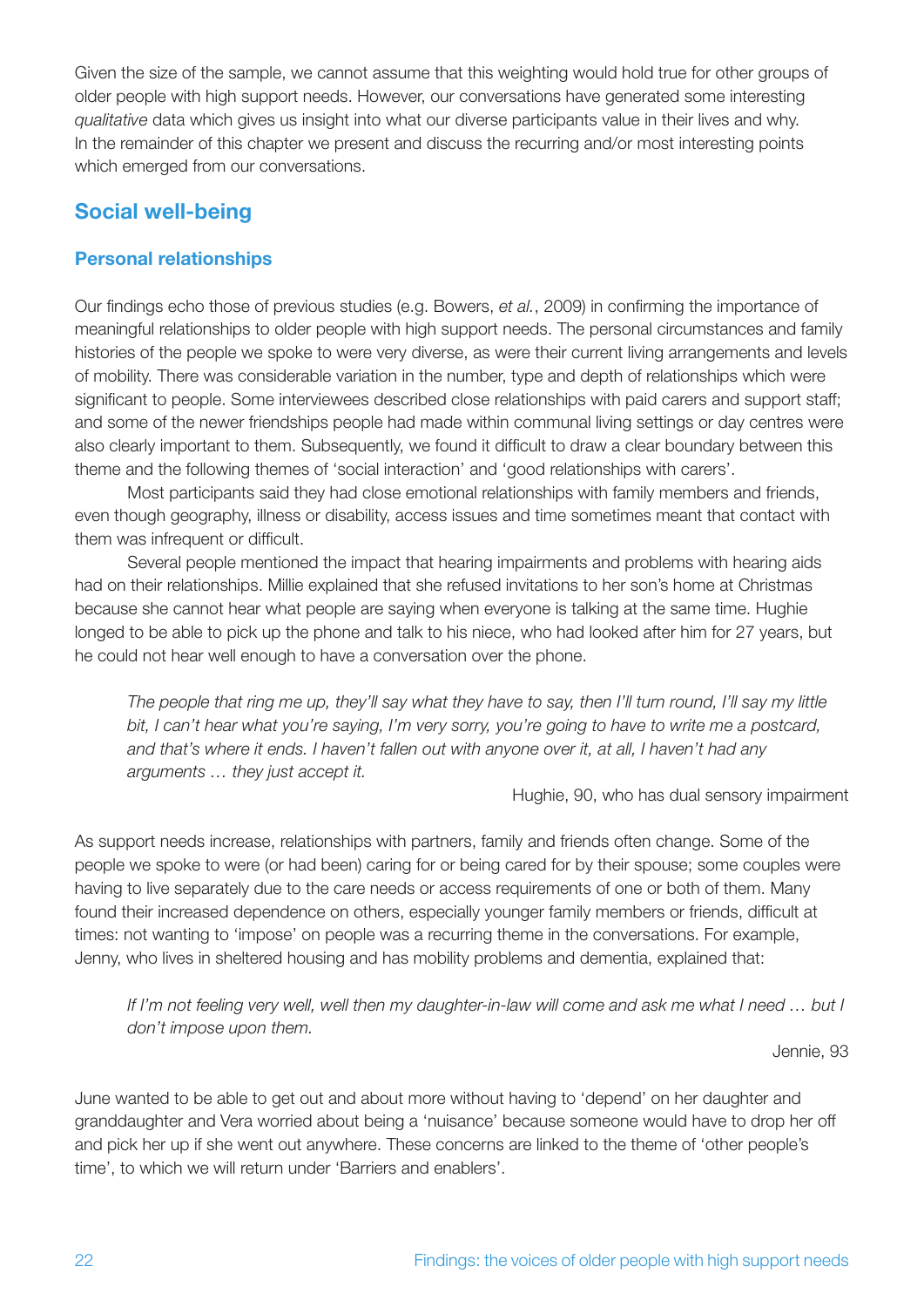Our conversation with Sylvie, who does not have family living locally, highlighted the difference between the kind of support you might reasonably ask of friends and that which you could expect only from family.

*I have made lots of friends and I can call on people to help most of the time, but it's not having* family and, for instance, I have to stay overnight, stay in the hospital for a couple of hours, and *come home and have someone sleep in my house, be with me overnight, and I can't ask anybody to do that. I can get taken there and brought back, but people have their own lives to lead, and so things like that become very awkward, and I am afraid, because should I have to be taken to the hospital in the middle of the night, or something happens, there's no one I can call on really.*

Sylvie, aged 85 with mobility problems and some memory loss, living in own housing

#### **Social interaction**

Our study confirmed the value which older people with high support needs place on social interaction. For many of the people we spoke to, this happened within the communal areas or organised activities of their care homes or residential schemes; six (of whom five lived in their own homes) regularly attended day centres. For those that live alone, having regular transport to a day centre, or having the option to join other tenants or residents in the communal area, helps to counter boredom and loneliness and gives them a choice about whether and when to socialise.

*I have my own flat, my own door, we have a lounge downstairs, we have meetings, so if there's whatever, something's going on downstairs, I'll join them.*

*We are very lucky to have a day centre like this, very lucky, because after all when you live on your own, and you've done your shopping, so what will you do, look at the television, so at least you mix with people here, when you come here.*

> Both quotes from Jennie, 93, who lives in a 'retirement' apartment but also receives transport to attend a community day centre in Essex

Our conversations suggested a number of ways in which social interaction can boost the self-esteem of older people with high support needs: by being in a social setting where they fit in and by enabling them to laugh, relax and 'be themselves'. Participants particularly emphasised *new* relationships that had developed as a result of their increasing support needs: with their neighbours in residential settings; with peers (and sometimes younger people) at community centres; and through meaningful relationships with carers. Meeting new and diverse people can bring a sense of promise and development.

*I like meeting with people, when I came to the day centre I felt like a new person ... I come here two days a week, the day centre is part of like a family, I relax and I'm comfortable here ... II comel to communicate with other people, you don't want to stay at home on your own, you want to come and have a chat, and laugh, and do any activities going, I does painting, and art, I normally does art, craft, it make you felt you're somebody, when you're doing something.*

Gertrude, 74, who lives in the house she owns and receives transport to a black elders' community centre in London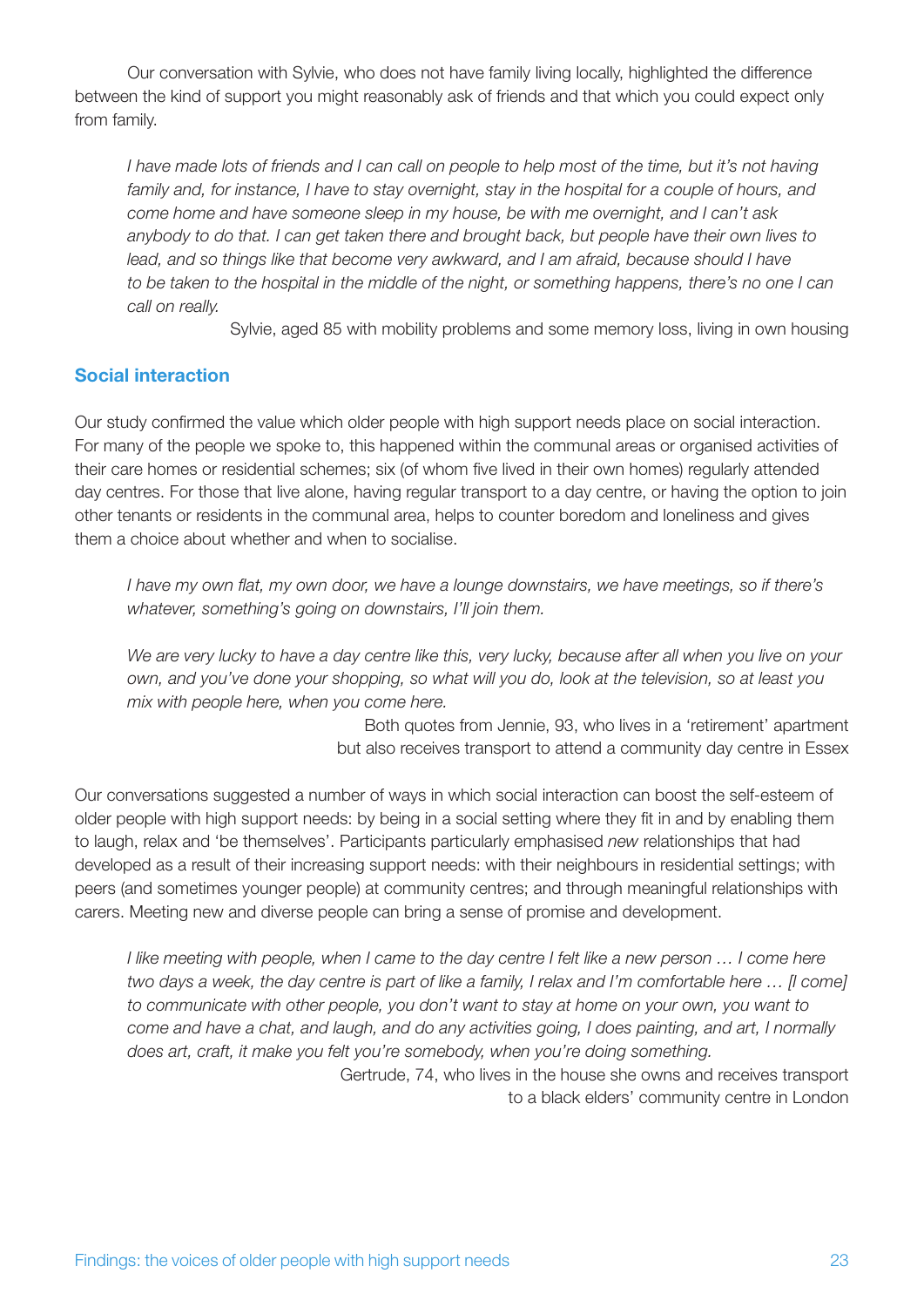*The person next door is quite new, but given the weather, I sit out here, we've got a seat here [outside] and I can walk around the garden … [my neighbour is a] totally different kind of person which is nice for me, she's very outgoing and loves the garden … quite content here really, the people are quite nice.*

> Jo, 85, who lives in a private retirement housing flat but cannot walk as far as the central meeting area where there are occasional day events

Again, sensory impairments made it difficult for some people to mix socially. Hughie, 90, who uses a wheelchair and has dual sensory impairment, had stopped attending a day centre since, "if you get two or three people talking together it's just a noise, you don't hear what's being said".

#### **Good relationships with carers**

Paid care workers provide older people with high support needs with regular social contact, which can help prevent isolation.

*I'm going to need help in the mornings, and I'm glad of the help really, because I wouldn't see a soul otherwise, and I'm woken up and they are wonderful really.*

Sylvie, 85, living alone in her own home

Given the social benefits of receiving paid practical care, people told us that it was particularly important for carers to be *friendly* as well as effective and dependable. Beyond this, a number said they had closer friendships with certain care workers.

*I like the carers, most of the carers, the ones I know, got one special carer, works upstairs, she comes to see me when she comes in and before she goes home, each time she comes and goes.* Jill, 71, physically disabled from birth, living in a nursing home

Rob, 50, who has tetraplegia following an accident, described how his life in a nursing home had been greatly enhanced by the fact that he had pre-existing friendships with staff members. One of Jo's carers facilitates communication between Jo and another person she supports, having recognised that the two share common interests. Jo now enjoys sending and receiving cards and messages via the carer to the other person, who is blind.

Good relationships with carers are an end in themselves in that they can provide positive social interactions and friendships; they are also important to ensuring that the care provided is appropriate, effective and respectful. These kinds of relationships usually need time and consistency in order to develop – themes to which we will return at the end of this chapter, when we consider barriers and enablers.

#### **Making a contribution**

At any stage of life, making a contribution that is valued is important in order to maintain self-esteem and a sense of connection with others. For some of those we spoke to, mutual exchange was seen as an important aspect of the friendships they had with paid carers, since it brought greater equality and respect to the relationship.

*I hope I can understand other people as well, because they have needs, the people that come in here, and they can talk to us … they are quite open and they will come out and say so and so.* Jo, who is 85, and has osteoporosis and macular degeneration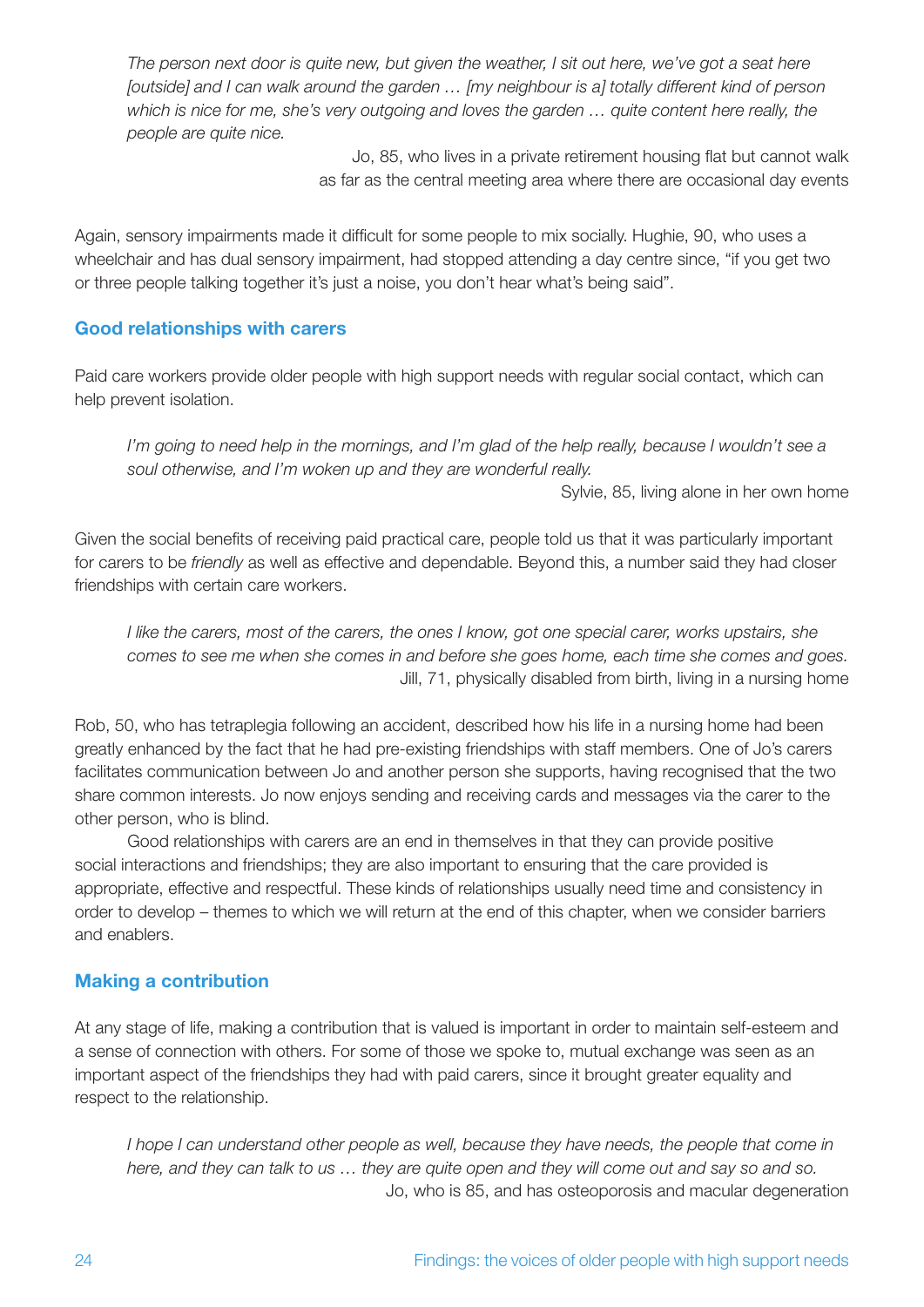We also found examples of older people with high support needs taking on more formal roles in their communities. For example, Hughie, who is 90 and has a dual sensory impairment, told us that he enjoys both the responsibility and status of being the bingo caller. Sylvie is a committee member of a local inter-faith group and produces theatrical shows: both of these roles help her to connect with others, given that she does not have family in this country.

Older people with high support needs often need practical support and encouragement to fulfil such roles. For many, a lack of time, vision or other resources on the part of those who support them means that their need to make a contribution goes unmet.

*I want to do some more work, helping out … voluntary, do some voluntary work … helping out with tea or something like that or serving customers … helping out, I like to help people out.* Jack, aged 73, with learning difficulties and a heart condition, living in sheltered housing

Some people described the roles that they used to fulfil and talked about the impact of giving them up. Jimmy had been very active in his local community prior to caring for his wife, who had recently died. He told us about the uncertainty he now faces as he decides which new roles to take on.

*I served on one or two local councils, I was a church secretary for over 50 years … I had more or less to give that up, and anyway at my age I shouldn't still be doing too many of those things, so what I'm actually doing now is a little bit uncertain … this winter hasn't helped because it's tended to tie me down a little bit ... the local community policewoman spoke to me the other day and said would I like to be the centre of the Neighbourhood Watch in this area so I said yes I'd take part. I'm quite happy to take things up, another villager has spoken to me about maybe joining a little group she's setting up to lobby for improvements to the village, … if I can do anything in the community obviously I will do it within my limits now … so I will do it, it's just this element of uncertainty.* 

Jimmy, 89, who lives in rural Cumbria and until recently cared for his dying wife

#### **Cultural activities**

Many of the participants told us how important it was to them to maintain a cultural or intellectual life. People mentioned listening to music; doing arts and crafts; going to church; watching or being involved in theatre; having intellectual discussions or using a range of media to keep themselves informed and mentally stimulated.

Some people, such as Rob, described the social benefits of participating in cultural activities.

*It's nice getting to know people, doing things with other people, with the other residents, so you get to know them … you got bingo with the other residents, you got the concerts and stuff like that, you got games, and we do arts and crafts and stuff like that, so there's always plenty on, and if you go downstairs, you know, in the common room, there's usually quite a few down there.* Rob, 50, who lives in a nursing home

For others, like Jo, who cares for her husband despite her own health problems, listening to classical music on the radio last thing at night helps her to *relax* and sleep well. For Jo, who has sung in choirs and quartets, and for Irene, who had wanted to be an opera singer and showed us her extensive collection of classical music recordings, music is a lifelong passion, which provides *continuity* with the past.

It was clear from a number of our conversations that many older people with high support needs get a sense of *achievement* and increased *self-esteem* from their participation in cultural activities. Gertrude takes pride in producing art and craft items.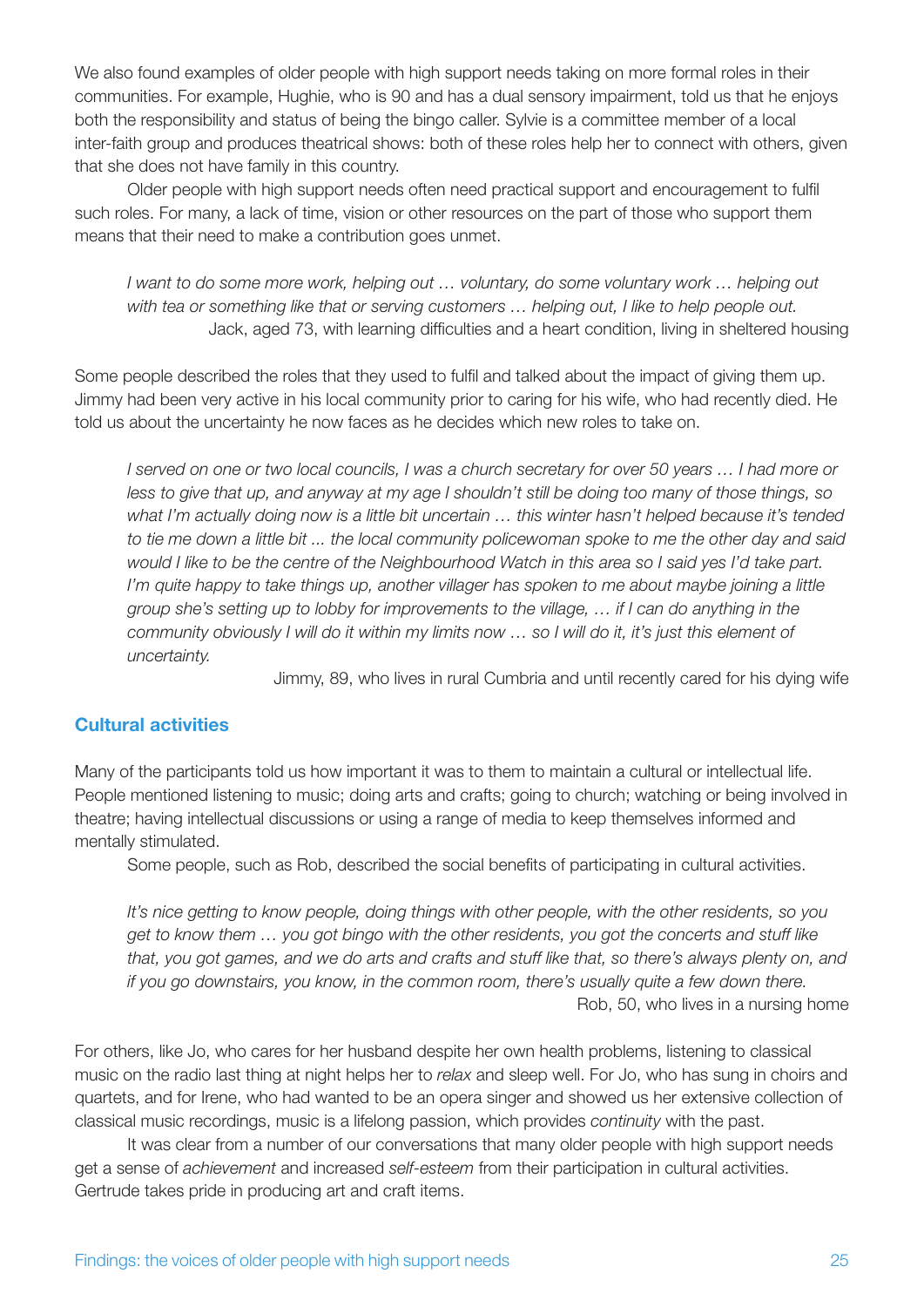*When I'm doing something, like when I'm doing the art, anything with [an] end product I like doing … knitting, when it's finished I admire it, when I do a bit of painting here and it finish I admire it.* Gertrude, a Guyanan woman of 74 who has osteoporosis and arthritis

A number of people told us how important it was for them to keep their *minds active*. James, a retired medical professor with muscular dystrophy, attends regular lunches with former colleagues, at which he continues to participate in intellectual discussions that draw on his medical expertise.

The church played an important part in the social and cultural lives of many of those we spoke to. Mrs A said that she enjoys going to a church where other Nigerians worship, and particularly likes listening to the music there. A number of people were no longer able to attend church and missed this but had found alternative ways to keep in touch: Gordon and Jo read the church magazine and receive visits from a couple of fellow church members. Memories of church were important for several participants. Hughie felt it was significant that he now lives near to the church where he was married. Jimmy had been a church secretary for over 50 years and reminisced about this role.

*I was brought up to go to church morning, noon and night, my mum was in concert parties there, I used to sing in the choir there, my whole life was centred around the chapel until it was pulled down.*

Irene, 85, who has dual sensory impairment and mobility problems

Some of those we spoke to had adapted their activities as a result of illness, disability, or a change in their living or support arrangements. Some people seemed philosophical about this; both Jo and Irene have visual impairments and, as Jo explained, "… if I can't see very well I can listen to Classic FM". Some, like Rob who had discovered an interest and talent for painting since moving into his care home, were pleased to have had the opportunity to try something new.

However, for others, these adjustments were accompanied by sadness and loss. Since moving to a care home, Terry has had to substitute going out to bingo, where he ran sessions over many years, with indoor crafts such as making Christmas cards – an adjustment he tolerated rather than welcomed. Participants mentioned past cultural activities when reflecting on what they like to do: Lena longs to tour Europe again; June misses the theatre, which is currently inaccessible to her.

*I can't go the theatre or anything like that anymore … because I can't sit in the seats; last time I went with the guild to the theatre it was absolute agony getting up and down from the seats, so I decided there and then I wouldn't go back … I like to do all these things, but I just can't … I just can't do them, because as I say, it's too difficult.*

June, who is 85 and has limited mobility

Some, especially those who attended day centres, felt supported and encouraged to have a cultural life. Monty, who is 82 with advanced dementia, spoke about regularly attending shows, especially musicals. Jill, who is physically disabled, is taken by care home staff to buy materials for her tapestries, some of which were framed on her wall.

Other participants in the study appeared to be unsupported in maintaining their access to culture. Vera could no longer hear the television and hoped that her support worker would get a loop system fitted for her but in the meantime she missed the connection with the wider world.

*People should tell me things, I don't know what's happened, not through being inquisitive, I'm interested … I need some contact with the news and things like that.*

Vera, who is 89 with dual sensory impairment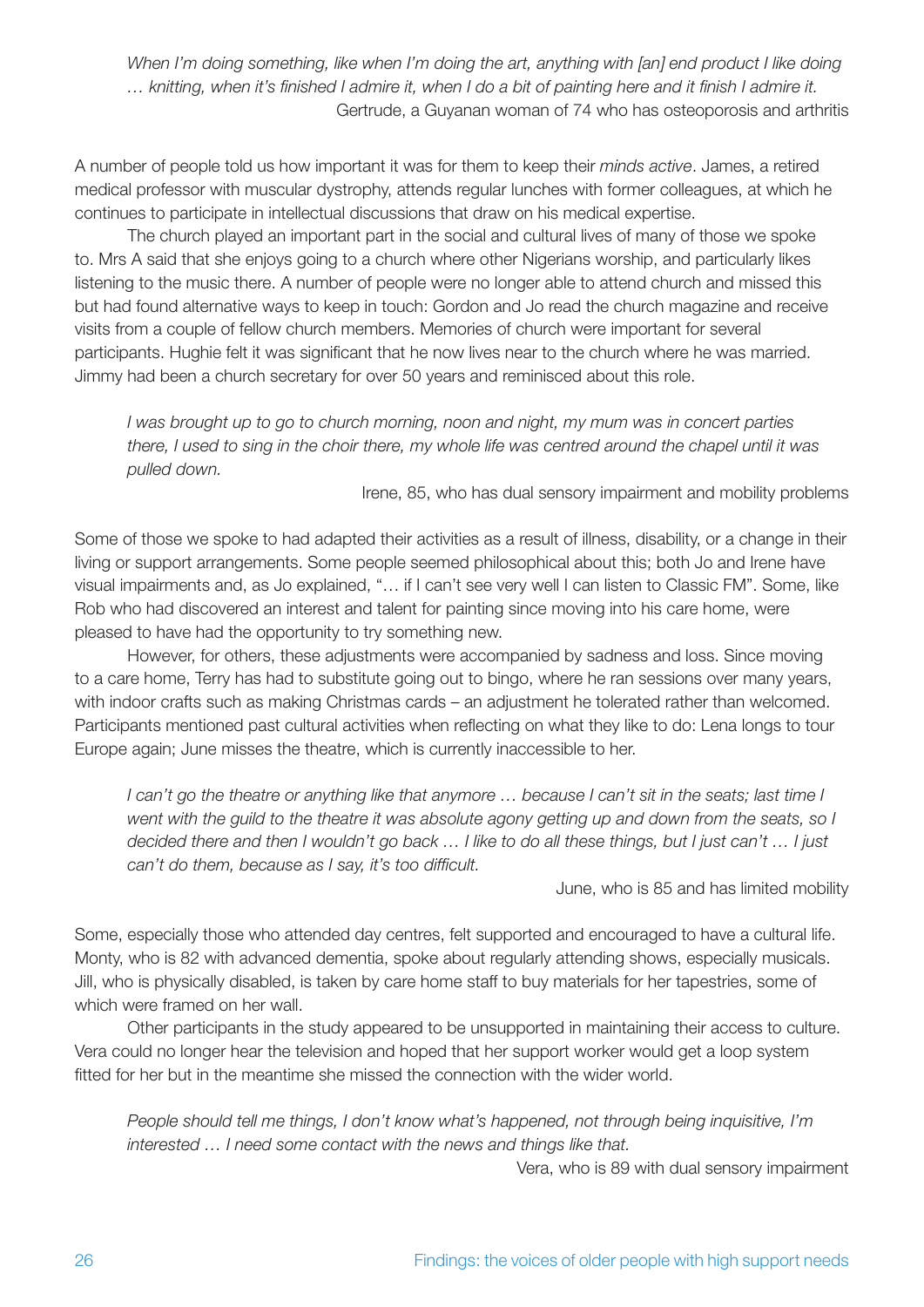## **Psychological well-being**

#### **Self-determination**

Under this heading, we also cover the related ideas of independence, autonomy, involvement in decisionmaking and control. These concepts had slightly different meanings for participants. For many, remaining in control of key aspects of their lives was central to their self-esteem. As we have already mentioned, a number told us they found it hard to depend on others, especially friends and younger family members, for practical support.

For some, particularly women, independence was closely linked to the home, household management and cleanliness.

*I think I've been on my own so long, I've always been independent, but I can't be now, not as I'd like to be ...* it's been very hard, very, very hard, when you have to sell your house ... and I went *through a war, you know, my husband went through a war … I really want to be independent … I want to keep clean.*

Vera, 89 who has dual sensory impairment

Irene, who has dual sensory impairment, wanted the opportunity to take each new carer around her kitchen and introduce her system to them.

*Being partially blind I have to know where everything is and I have my big plates there … my saucers there … she put the saucers on top of the big plates, course I went in there … whole lots went crash on the floor … now when they come I say to them … don't put anything on top of those big plates.*

Irene, 85, who has dual sensory impairment

On a practical level, this is vital if she is to move around confidently and avoid accidents but she also seemed to be expressing a deeper desire to retain control over her home and her way of doing things. Where people were living in institutions and no longer had control over the day-to-day running of the household, some had simple requests for things to be made available to them. Jill wished that the nursing home staff would keep the food residents asked for in the kitchen: she particularly wanted fresh ham.

Where some of those living in care homes described occasional tussles over control, some participants living in their own homes were happy to delegate certain actions to others. Winnie wanted to stay firmly in control in many areas of her life, saying "my poor family know better than to try to make decisions". However, she was happy to delegate authority in the handling of administrative matters to other people.

*I would rather they did it now, because I don't hear very well, and they could perhaps answer questions quickly, which I can't.*

Winnie, 89, who has poor vision, some dementia and limited mobility

Similarly, June had delegated banking matters to her daughter.

*She [daughter] does all my banking for me, and there was so many things I wasn't telling her about, and now everything's been transferred for her to do, because I'd made a muck of things, 'cause I … didn't realise what was happening, but everything's been sorted out now and she's got the permission to do everything … it's fine, I don't bother, as long as she's able to do it, it's fine.* June, 85, who has limited mobility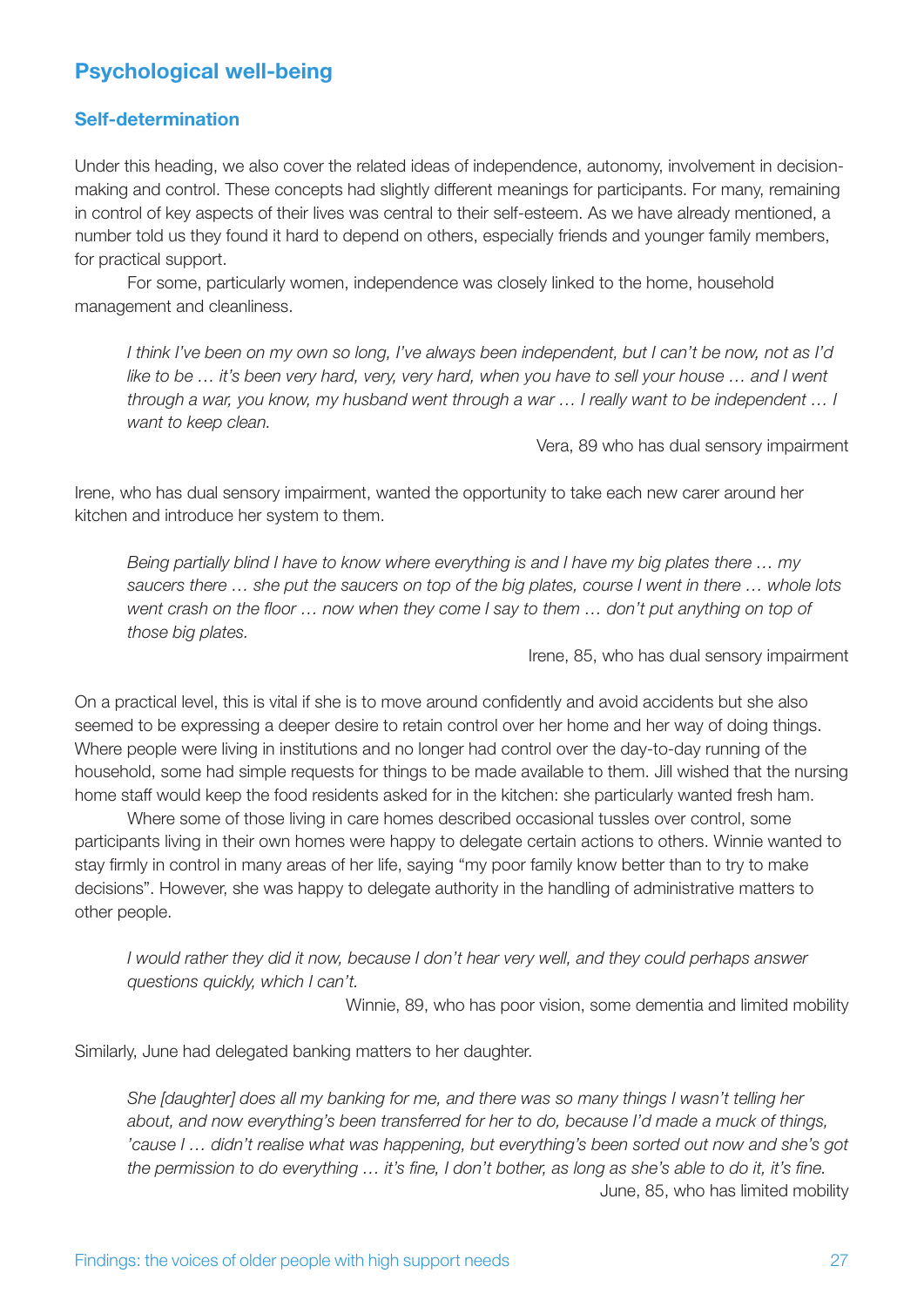We encountered some examples in which participants felt aggrieved because they had been excluded from having a say in decision-making. For example, Vera, with dual sensory impairment and living in her own home, had not been able to access the application for planning permission of the neighbouring house. Terry felt pressured into agreeing to move to a care home by his relatives and care workers, who told him they were concerned about his physical safety.

For some, like Rob, day-to-day quality of life seemed to be the main driver and having longer-term 'control' over life felt less important, provided his needs for stimulation, variety, connection with others and self-esteem were met in other ways.

*Control over what's happening in your life important? No, not really … as long as like I'm up and about regular, as long as I'm not stuck in bed all day and stuff like that, just getting up and doing different things.* 

Rob, aged 50, with tetraplegia

#### **Continuity and adjusting to change**

Continuity was important to participants. Many of those still living in their own homes were very keen to remain there, even though this presented challenges. However, many of the people we spoke to had adjusted very well to significant changes to their living arrangements, health and lifestyles. Having a sense of self-determination and a strong continuing sense of self seemed to strengthen this resilience.

Our literature review suggested that older people in general often invest emotional meaning in objects and places and this was validated by some of our participants. Remaining in or visiting places which have links to the past or keeping objects which have sentimental value helped some of the participants to remember, share and maintain continuity with the past. For example, Gordon told us about his sound recording and interviews: keeping his equipment and tapes was clearly important to him, even though they are now technologically obsolete.

*I used to do sound recording … I had two reel-to-reel tapes and a cassette … sometimes I'd go out to people's homes and interview them, and I really love that … no, not now because, although I've got one reel-to-reel, it won't, it wants a bit of attention, but they don't do reels-to-reels now … I've got a 16mm projector which you can't hire films for now … or you pay the same price as the cinema … history, local history, I like to talk to people and get them talking about their experiences, I interviewed the editor of the Exmouth, one of the Exmouth papers, I've still got that reel-to-reel.* Gordon, 78, who has cerebral palsy and lives in a nursing home

Consistency in support arrangements is, as we have seen, necessary if good relationships with paid carers are to be developed. For Jill, the regular exchanges she enjoys with one particular carer contribute to her routine, which gives her some certainty and a feeling that she is well supported.

Other people that we spoke to were trying to adjust to changing circumstances. Mrs A was struggling to adjust to a supply carer while her regular carer was on holiday. Jo and her husband received support from an ever-changing roster of eight different care workers but explained that, at this point in time, their need for continuity in terms of 'staying put' was greater than their need for continuity of care. Some people said they were anxious about how they and their partners would be able to continue supporting each other as their needs and capabilities changed.

#### **Sense of self**

Many participants proudly showed us evidence of their previous lives, especially things they had made themselves, which a number had displayed in their homes. These objects enabled them to give a sense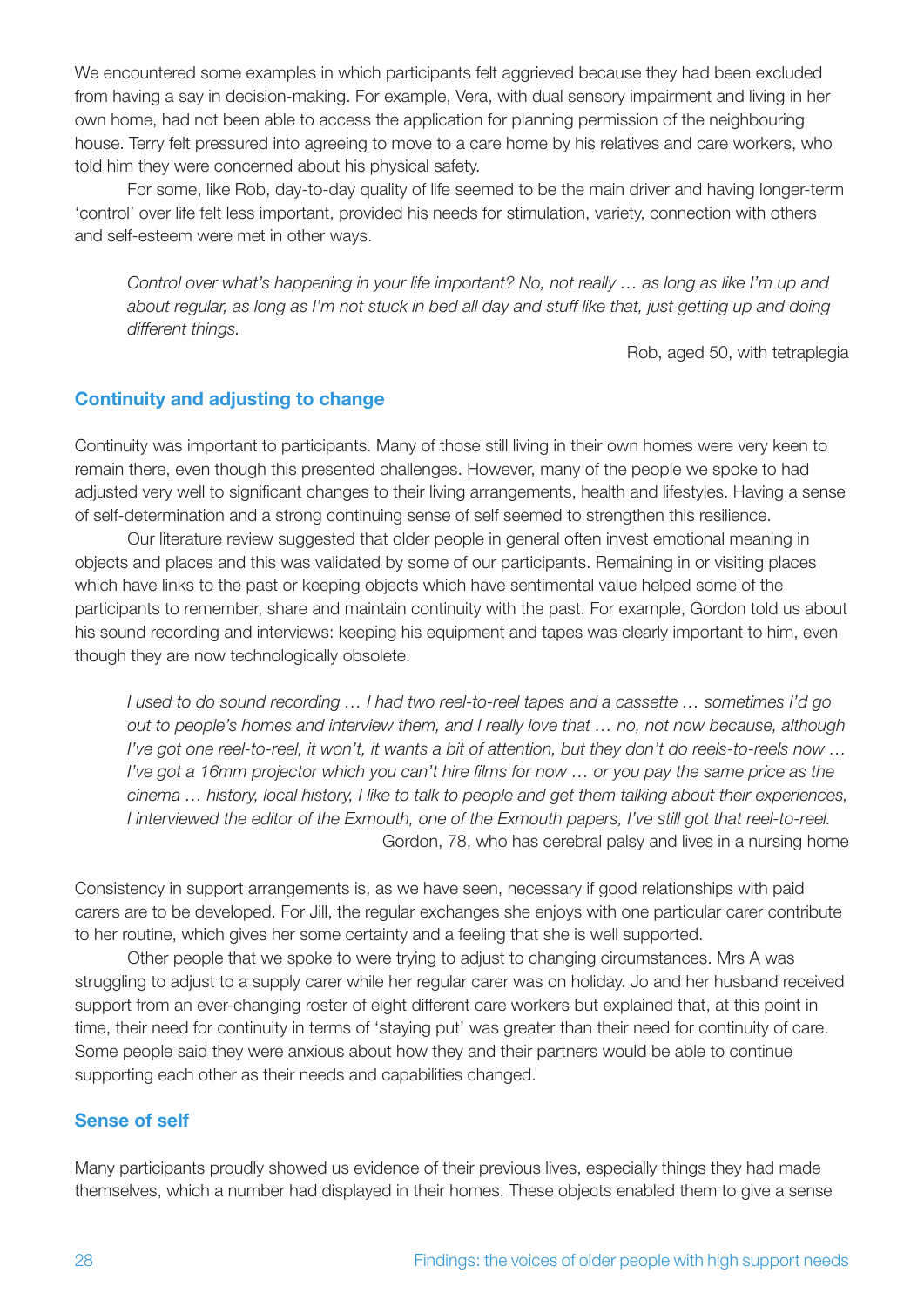of themselves, both past and present, to formal carers and the research team. They were keen to maintain their individuality and described different ways in which they expressed their personal identity and sustained their self-esteem. These included:

- cultural stimulation and self-expression, e.g. through art, crafts and music;
- maintaining control/independence;
- continuity of relationships with people, places and objects;
- roles and making a contribution/having mutual relationships/humour.

#### **Humour and pleasure**

Participants agreed that humour was important to them: many made fun of their situations, both past and present. They used it as a way of expressing their own identity and to manage some of the challenges that they faced. Some used humour as a way of conveying the 'real me' and showing others what they used to be like. Others joked to help them manage some of the current challenges that they faced: laughing while saying things like "don't put me on the roads" or while describing how they fell out of a wheelchair.

Terry described in a humorous way his resistance to the constraints placed on his independence by living in a nursing home. He jokingly referred to the care home staff as "warders" and described how he sometimes broke the rules. For Terry, humour seemed to be a way of retaining the control he felt he had lost on moving into an institution.

*I haven't got anything to grumble about here … I don't obey the laws, that's the trouble … well I went out there the other day, I came down in the lift, then I went out there, and I wasn't supposed to … oh I had a right bollocking, off my sister and all [sister was visiting].* Terry, who is 80, has severe Parkinson's disease and lives in a nursing home

It was clear from our conversations that older people with high support needs, like any other diverse group of people, gained pleasure from a range of experiences. Jennie described the pleasure she gets from meeting people and participating in activities at the day centre. Many, such as Mrs A with severe dementia, get pleasure from spending time with family. Hughie derives pleasure from his role as bingo caller; Denise from activities such as watching television, listening to music, painting or doing embroidery or cross stitch. Vera associates pleasure with mental stimulation, while James associates it with continuity.

*They aren't new things that I look to for pleasure; they're just the preservation of the old things, for example going to the theatre.*

James, 75, who has muscular dystrophy

#### **Mental health**

Several participants expressed concerns about memory loss.

*I have become aware of the fact that my memory is not good … there's something going on there which is quite worrying, which is taking me away from the intellectual skills that I had and I used to*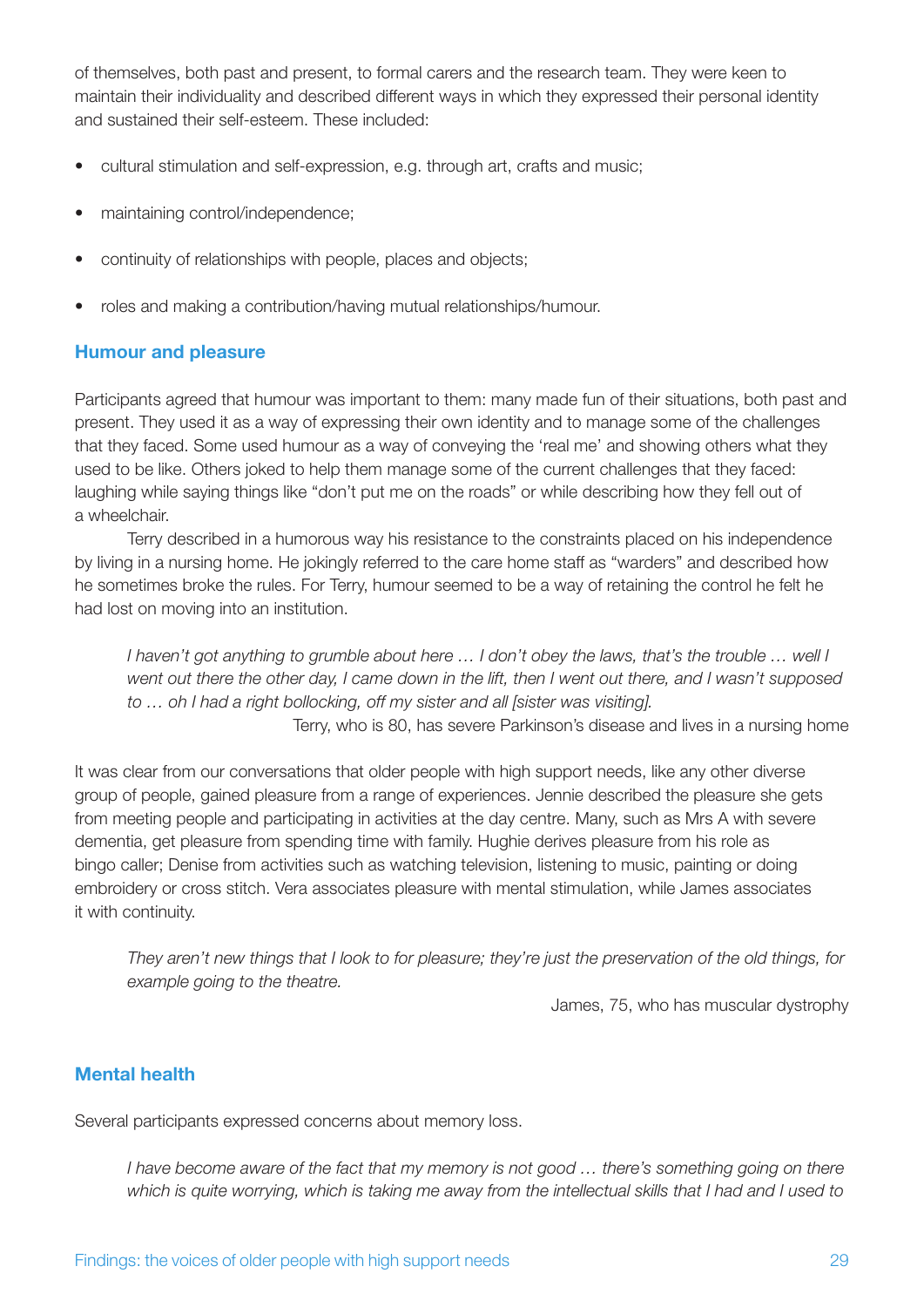*enjoy and find interesting, and I don't, well I don't know what's going to happen about that … I know that, as people get old, their memory gets, but 74 is not, not an age at which you would normally start losing your memory, so I am concerned about that.* 

James, 75, who has muscular dystrophy

For Sylvie, the fears of memory loss are increased by the fact that she lives alone.

*I can walk into a room and think 'what have I come in here for?', and it happens to lots of people and younger people say 'oh well I forget', but it's frightening when you live alone, those are the things I worry about mostly, and being in reasonable health, other than that, there's not much else I can do.*

Sylvie, 85, who has mobility problems and some memory loss

Many described things they did to boost their cognitive functioning or mental health, whether deliberate or not. Vera told us how she tries to keep her mind active.

*I just want to keep active, do things, keep this going [brain] … I don't watch rubbish on the television, I hate pop music, but there's some interesting programmes on, like travel and Countryfile and things like that, different things, you know, I listen to the services on the radio in the morning … different people talking.* 

Vera, 89, who has dual sensory impairment

Some participants described experiences, roles and relationships that gave purpose to their lives. Sylvie told us how she had responded to feeling socially excluded (as a result of not having family in this country) by taking on active roles in community groups, which gave her a sense of purpose. Jimmy expressed his fears and anxieties about not having a clear direction following the death of his wife.

*You begin to wonder in your moments of depression, have you got any time left to do anything … which is … where am I going, because up until now there's always been a sense of purpose. I've had things I've been doing … and then when [wife] was ill it was [wife] I had to look after, and for two years my attention was almost entirely on her, she was priority one, and … now I am not ashamed to admit that, for the first time in my life, I'm not quite sure where I'm going, and it's disturbing, because as you said I am the kind of person who, I'm not a control freak, but I have been able to make my decisions.*

Jimmy, aged 89

For many of the participants, being able to practise their religion, or to remember times when they were more actively involved in church, was a central component of who they were. This echoed the findings of Williamson's (2010) research with people who have a dementia diagnosis.

We attempted to get a sense of what 'existential balance' and being at peace with oneself might mean for older people with high support needs. Some, like Jennie, expressed this as a form of contentment or acceptance; only a few spoke about dying.

*I'm very thankful to be myself, I'm able to get around, I'm perfectly happy ... I'm quite content, I've had my life, I'm not demanding, I take things as it comes, there's a lot of people far worse off than me.*

Jennie, aged 93, with mobility problems and some memory loss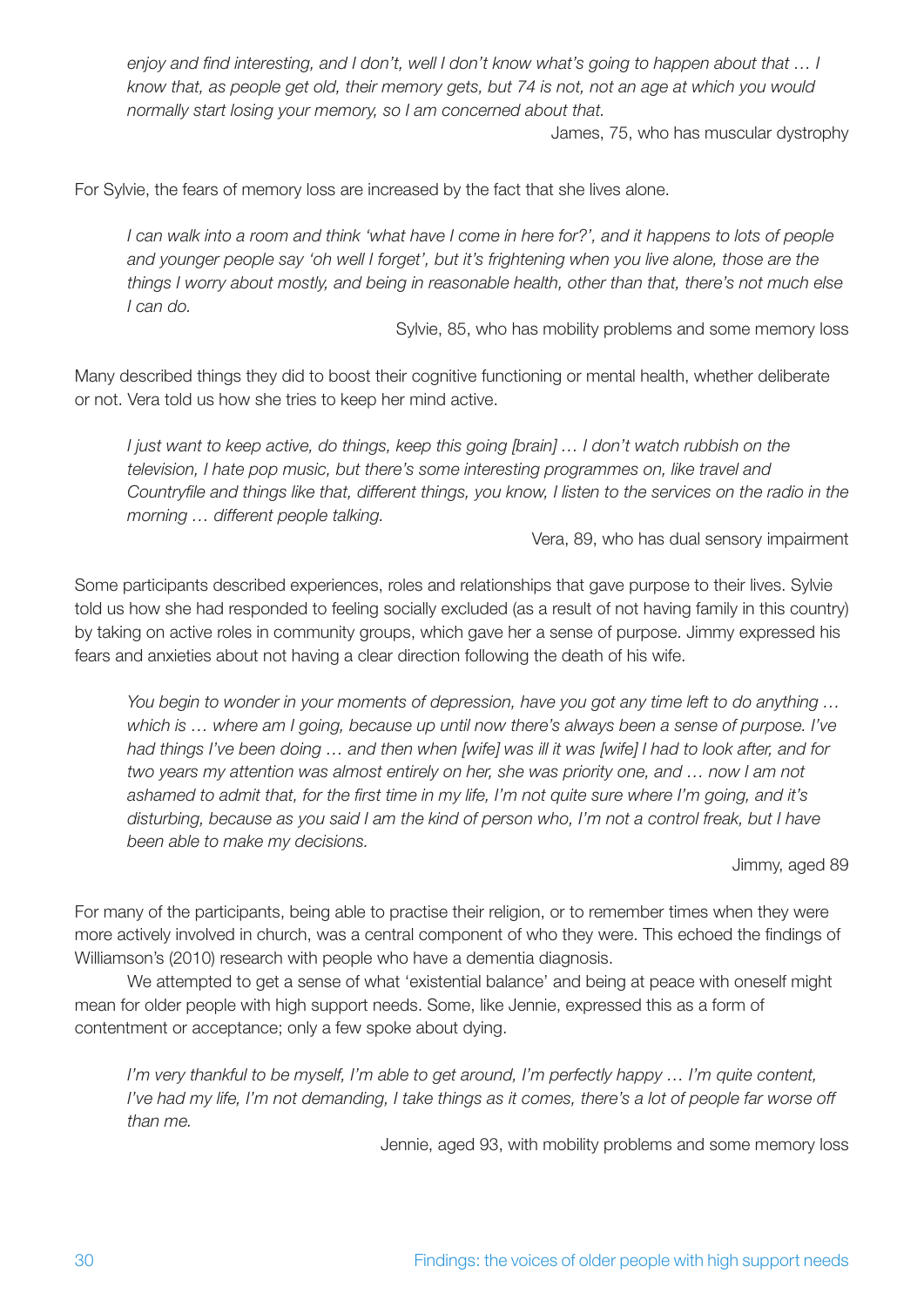## **Physical well-being**

#### **Safety and security**

The most commonly reported concerns about safety involved becoming ill or falling when alone, whether within or outside the home. Experiences or fears of falling had led some people to restrict what they did.

*At one time I used to walk up and down the path, but I can't, I've lost the confidence in doing that now, in case I trip. I've fallen so often … I have been more careful, I just don't get up and about without my stick.* 

June, 85, who has mobility problems

For others, such as Millie or Hughie, fear of falling had been a prime reason for leaving their homes and moving into extra care provision.

One woman with severe dementia often wandered at night and was sometimes returned home by the police. This created concern for her family but she was unaware of what had happened, and indeed suggested that she could no longer walk.

None of the people we spoke to had particular concerns about their personal security and, apart from the two homeless participants who aspired to get homes of their own, all felt their current living arrangements to be secure.

#### **Good environment**

For most participants, familiarity with their surroundings helped them to feel relaxed and safe. This was particularly true for those who, like June, live in their own homes but also for long-term care home residents, especially those with dementia, like Denise.

 *I just feel relaxed in my own home … It's good.*

June, aged 85

*I want to stay where I am; I've been there a long time now.* 

Denise, 85, with early-stage dementia

For people with visual impairments and mobility problems, familiarity often outweighed the risks of continuing to live in housing that was not fully accessible.

A 'good environment' is also one that is physically attractive and, ideally, allows some contact with nature. Two care home residents who could no longer get out and about were frustrated that they could not even see out of the windows in their rooms. Gordon missed the view from his previous room, where he could watch boats sailing by, since this brought back happy childhood memories for him. Thomas, aged 50, who has communication and mobility impairments and epilepsy as a result of a severe stroke, feels happy when he is in his garden mowing the lawn. Jo, with complex health needs, said "I love the garden" and is still able to take pleasure from being in it.

Many participants were struggling to decide whether they should stay put and get their properties adapted if need be, or move to a place where there would be more care. Some people suggested other alternatives, such as getting someone to move in with them, space permitting. Like many others, Gertrude had considered the prospect of moving out, but decided to put this off while she is still able to live independently.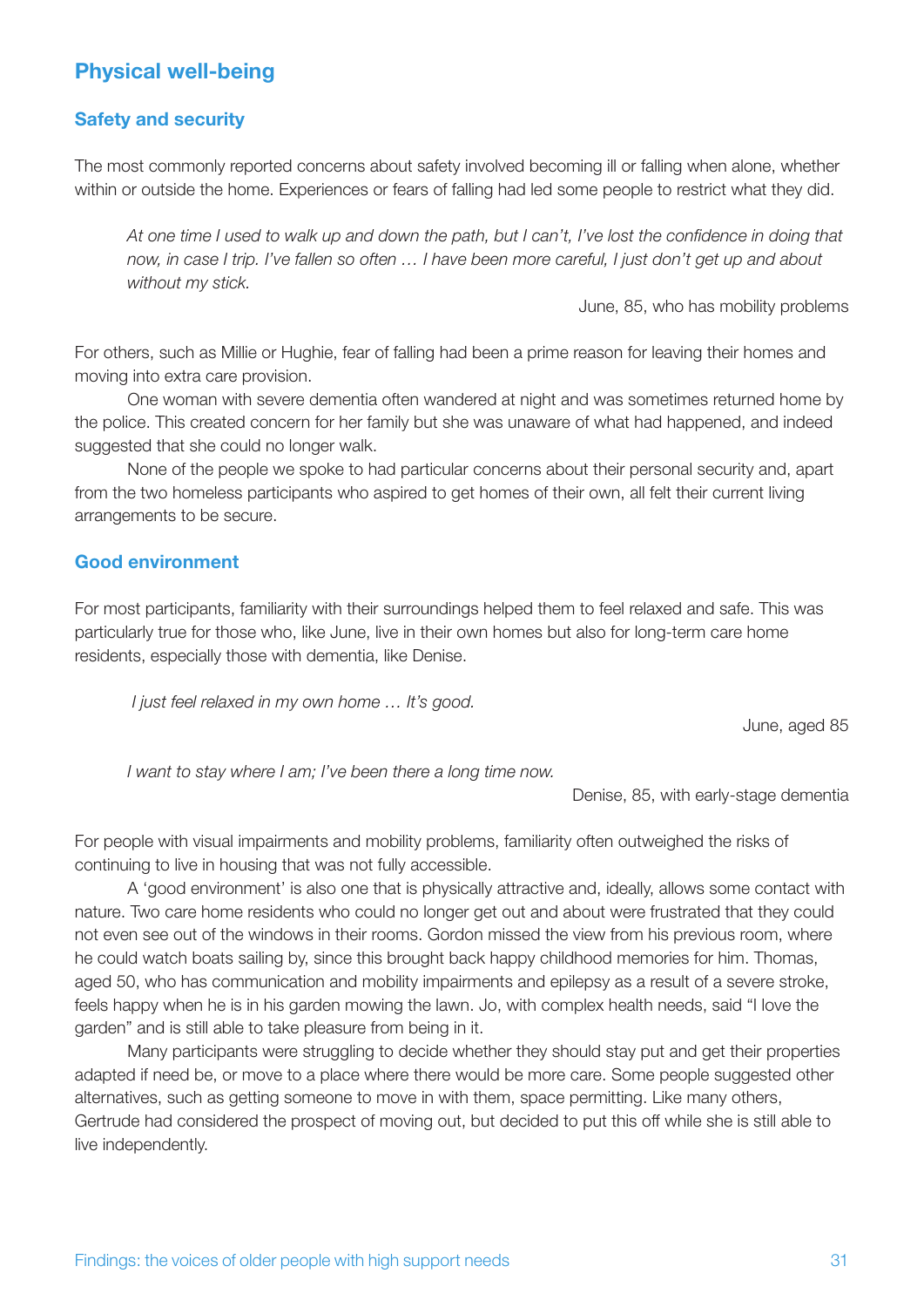*I say when it comes I would have to accept it, if it comes I'd have to move, but at the moment I'm alright.* 

Gertrude, 74, who has osteoporosis and arthritis

In the meantime, and since the council put in a walk-in shower, she uses only the ground floor of her house.

Affordability was also an important factor to be weighed up in these decisions.

*I have my name down for a flat, but I don't want to be poorer than I am here, and selling the house, you see, I've a lot to think about … I don't want to go in a home.* 

Vera, 89, who has dual sensory impairment

#### **Getting out and about**

This study also confirmed the value which older people with high support needs place on being able to get out and about, or even just getting some fresh air or a change of scenery. For example, Millie told us:

*It's lovely to go outside, and I've got the chair, that's where it's made the difference, and I can go outside now and get some fresh air, it's wonderful, and I can go down and have a game of bingo … I'd love to go out, I'd love to go to car boot sales, anything, just, not that I want anything, I'd just be interested.* 

Millie, 89, who has dual sensory impairment

Some people were not able to get out and about and missed this greatly.

*I'm exasperated at not being able to get out and about, not being able to get out and go on the bus into town … quite a few years, I would say about four years at least … I just couldn't get out … I couldn't walk too far, I couldn't get on and off buses … I just can't get out and about, 'cause I can't walk too far … so I just make the best of each day as it comes … just get on with it, that's it.* June, 85, who has mobility problems

Millie told us how she had been confined to her home for many years before she moved into extra care housing.

*I didn't know anybody, and the lady living next door, she was in there three years and we never ever met, I didn't go out and she didn't go out.*

Millie, 89, who has dual sensory impairment

The desire to access nature and the outdoors was mentioned by many participants. Those living on the coast valued walking along the sea front or seeing the sea. The care manager who worked with Bangladeshi people told us about one man who, following a stroke, had a strong urge to watch the birds.

For others, not being able to get outdoors, do the garden or go to the countryside was a significant loss.

*I've always been an outdoor man … no I can't get out now.*

Terry, 80, who has severe Parkinson's disease

*I used to like doing gardening, but I can't do that much now.* Gertrude, 74, who has osteoporosis, arthritis and some mobility problems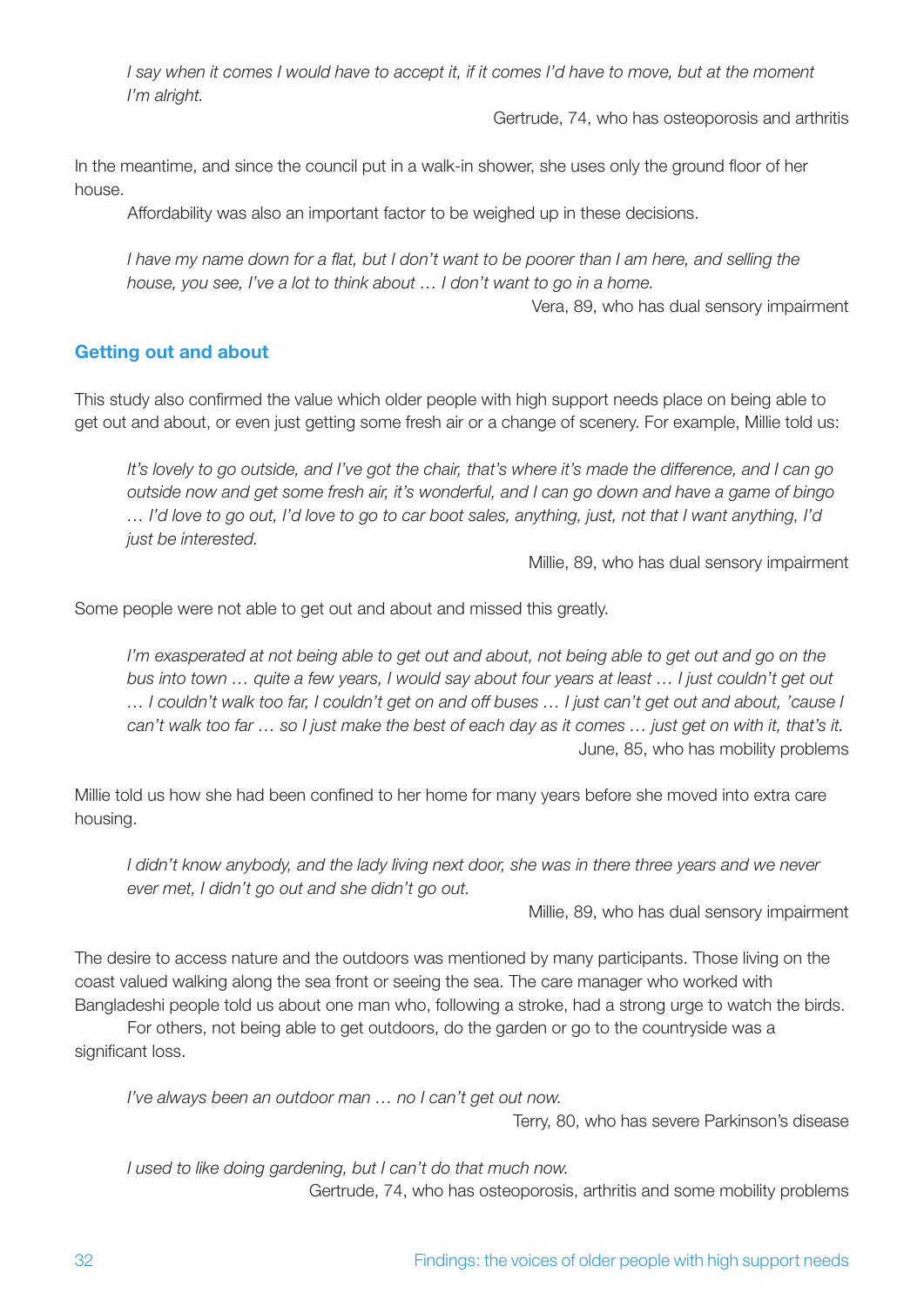*I wish I could do my garden, which I can't.*

Winnie, 89, who has poor vision, some dementia and limited mobility

However, several people who are no longer able to experience the outdoors first-hand told us how they now liked to access the countryside – and their memories of it – through the internet or television.

*When I was younger I used to go to beauty spots in Wales ... waterfalls and stuff like that, and I've been looking at the waterfalls of Wales, and … I've found a lot of the waterfalls which I used to go to, I found that quite interesting, 'cause it's bringing back memories of what I used to do … I can see photographs of them, but I have been to seen 'em anyway, years ago.*

Rob, 50, who has tetraplegia and lives in a nursing home

*I select a few programmes. The ones going around the coastline I've watched most of those, even if I can't see them very well, I've been to so many of the places too, they bring back memories …*  Winnie, 89, who has poor vision, some dementia and limited mobility

Visiting familiar shops was felt by a number of people to be a 'real treat' or an aspiration. Several people told us that they would love to be able to go to Marks & Spencer again. Hughie explained that:

*There's a lady at the end of this corridor … a friend of hers takes her to Marks & Spencer's every now and again and she brings me little packets of sandwiches that she gets from there when she goes … I'd love to go, I'd love to go round these supermarkets again.*

Hughie, 90, who has dual sensory impairment

Irene values the social interactions of being out and about in town and, given her dual sensory impairment, sometimes takes considerable risks to get there, crossing roads or taking the bus.

*I've always been one for going out and about, you know ... I go about four times a week ... [I like] the shopping, seeing the town, sat in the town square chatting to people and that, I like all that.* Irene, aged 89

For those who can still get out and about, the fear of no longer having transport (especially in rural areas) is strong. Jimmy, who lives in Cumbria, told us:

*What I fear, what I would miss most … is transport … It's not a problem now, but it's the problem I foresee, getting out and about. It's the thing also, I've noticed with other people in my position, the great miss, is getting out and about. My wife missed it dreadfully, very much indeed … she*  wanted to go out, she wanted to see a different view, even when she was quite ill, and we got her *out when she was quite ill several times, but it was a terrific organisational thing … she enjoyed that enormously. I think the need to see out from their own four walls, I think there is always a danger, I think, for old people to begin to feel they're imprisoned.*

Jimmy, who is 89 and lives in a rural area

Some of the older people we spoke to said they value going out but wish they could do so without being dependent on family or friends.

*… if I was able to get out and about more without having to depend on my daughter and granddaughter, that would be better.*

June, 85, who has mobility problems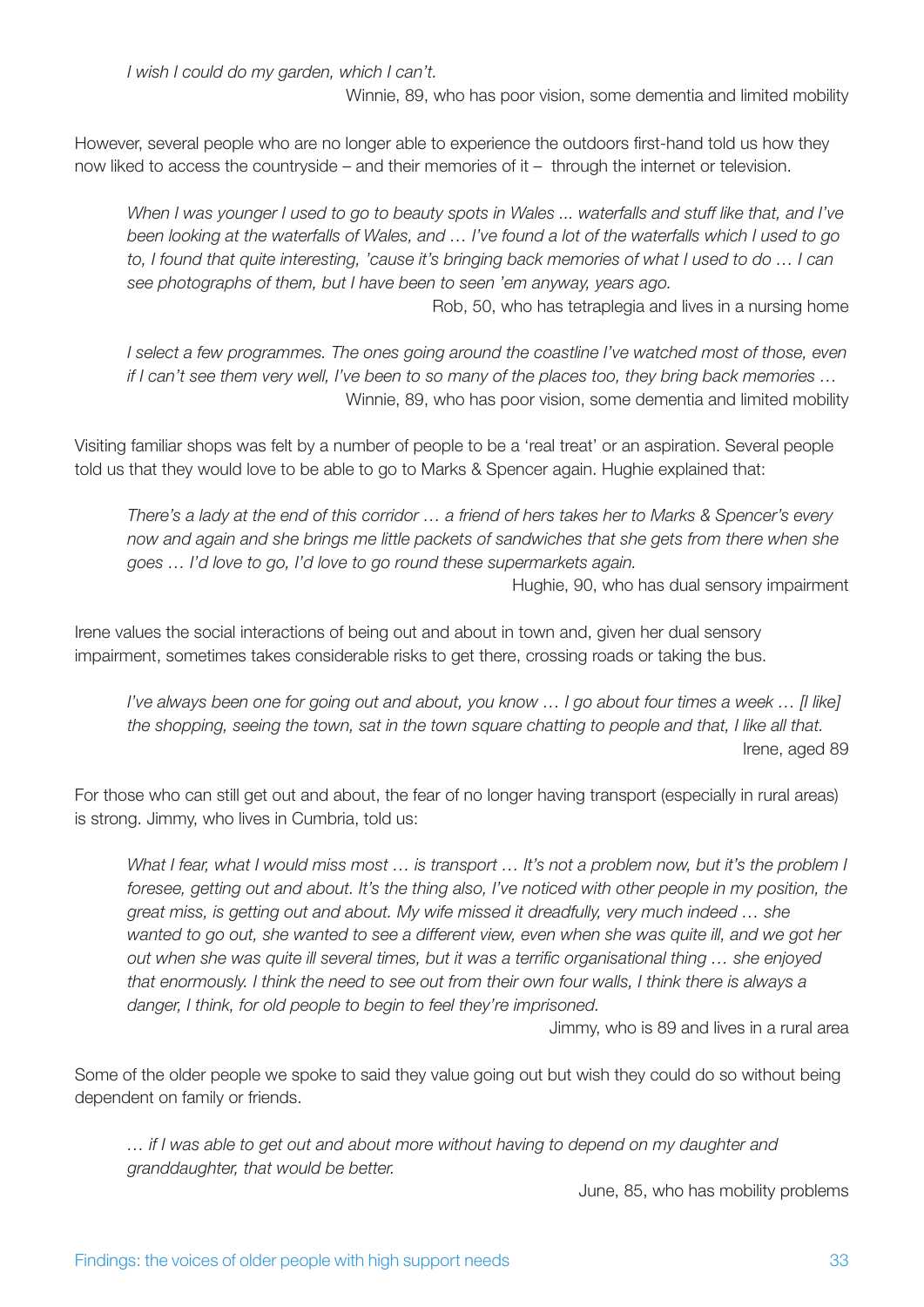*I feel a nuisance because someone's got to take me and fetch me back, and then I don't always catch what they're talking about.*

Vera, 89, who has dual sensory impairment

Many of those we spoke to said they would like to be able to venture further afield, either for a day out or a holiday. Sylvie and Jennie, living in Essex, want to go to London to visit the shops and museums. Both Lena and Kathleen aspire to visit their countries of origin, respectively the Philippines and Jamaica. Terry wishes to return to Jersey where he took regular holidays with his late wife and her disabled brother or go abroad on a ship.

*I would like to do some of the things I did before, like going on holidays, going on cruises, whatever … I do miss things like that.* 

Sylvie, 85, who has mobility problems and some memory loss

Some of the people who voiced these aspirations to travel seemed to have resigned themselves to the fact that this was no longer possible because of their health conditions or the need for support.

*I think, well, there's a lot more travelling I could do but of course I can't do any of that now, I couldn't go on my own.*

Winnie, 89, who has mobility problems and poor vision

Rob, who was one of the younger people we spoke to, told us what he would need in terms of support and equipment in order to realise his dream to go on holiday.

*The only thing I would say, that I could think of, would be just go away for a couple of days or something like that, like going on holiday for a week or something like that, but that's the only thing I can think of … anywhere … with my position, I'd have to go somewhere where they could hoist me in and out of the chair … they'd have to have provisions for PEG feeding me and stuff like that.*

Rob, 50, who has tetraplegia

### **Physical health**

Our conversations confirmed previous research findings that older people with high support needs have high levels of both awareness and anxiety about their health. Some people we spoke to had been living with health problems or disabilities for many years and were now beginning to experience or worry about new problems developing as they got older, such as issues with continence, memory loss or mobility. The people we spoke to put a high value on aspects of their health which remained good, yet most seemed to accept that other aspects of their health would remain poor or deteriorate.

Many described declining health as an inevitable part of ageing; others were concerned that they were encountering reduced functioning of their memories, or parts of the body, at too young an age. Some people seemed very philosophical about the physical changes they were experiencing.

*One is my knees and the other is the waterworks and the waterworks doesn't work very well, I have to wear nappies and that sort of thing, but it don't bother me that I have to wear them … you've got to do, you've no choice, life goes on, irrespective of what.*

Anonymised due to personal nature of quote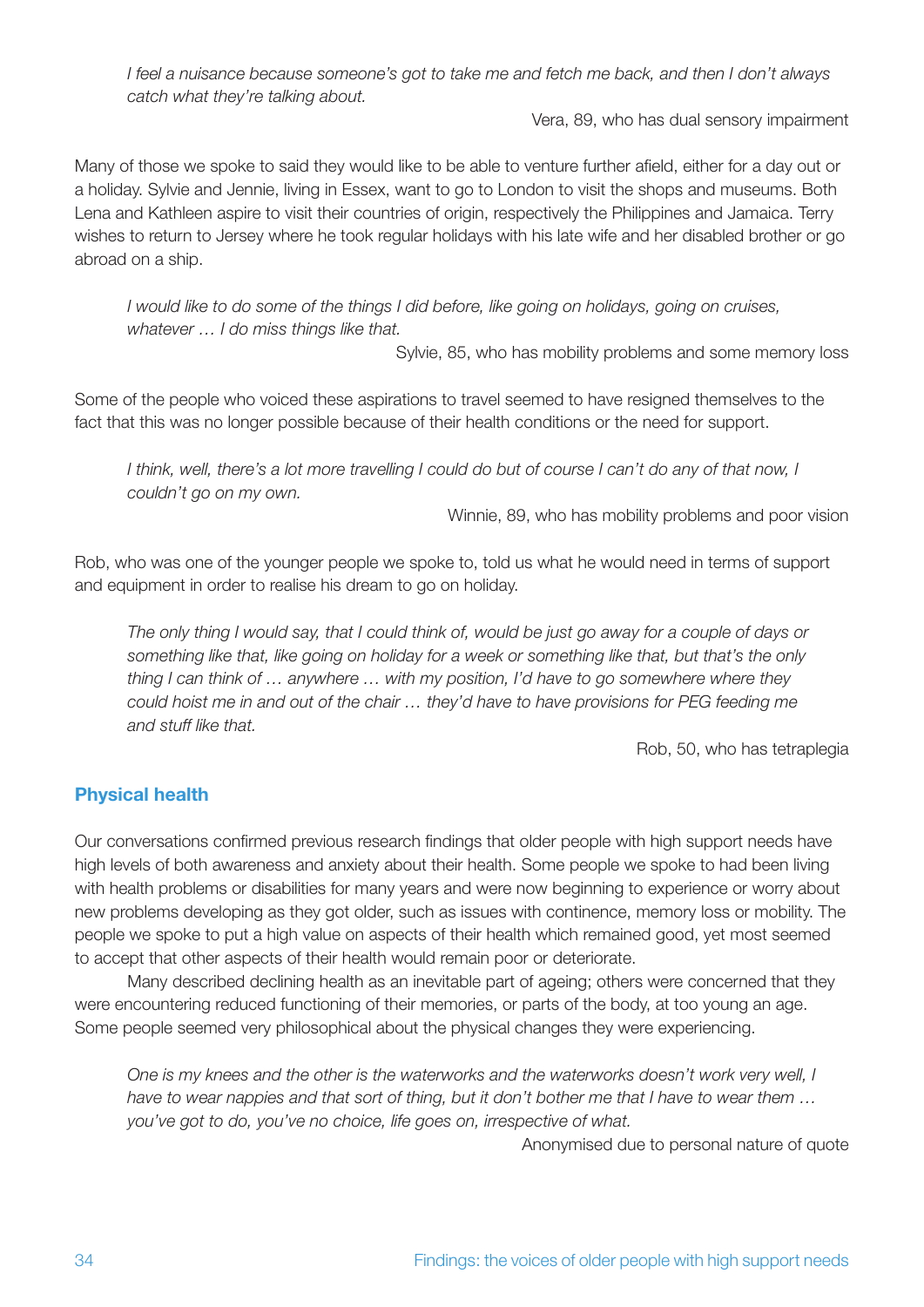Many participants were coping with several, often complex, health problems. For example, Jo, who is 85, has had osteoporosis in the spine since the age of 50, which is currently painful; has problems with her teeth; suffers from gastritis; and is losing her sight due to macular degeneration. She continues, despite her own health problems, to support her husband and provide night-time care to him.

Most participants talked about the huge impact which their illnesses or disabilities have on their daily lives. Optimising health seemed to be a complex balancing act for many: the potential of surgery or medication to improve one condition needs to be weighed against the risks, side-effects and short-term impact on living and support arrangements and, for some, like Jo, the ability to continue caring for a spouse while in recovery.

*They wanted to remove [my cataracts] … I was taken aback and I needed time to think about it … they couldn't guarantee that it would improve my sight … I've got too many concerns here … I don't really feel totally well enough for any more anxiety, personally.*

Jo, 85, who has multiple conditions and is her husband's carer at night

#### **Physical activities**

Physical activity might help some people with high support needs to improve their physical health, and bring a number of other social and psychological benefits. Yet the amount of physical activity reported by the participants was very low and they appeared to lack opportunities. A few participants said they would like to receive more support in this area: to move around indoors; to access physiotherapy; to get outside more; or to participate in some structured exercise.

Thomas, aged 50, told us that physical activity had been an important part of his life prior to a severe stroke. He had found the physiotherapy provided at the residential unit he had stayed in immediately after the stroke very beneficial. When he returned home, this provision stopped and the only option offered was a class with people 30 years older than him, which he found depressing. He is able to mow the lawn, and this gives him pleasure, but it does not help him to rebuild his physical health in the same way.

### **Barriers and enablers**

In this chapter, we consider a number of cross-cutting themes: information, financial resources, support, other people's time, transport and equipment, technology and communication. People described these resources as the means to other ends: to things they valued and that promoted their social, psychological or physical well-being. Where people lacked these resources – whether in quantity or quality – they acted as barriers to them achieving the things that matter to them.

#### **Information**

Participants' access to information was haphazard at best, and mostly provided by doctors, social services' staff, paid carers and family members, particularly adult children living locally. Participants tended to receive rather than seek information and the quality and consistency of the information was generally poor.

Accurate information is essential if people with high support needs are to access the care they are entitled to and the full range of housing and care provision. Lou (40), who is learning disabled, registered blind and has mobility difficulties, had missed out on a care package for 15 years because neither she nor her family had been made aware of her eligibility. Millie had not been aware of extra care housing until a social worker's visit coincided with a visit from her son.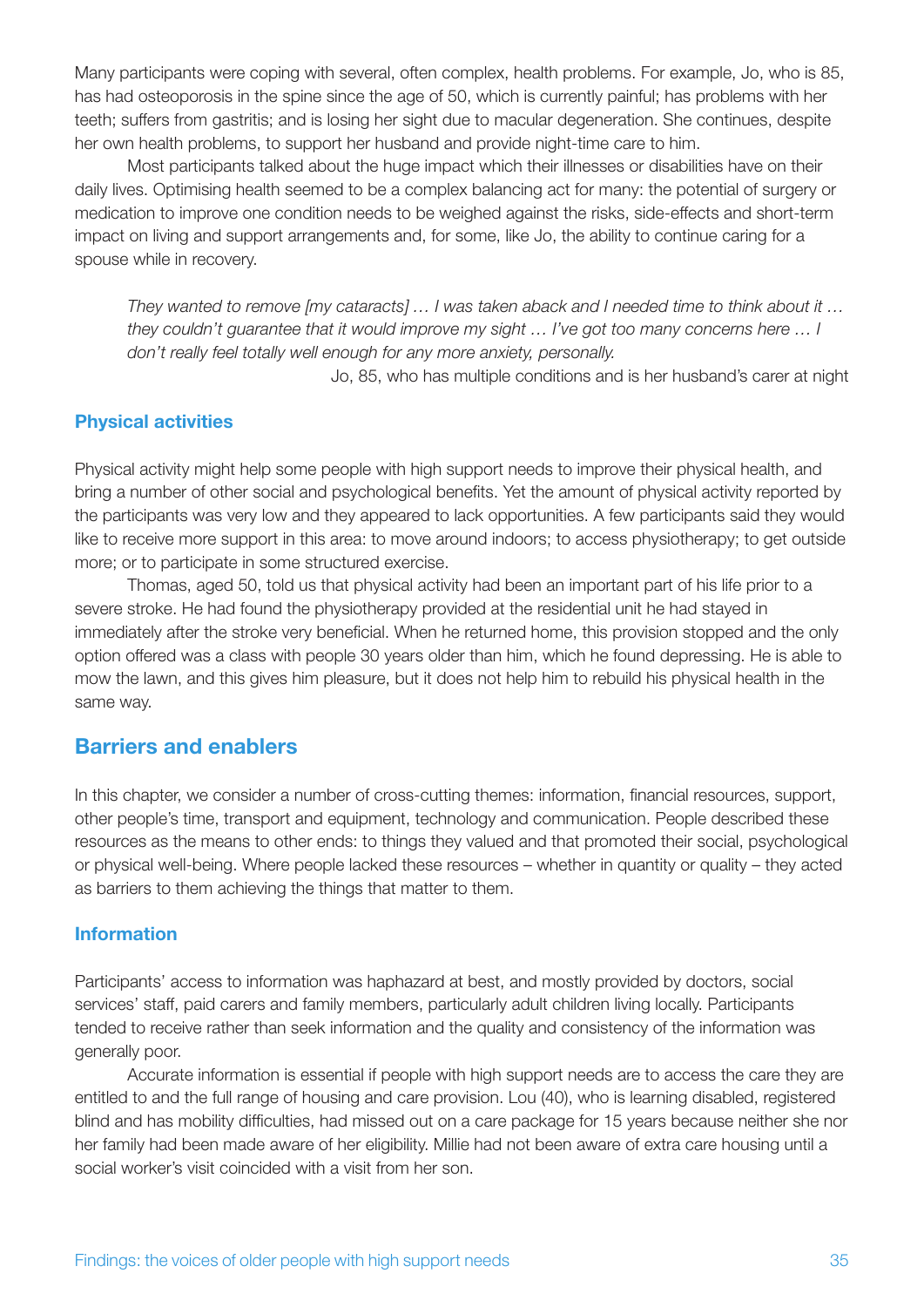The social services lady happen to come to see me when my son was visiting and she said, well *have you thought of going into sheltered accommodation, I said no, they wouldn't let me do that, she said they would … you're so independent, you're not safe, she said have you had a leaflet about [place] – she said If I were you, I'd go and look at it.* 

I didn't know anything about them, no ... I didn't know I could move into a place like this and it *would just be like my own home, I thought if I moved I would be living with other people … like my auntie was in a nursing home, she went private … it cost her a fortune and all they did was sit in chairs in a room all day long, and I thought I hope they shoot me before I get to that stage, and that's what I thought it was, I never applied for anything like this.*

Millie, 89, who has dual sensory impairment and uses a wheelchair

People with visual impairments were often dependent on others to read letters and documents to them. Irene (who has dual sensory loss) told us that her husband (who is terminally ill) had to read any information that came by post to her. She had insisted he read out one letter, which turned out to be a valuable offer of practical support. Winnie was concerned that she was falling behind with her correspondence and missing appointments since she could not see.

The majority of participants also found information hard to interpret once provided. The exceptions to this were Jimmy and James, both former professionals who had access to the internet and good financial and local knowledge.

*I usually get it [information]. I get loaded up when I want, I mean I went down the other day and picked up some information I wanted from the fire service. I know where to go if I have to; I know where to get it.*

Jimmy, aged 89, living in rural Cumbria

#### **Financial resources**

Most of the people we spoke to seemed to be entirely dependent on state or work pensions for their income. Despite this, surprisingly few expressed general concerns about their finances, perhaps because older people may underplay these concerns to strangers. In our conversations, most people talked about money as the key to doing things which could (or did) improve their quality of life. This included: improving the home; being able to move to more supported accommodation; taking taxis; or pursuing hobbies.

For example, Gordon, who is mostly confined to his bed, longs to film again, but cannot afford to do so.

*I can't afford to buy a video camera now, 'cause we're living on a very, very tight limited budget.* Gordon, 78, living in a nursing home

The few with some personal financial resources spoke about how these provided them with opportunities. For example, James explained that his financial position enabled him to remain in his own home, and Vera told us she valued the fact that she could afford to buy in some support. At the same time, older people are often very aware of the fact that their savings will not last forever. Jo realises that she and her husband could not afford for either or both of them to live in a care home for very long.

Information and finances were closely related for many participants: finding out how to purchase care or alterations to one's home was complex, and some participants suggested that local authority advisors did not always recommend the cheapest or most reliable options.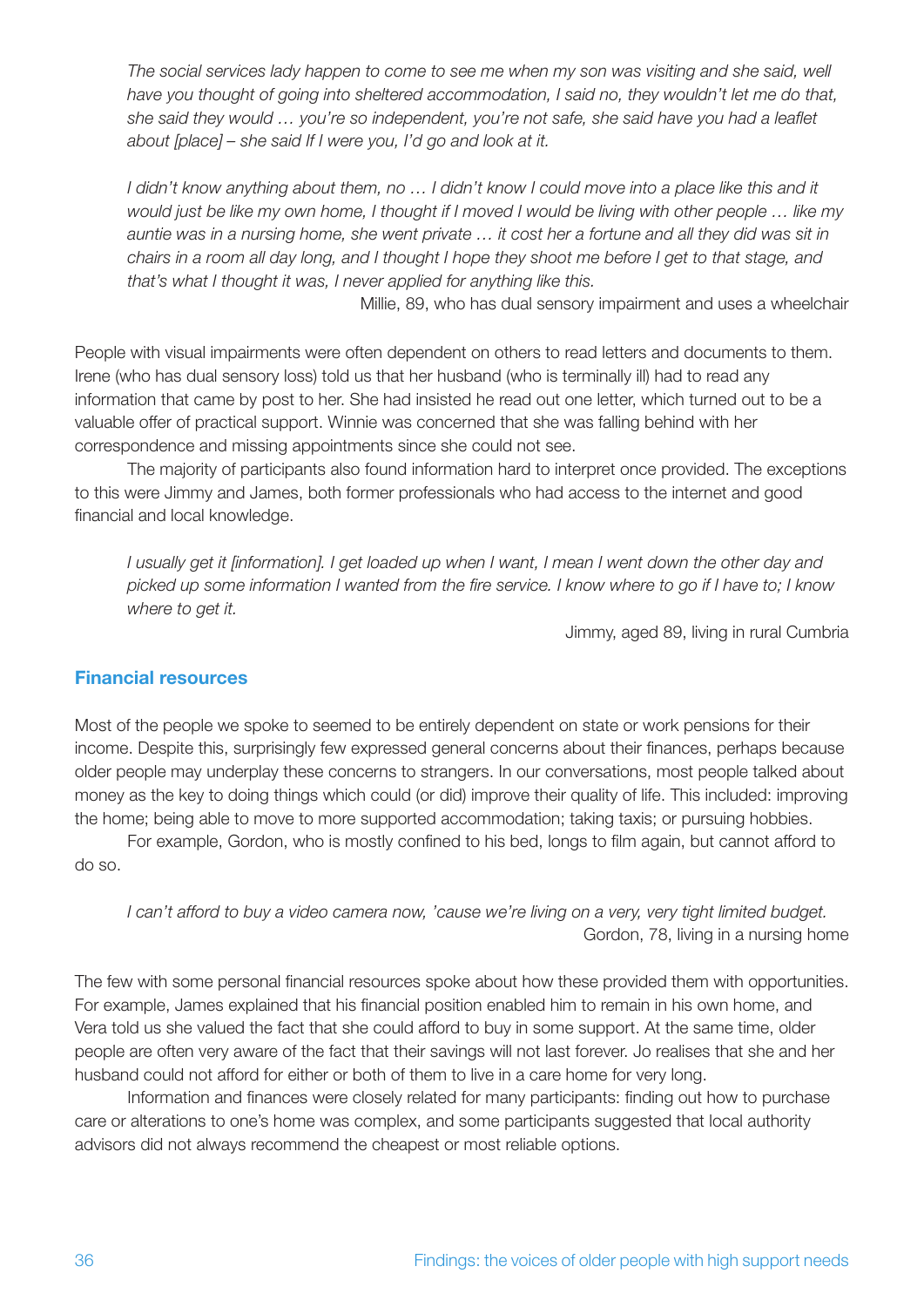#### **Support**

Our conversations confirm the importance of appropriate and respectful support to this group of people. Where people need significant amounts of support, the quality of the care they receive and the relationships they have with carers are of particular importance in their own right: as we have seen, carers are the main source of social interaction for some of our participants.

However, timely and effective support are also a means to an end, and can enable older people with high support needs to get out and about, and to participate in social activities.

*If I really wanted to go somewhere and I asked if they could sort it out, the staff, they would sort it out.* 

Rob, aged 50, with tetraplegia

Conversely, where support is unpredictable, inflexible, unresponsive or provided at the wrong time, it can prevent people from doing things that are important to them and may even make life more difficult. A number of participants told us about activities they would like to do, such as baking cakes, visiting friends or going to a garden centre, but were unable to do because of a lack of appropriate and timely support.

Several participants mentioned that their paid carers were overstretched and were not able to assist them with additional tasks, thereby implying that their care plans were restricted. Vera, who has dual sensory loss, prefers to manage as many tasks as possible by herself. She would like more help with activities such as cooking, but feels she cannot afford more care, which she pays for herself. June's routine was adversely affected by the timing of her morning care visit.

*Sometimes she's not here till about 10.00, maybe sometimes after 10.00 … she's got so many others to do, they need more done than what I do so I just have to accept it … I'd rather it was a bit earlier, but there's nothing that can be done about it, so I just have to get on with it and accept it and that's it.*

June, 85, who has mobility problems

Jill tells us why she would like one-to-one support on shopping outings.

*I'm a one-to-one, when I go shopping I'm a one-to-one … because I'm in an electric chair, they think there's a carer, put somebody else in a chair and me go beside them, but … if they take the person where he or she wants to go then I miss out, if they take me where I want to go then the other person misses out, that's why I like to go shopping on my own with a carer it's not fair on the carer, it's not fair on the person.*

Jill, 71, physically disabled from birth, who uses a wheelchair and lives in a nursing home

Irene explains the impact that inflexible support, negative attitudes and failure to take note of her instructions has on her and her home.

*This girl came and she said I don't wash up and I don't do this and I don't do that, and I listened to her and my mind were going back to when I were a home help you know, and I thought I daren't say that when I were a home help, and she said I'm going now goodbye, and goodbye I said and I don't see the point of you coming any more … I said, well I'm sorry I don't want you to come any more, any of you.*

Irene, 85, who has dual sensory impairment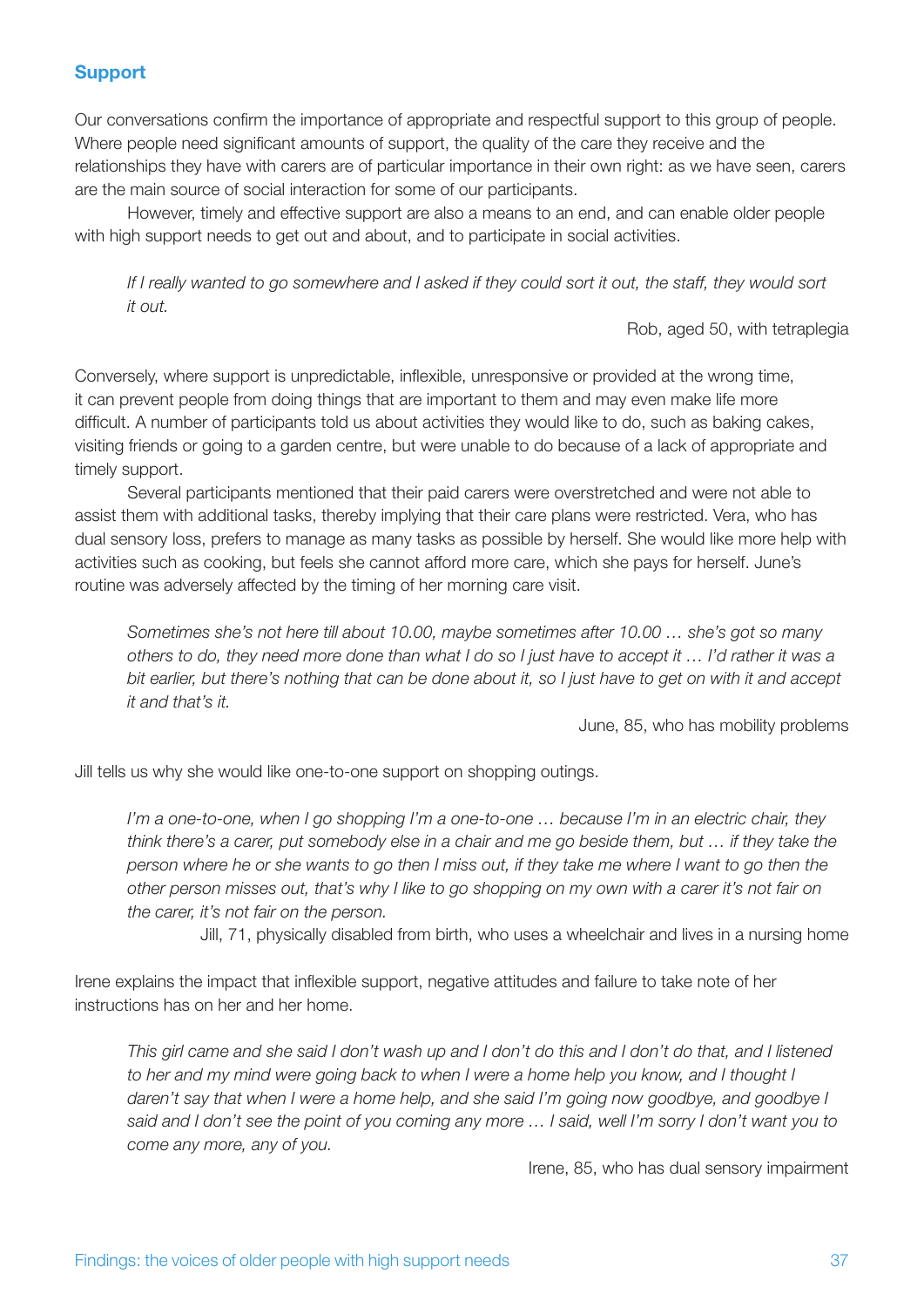Those living in care homes, sheltered schemes or housing with care are also vulnerable to changes in policy, provision, management and organisational culture. Jo described the considerable changes in the type of support provided in her scheme over the past 13 years. These changes have clearly had a negative impact on her and her husband's social life and leisure activities.

*It's changed a lot, we don't have, we have a manager here, but we don't have someone caring for the … owners of the flats; when we first came here, about 13 years ago, a husband and wife … used to really look after the people who owned the flats, and although you owned your flat they still did a meal … it's totally different now … there's just a young girl managing it … twice a week they have somebody to cater … it's not the same really … there's 60 flats here … there used to be [a communal dining room], it was very much up and running when we first came, but that seems to have gone ... it's changed tremendously, not to our advantage, unfortunately … the minibus only caters for 20 people … we used to go, they used to have concerts here, in the hall, and social evenings and bring and buys and that kind of thing, I went to all of those, that's very much behind me now I must admit, they don't do the same things, which I assume may be to do with the manager … and [my husband] was on the committee at one time.*

Jo, 85, who has multiple conditions including osteoporosis and macular degeneration

#### **Other people's time**

A recurring theme from many participants is the importance of carers having adequate time to spend with them, not only to give practical support, but also to listen to how they want tasks to be done. For those with severe communication difficulties, patience on the part of others while communicating with them was of paramount importance.

Good relationships and mutual exchange with carers can only be developed when there is sufficient time. People we spoke to were also conscious of how busy younger family members are and how they did not want to 'impose' on their valuable time. Yet contributions of time can be as valuable as money and we heard many examples in which other people taking the time to read out a letter, help with technology, offer a lift or tell them about a service had made a significant difference to their quality of life.

#### **Transport and mobility**

Where people had suitable mobility equipment and/or accessible transport in place, this clearly had an extremely positive impact on their quality of life. For example, Millie told us:

*Tell you what's been a wonderful thing to me, has made a difference in my life, that wheelchair, it's given me a lease of life … [had it] five months … oh it's made a difference to my life.* Millie, 89, who has dual sensory impairment and severe osteoporosis

However, Millie had been unable to leave her home for 20 years prior to moving to extra care housing, where she was allocated a wheelchair. Hughie was given a scooter designed for indoor use only, but was frustrated that he could not use it outdoors (and he was entitled to only one scooter). The scooter was too big to fit comfortably in a standard taxi so he could not visit the friends he would have liked to visit using it. Similar problems with wheelchairs were related by Gordon who was unable to access his old home where his wife still lived.

Knowledge about local community centres and transport to get to them was haphazard; participants had tended to hear about them 'on the grapevine'.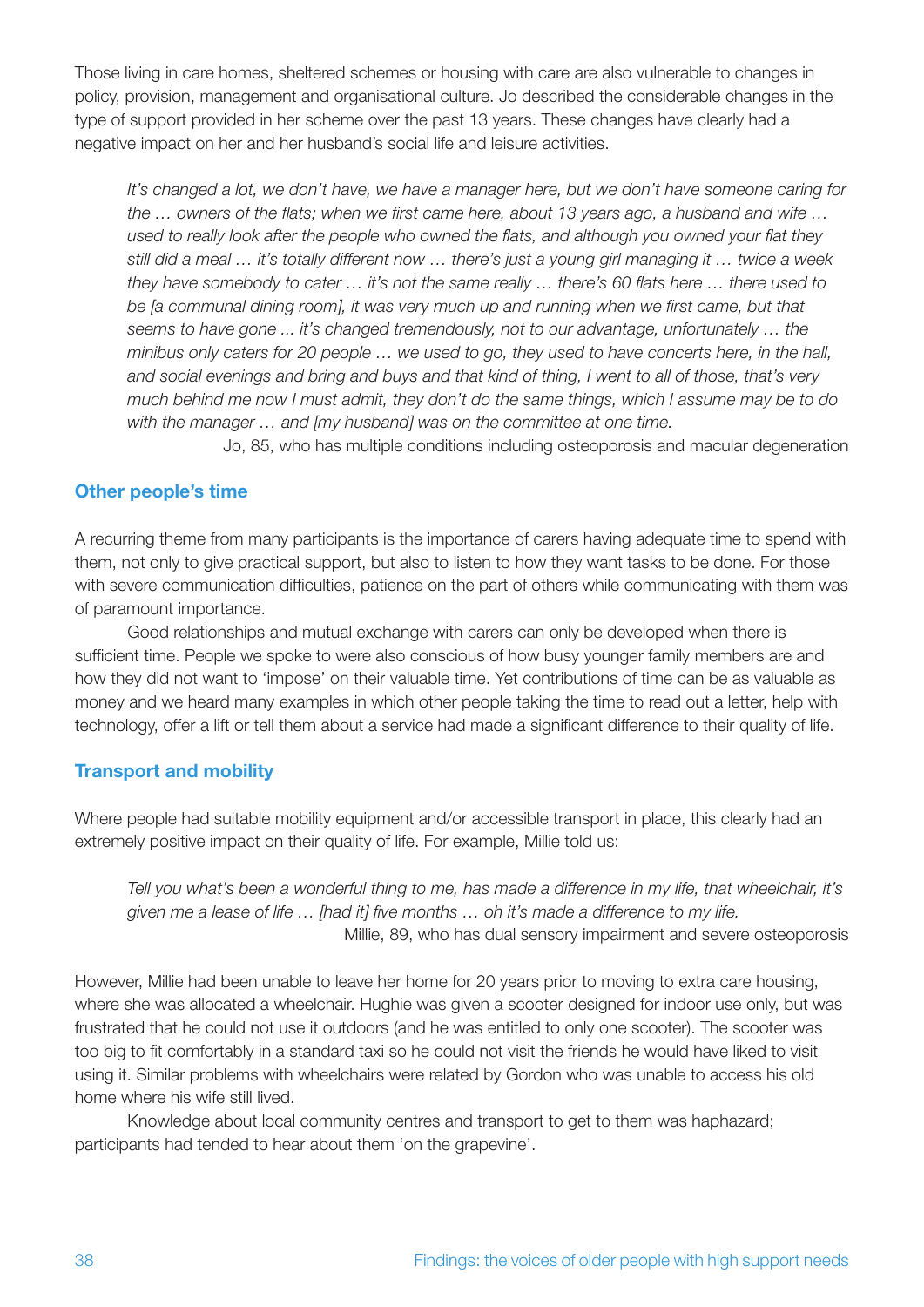Issues with accessibility and transport made organising outings difficult and the ensuing stress had put some people off attempting future trips. For example, participants told us that they found theatre seats too uncomfortable or had found themselves endlessly delayed waiting for taxis.

#### **Technology and communication**

A lack of appropriate technology and, for some, support in using it was preventing people with hearing impairments from communicating as well as they might. Hughie and Millie experienced problems with their hearing aids which made it nearly impossible for them to speak on the phone or to hear when in a group. For Vera, listening to the news and watching television programmes was her lifeline to the outside world but, without a loop system, she had to have the television on so loud that she disturbed the neighbours.

You see I have to have it on louder than I thought it was, 'cause I would hate to upset the *neighbours … I have to explain that I'm deaf and blind. I'm in trouble with my next door neighbours, I had the television on too loud, so hopefully [her support worker] is going to get me a loop system 'cause it's the only information I get on the news here …*

Vera, 89, who has dual sensory impairment

As discussed earlier, Gordon's reel-to-reel tapes were no longer usable. He told us he would love to continue with his recording of oral history but could not find an alternative (e.g. digital) that he could afford. Gordon's well-being and engagement would be enhanced by the provision of such equipment as part of his care plan. Assumptions about older people not wanting or being able to access technology may well contribute to the under-use of computers and similar equipment compared with younger people with high support needs. Yet there were examples of technology helping to keep people in touch with the world and with their interests. Rob, who is 50, enjoys looking at places of natural beauty online and Jimmy and James, who are both retired professionals, use the internet to access information. Others, such as Gertrude, would like to use a computer, but would need to be taught how.

#### **Illness, pain and medical treatment**

While the basic aspirations of many of those we spoke to could be met through better information, finances, support, equipment or transport, for some, illness, pain and frequent medical treatment meant that functioning on a day-to-day basis was a major challenge, and often exhausting. Some found it difficult even to identify aspirations beyond maintaining and not losing any further physical or mental function. For some participants, attending health-related appointments was their major activity during the week. For example, Lena, who has dialysis four times a week told us:

*I cannot go anywhere. I'm sick; sometimes I don't do nothing, just stay in the house, lay down.*  Lena, 61, with multiple health problems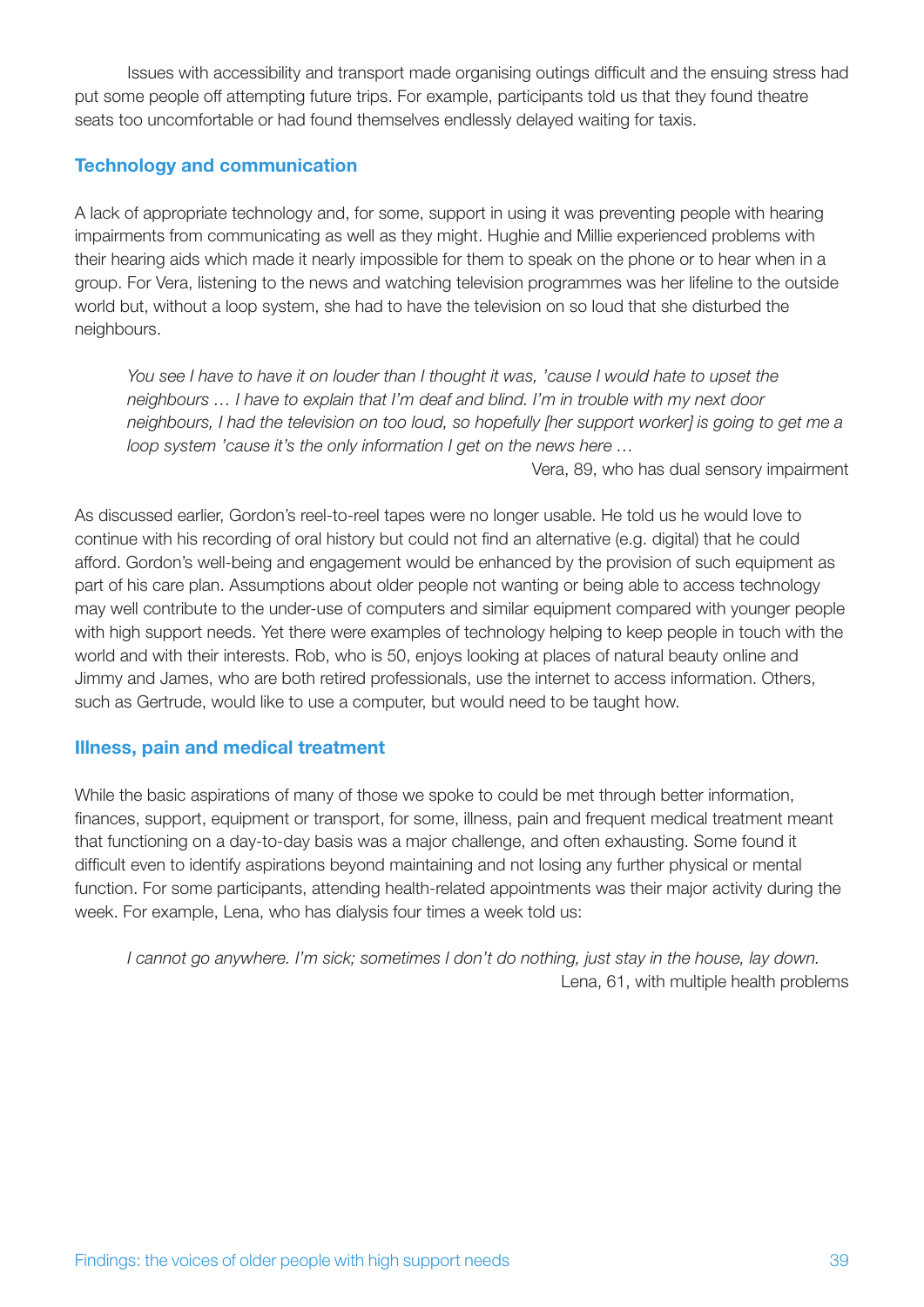In this chapter, we introduce our model and explain how we developed it following our conversations with older people with high support needs. We reflect on the differences between our framework headings and those proposed by Bowers, *et al.* (2009) and Williamson (2010) and consider what makes ours distinctive. In the concluding chapter, we discuss the implications of our model and make some recommendations regarding its future use and refinement.

## **Was the evidence framework validated?**

Most of the headings and sub-headings we had drawn from our literature review and included in our interim framework resonated with most of the people we spoke to. Since our approach was qualitative and involved a relatively small sample of people, the weightings our participants gave to each of these themes (as shown in Table 2 on page 21) should be viewed with caution. We did not, unlike Williamson (2010), explicitly ask people to rate the importance they place on these aspects of their well-being.

The most frequently mentioned themes in the conversations were:

- personal relationships:
- support/good relationships with carers:
- self-determination (involvement in decision-making);
- social interaction;
- good environment (home);
- getting out and about:
- information:
- financial resources.

This list broadly reflects the literature we reviewed in the first phase of our study, with no obvious omissions or unexpected additions. It includes themes from each of the three aspects of well-being – social, psychological and physical. The conversations highlighted the interconnected nature of these three and we acknowledge that this interconnectedness and complexity does not allow for easy categorisation. In particular, many of the themes categorised under 'physical' and 'social' are key determinants of psychological well-being. For example, opportunities to get out and about, mix with others, or do activities can generate self-esteem, pleasure and overall contentment.

Despite this complexity and the overlap between the categories, the final post-analysis model (see Figure 2 on page 41) retains the sense of the three aspects of well-being – social, psychological and physical. These have been placed around a circle to convey the dynamic relationship between them.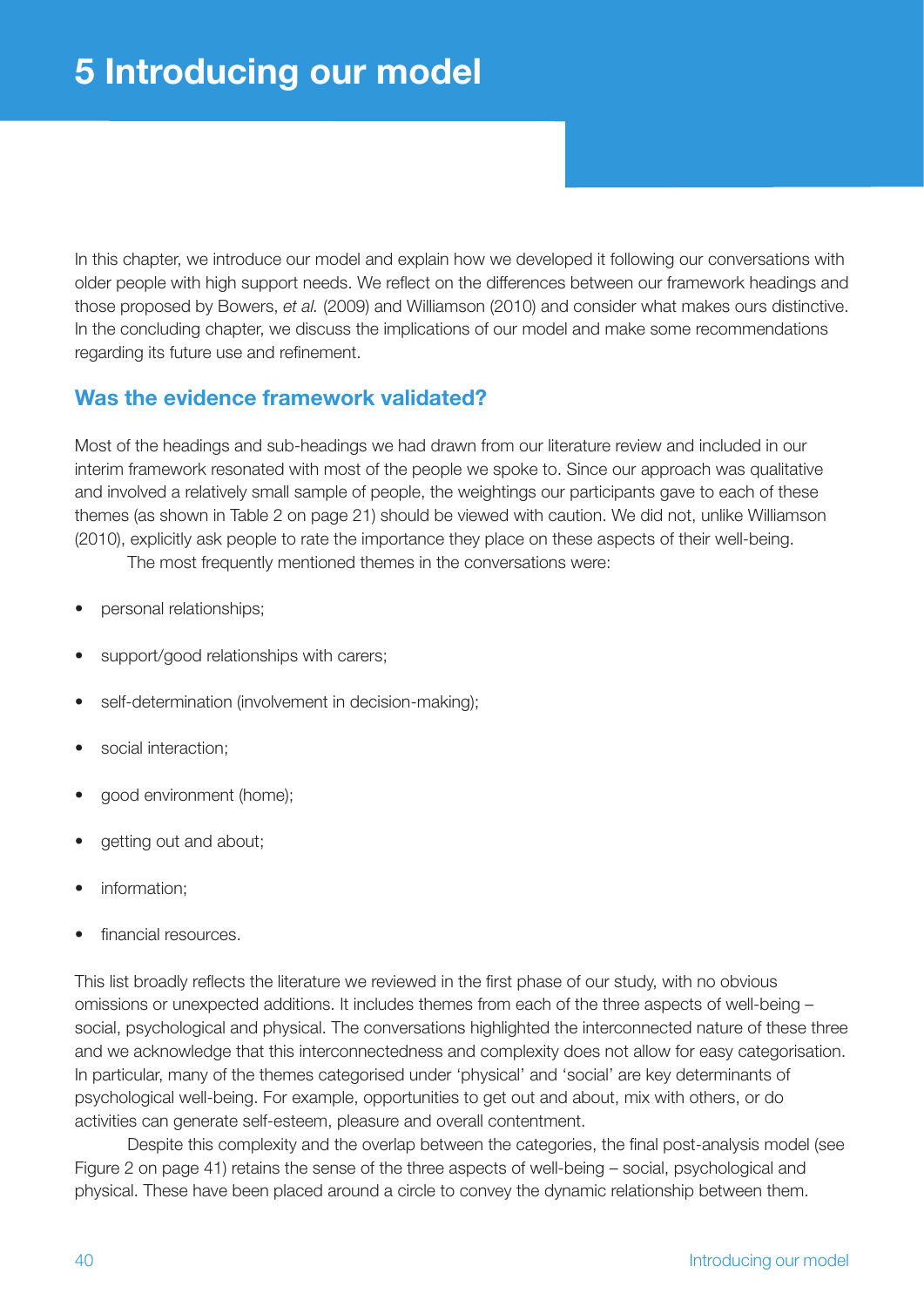#### **Figure 2: Post-analysis model**



### **Introducing the new model**

The new model distinguishes between the things that older people want and value (shown in the outer circle) and the factors that hinder or help them to access these things (shown in the inner circle). It focuses attention on what can be done differently to help older people with high support needs achieve and retain the things they value in life, rather than simply assuming that their individual social and/or medical conditions will inevitably place many experiences out of reach.

The older person is at the centre of this circle – a reminder that this is about people and what they want from their lives, not about what services and policies say they can have. The individual person (rather than the broader group of older people with high support needs) is at the centre, since one size will not fit all. Each individual will have different needs, values and aspirations; different assets and resources at their disposal to achieve these; and will encounter different barriers.

This person is represented as 'me', partly to give ownership of the model to the individual (rather than it forming part of an assessment being done to people) and partly as a reminder that this is – or will be – about all of us (not about 'them').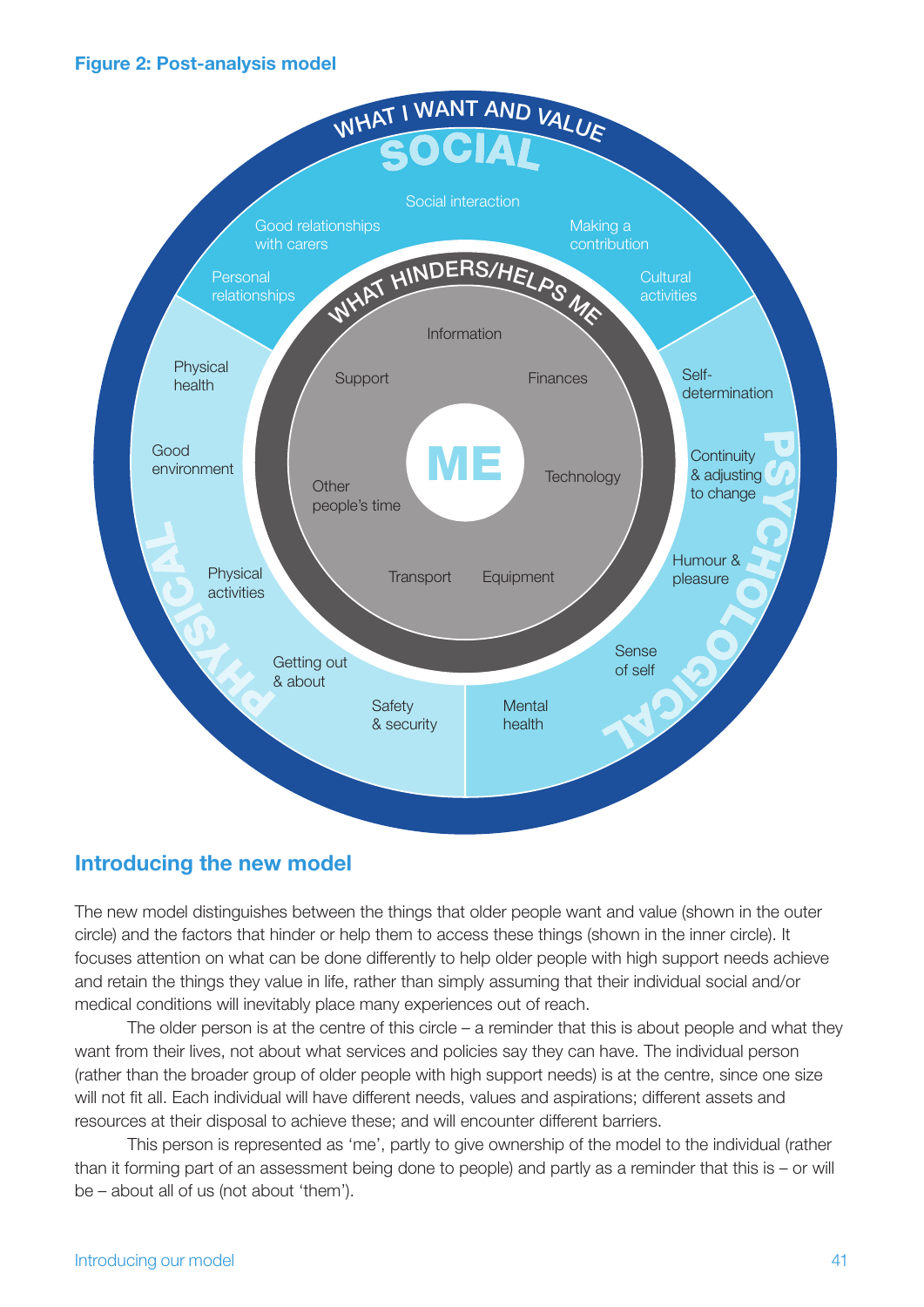#### **Table 3: Comparing our model with other frameworks**

| <b>Bowers' Keys to a Good Life</b> | Williamson's quality of life          | <b>Our framework</b>             |  |
|------------------------------------|---------------------------------------|----------------------------------|--|
| Older care home residents          | indicators                            | Older (and some younger)         |  |
|                                    | People with a dementia diagnosis      | people with high support needs   |  |
| Personal identity & self-esteem    | Relationships or someone to           | Personal relationships           |  |
|                                    | talk to                               |                                  |  |
| Meaningful relationships           | Environment                           | Good relationships with carers   |  |
| Personal control & autonomy        | Physical health                       | Social interaction               |  |
| Home & personal surroundings       | Sense of humour                       | Making a contribution            |  |
| Meaningful daily & community life  | Independence                          | Cultural activities              |  |
| Personalised support & care        | Ability to communicate                | Self-determination               |  |
|                                    | Sense of personal identity            | Continuity & adjusting to change |  |
|                                    | Ability & opportunity to engage in    | Humour & pleasure                |  |
|                                    | activities                            |                                  |  |
|                                    | Ability to practise faith or religion | Sense of self                    |  |
|                                    | Experience of stigma                  | Mental health                    |  |
|                                    |                                       | Safety & security                |  |
|                                    |                                       | Good environment                 |  |
|                                    |                                       | Physical health                  |  |
|                                    |                                       | Physical activities              |  |
|                                    |                                       | Getting out and about            |  |

#### **How does this model differ from other frameworks?**

Our findings and framework have many parallels with those of Bowers *et al.* (2009) and Williamson (2010), as Table 3 (above) demonstrates.

Each of Bowers' *Keys to a Good Life* is highlighted in a different colour and the corresponding themes in Williamson's quality of life indicators and our framework are highlighted in the same colour. For example, 'meaningful daily and community life' is highlighted in pink. Williamson's 'ability and opportunity to engage in activities' and our themes of 'making a contribution', 'cultural activities' and 'getting out and about' all fit within Bowers' description of 'meaningful daily and community life' and are thus also highlighted in pink.

Most of the top ten quality of life indicators selected by people with a dementia diagnosis in Williamson's (2010) research were raised to a greater or lesser extent by our participants. Some, like 'ability to practise faith or religion' or 'ability to communicate', did not emerge as headings in their own right within our framework, but were touched on under other headings such as cultural activities, mental health, social interaction and other people's time.

Unlike Williamson's sample, none of our participants spoke of experiences of stigma in relation to mental decline. Most participants described different degrees of memory loss, but few were aware of 'diagnoses' of dementia. It may be that, since we focused on positive things that people valued or aspired to, and since stigma was not one of the themes on our evidence framework or 'facets of life wheel', participants did not think to mention it.

The six *Keys to a Good Life* identified by Bowers, *et al.* (2009) were all validated by our study, though there were some differences of emphasis and some additional themes which emerged from our conversations but did not feature in the Keys or their sub-headings (those that have not been highlighted in Table 3, above). The difference in samples is the most likely explanation for these: where Bowers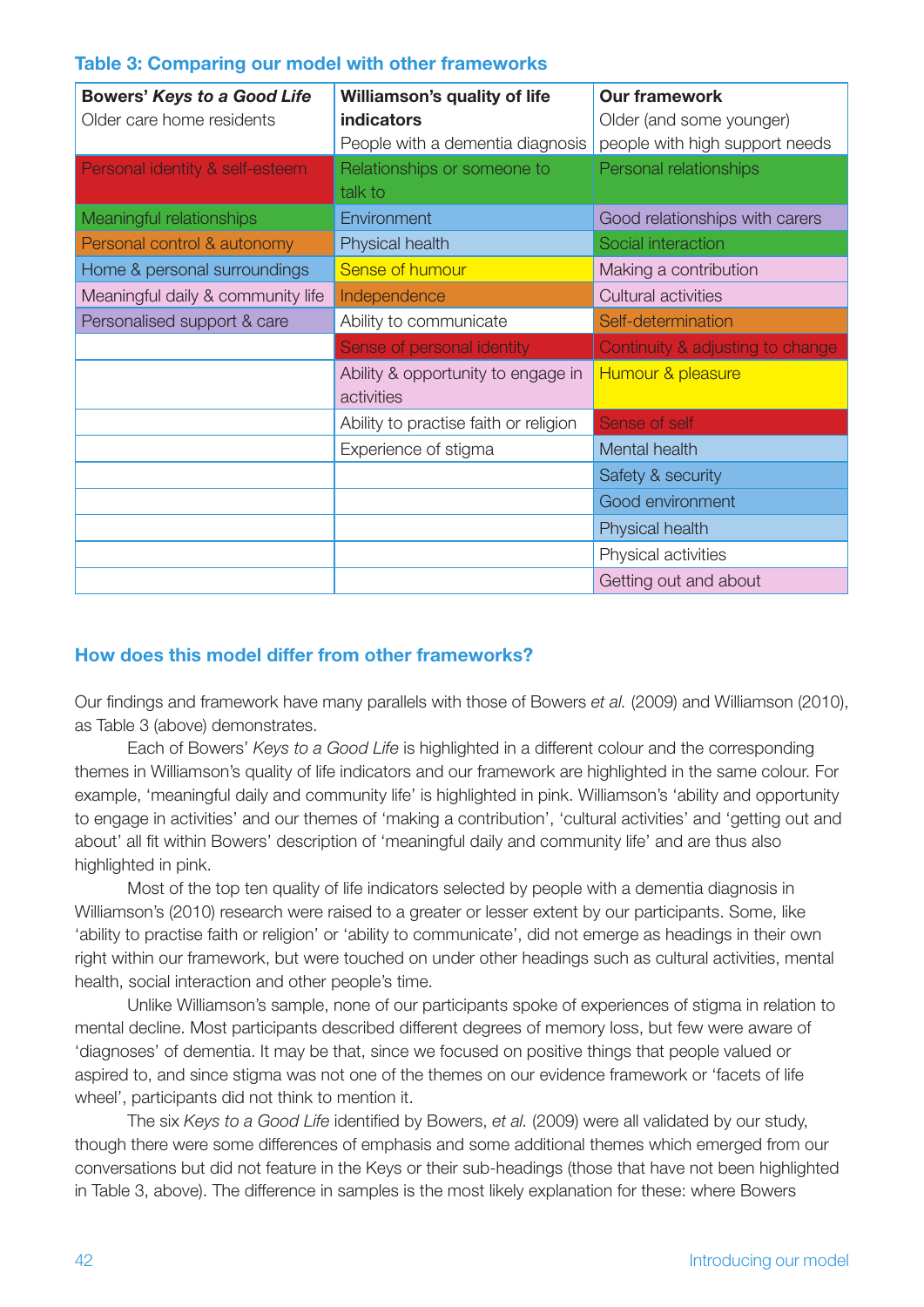focused on older people with high support needs living in care homes, we engaged with a broader constituency of older and some younger people, many of whom live in their own homes. However, the sample sizes of both projects make it difficult to draw any firm conclusions.

'Personalised support and care' was one of the six *Keys*. This was confirmed in our research: support, good relationships with carers and adequate carer time all emerged as prominent themes. Although some of our participants valued their good relationships with carers, overall they seemed to describe support as a means to an end rather than an end in itself. We have therefore included support in our final model as a barrier/enabler, a means of accessing other valuable experiences and states of mind, rather than a valuable experience in itself.

Williamson's quality of life indicators do not mention support at all, though 'kind staff' was included in the list of indicators that people with more severe dementia living in care homes were asked to rate. Overall, Williamson found that those in care homes were more focused on the immediate, tangible aspects of their lives, whereas those living in the community expressed more of an interest in maintaining control, good physical health and independence. This lends weight to our explanation of the subtle differences between Bowers' framework and ours. For Bowers' care home residents, care and support is an integral part of the living environment. For our wider sample, it is key to people remaining in their own homes, getting out and about or remaining as independent as possible. Given that they live in care homes, it is also possible that Bowers' participants, as a group, have worse health and higher support needs than ours and Williamson's.

This may also explain why our participants, as a group, and like Williamson's, included humour, physical activities and contact with nature among the things they valued, yet these do not emerge as themes in Bowers' interviews with care home residents. Our focus was on what people want from life and we encouraged participants to focus on their broadest aspirations, not simply on services. For those living in care homes, as opposed to their peers in the community, it may be more difficult to separate out the two and, as Bowers observed, perhaps even more difficult to 'have conversations about a vision for the future' (Bowers, *et al.*, 2009, p. 38).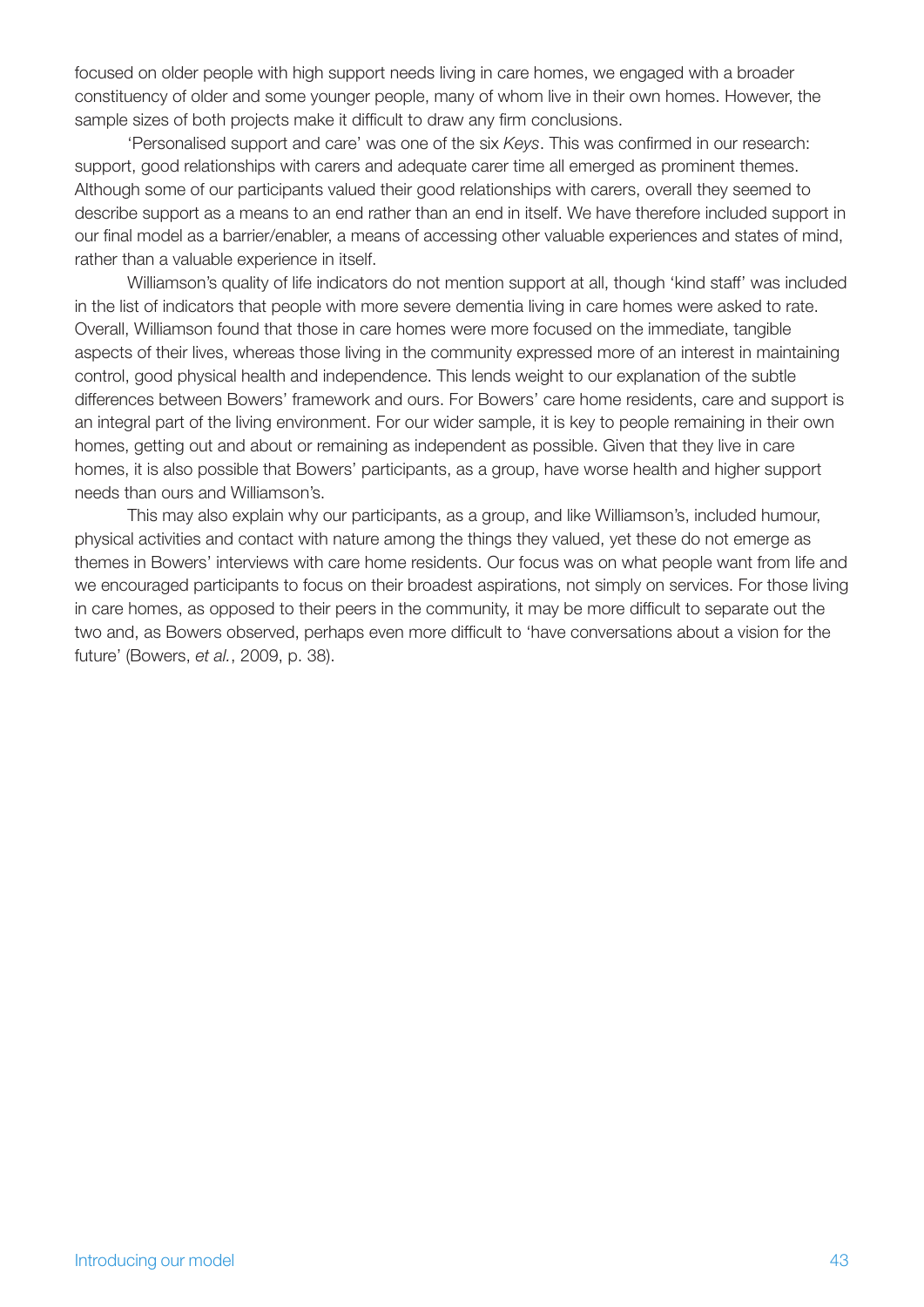In this final chapter, we focus on what we think are the most interesting themes raised in the conversations, drawing out points that we hope can offer a fresh insight into what older people with high support needs value. We present these under the same headings of social, psychological and physical well-being that we have used throughout this report, with some additional, cross-cutting themes.

We will then reflect briefly on whether the model works for *all* older people with high support needs and whether it may be applied more widely to younger and/or non-disabled people.

We will end by drawing out the implications of the study: firstly, by identifying learning for all of us (returning to the five barriers from Chapter 1 that have prevented the voices of older people with high support needs from being heard); and secondly, by offering more specific implications for practitioners, researchers and policy-makers and commissioners.

## **Interesting themes**

#### **Cross-cutting themes**

Our study strongly endorses the importance of individuality. All people with high support needs have their unique histories and preferences which, along with their medical conditions and current circumstances, impact on what they want and value. Our sample included a diverse mix of personalities, personal circumstances and expectations. Some people wanted to go on holiday, become volunteers or learn to use a computer; others chose to listen to the radio and look out of the window. Participants were keen to give us a sense of their individuality – to tell us about their lives, both past and present, and show us things they had made. They affirmed common human aspirations to feel good about oneself, to experience joy and pleasure, to have a sense of achievement and to feel respected.

In addition to the many positive messages which emerged, the conversations also gave us an insight into the challenges and difficulties which sometimes accompany health problems, their social reality or disabilities at this stage of life. People described social isolation, uncertainty over their changing roles and health, painful losses, fears of cognitive decline, a loss of confidence in body or mind, or feeling 'imprisoned' and not being able to get out and about.

#### **Social**

Not wanting to impose on people was mentioned by a number of people. One solution to this was to develop reciprocity within the context of a particular relationship with a carer or neighbour. Another way of retaining a strong sense of self, while having to depend on others in some areas of life, was to make a valued contribution elsewhere, perhaps through caring, volunteering or simply 'mucking in' where possible. Some were able to do this successfully in spite of significant health problems; others were not getting the opportunities and support to do so.

We expected people to place a high value on their relationships and social interactions; however we were struck by how important both the prospect and reality of meeting *new* people was for many. Social life is often assumed to close down at the later stages of life (or, at best, to focus solely on maintaining contact with those known previously). Yet our participants described new friendships they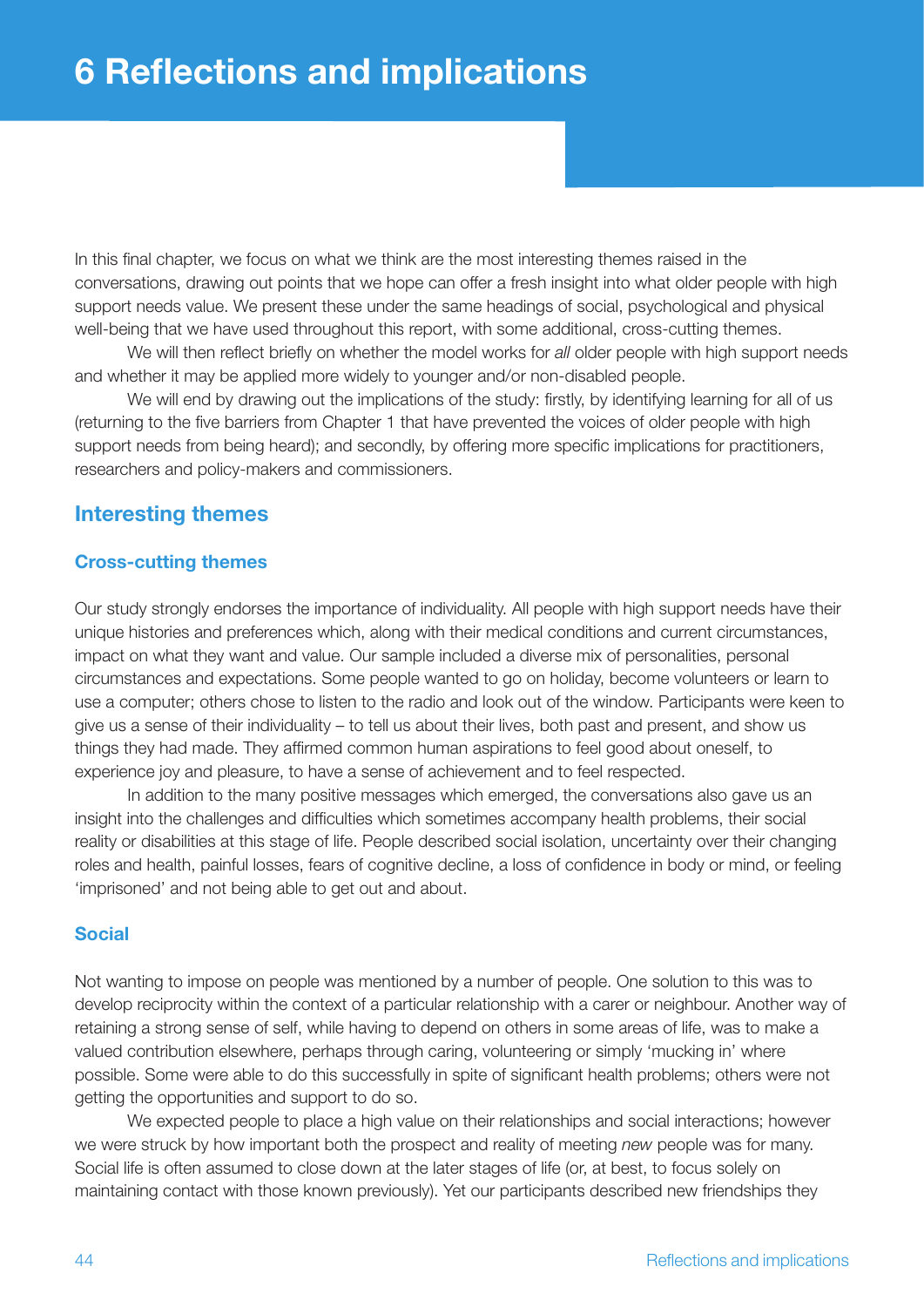had developed, often as a direct result of their support needs increasing, through moving into housing schemes or residential homes, through meeting care staff (and other people they were caring for) or through attending day centres.

#### **Psychological**

Self-determination is presumably important to everyone but seemed to mean very different things to different people. 'Independence' might be about managing as many tasks as possible on your own, remaining in your own home, keeping the house in order or being clean, not imposing on family and being able to pursue your own interests.

Many seemed happy to delegate key decisions. In fact we were surprised that only a few participants expressed with certainty that they wanted to make important decisions on their own. Most who had family or other trusted advocates valued their input in decision-making and some of those who did not have such people to advise and help them work through different options were finding it difficult to make big decisions.

This may be the result of reduced expectations and confidence or lack of information but it reminds us that we should not assume the type of 'choice and control' a person will want. For example, offering budgetary control to older people with high support needs will, as the Individual Budgets evaluation (Glendinning, *et al.*, 2008) suggests, miss the mark for many. However, we should not assume from this that all older people are happy to fit in with what others decide for them. To make choice and control a reality for individuals, we need to help *them* to identify the areas of their lives in which they want control (and in what form) and the matters that they are happy to delegate to others.

There are variations in responses to change within all age groups and older people should not be assumed to be resistant to change purely on the grounds of age. People's circumstances need to be considered in each case. Our conversations contained many examples of participants adapting to a wide range of changing circumstances, including moves to housing with care or to care homes, loss of sight or hearing and changes in support arrangements. The responses to these experiences were mixed: some felt the loss keenly; others were philosophical about it; some had found new opportunities as a result. While continuity was valued, many of our participants demonstrated considerable adaptability, although some said they wanted more support to help them adjust to change. For those providing support during periods of change, the challenge is to provide it without removing options for protest where people feel that changes have been forced upon them.

#### **Physical**

Even given the nature of our sample, the number and severity of the health problems experienced by many of our participants was high, and some continued to care for a partner as well. In the context of such complexity, and often with limited information, deciding how best to promote physical and mental health can be a difficult balancing act. Many described decisions they faced regarding treatment and surgery, and the impact that going ahead (or not going ahead) might have on other conditions, accommodation, partners, support needs, quality of life and mental health.

Most people we spoke to were keen to keep their minds and bodies as active as possible, though few had any opportunity for physical activity. Contact with nature was also a recurring theme and one that had not emerged in Bowers' or Williamson's frameworks. Some participants told us of simple but creative ways in which they managed to maintain some contact with nature, such as accessing the internet or television programmes about gardening, nature or travel. Supporters can make a big difference by helping older people with high support needs to find ways of introducing some physical activity and/or contact with nature into their daily lives.

Compromise, rather than positive choice, seemed to be the reality for many when it came to their accommodation. For example, people described losing a great view in order to have a room with more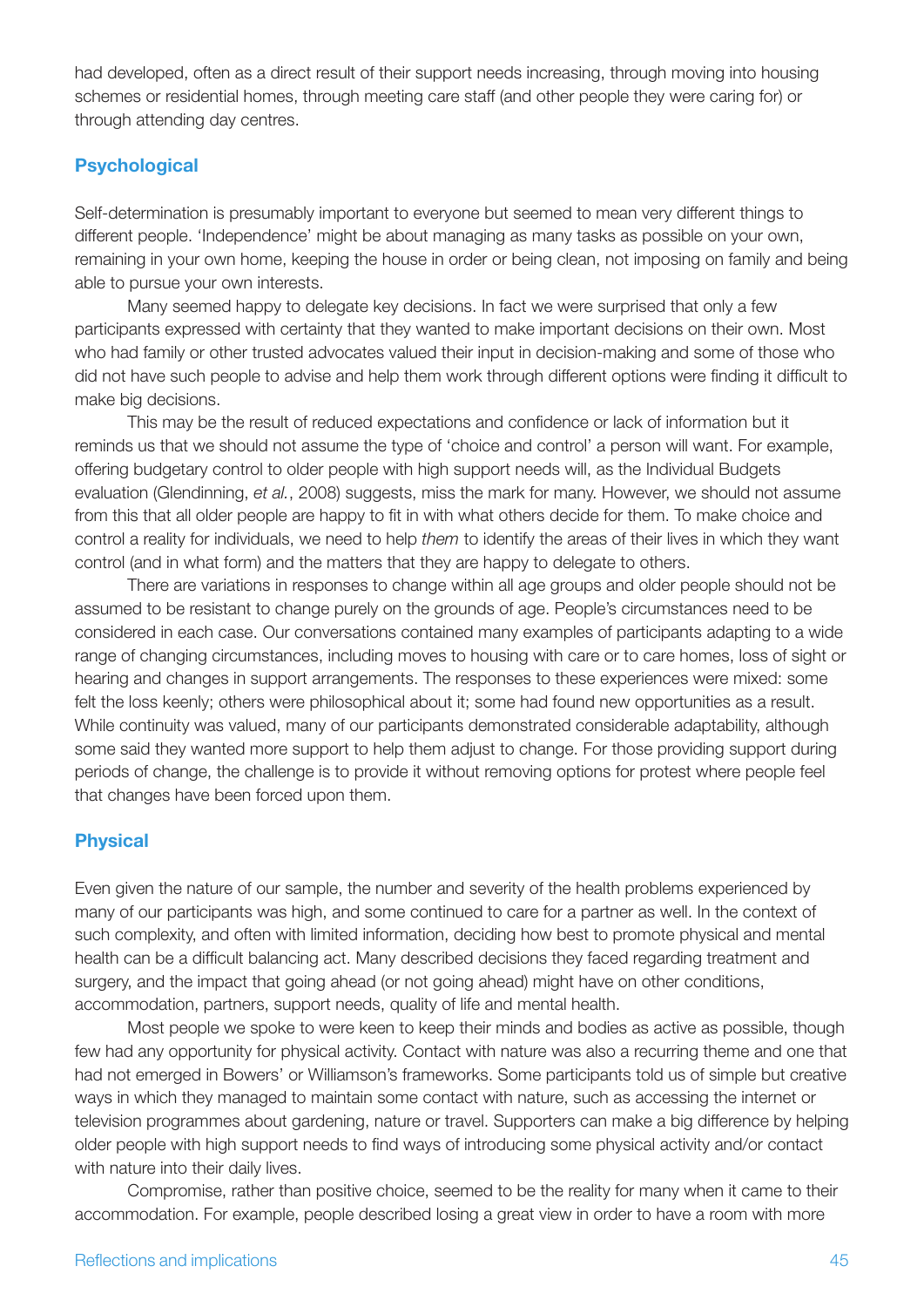space, or leaving familiar surroundings in order to access an appropriate level of care. We hope that our model can give older people with high support needs a structure for identifying and expressing their wants and aspirations as they make such decisions in this and other areas of their lives, and a framework to help the rest of us understand these trade-offs.

#### **Barriers and enablers**

Other people's time, particularly but not exclusively that of paid carers, emerged as a key enabler for older people with high support needs. This is partly about the amount of time but also about the quality of time spent and the attitudes, skills and knowledge of those providing support. Carers need time to get to know the person and understand their life story if they are to develop good relationships and work respectfully; they also need time to understand how they should approach specific tasks if they are to help rather than hinder.

We heard plenty of examples of the other barriers which prevent older people with high support needs from doing the things they value. Overall, the provision of information seemed to be haphazard and lack of money was a recurring theme. We heard evidence of the negative impact which restrictive care plans, over-stretched carers, inflexible support and poor staff attitudes have on quality of life.

A significant number of our participants were missing out on – or had waited years to receive – suitable equipment (such as wheelchairs or hearing aids) or access to basic technology (such as the internet or a loop system) that could make a huge difference to their quality of life. Additionally, many people spoke about the length of time they waited for a domiciliary visit from an optician or the replacement of outdated equipment.

## **Will the model apply to diverse older people with high support needs?**

What people want and value from their lives is shaped by their individual histories, culture and other social constructs such as gender. While we have included men and women and some older people from black and minority ethnic (BME) backgrounds in our survey, the size of the sample did not allow us to compare their responses in a systematic way.

Although the categories we have identified might seem to have universal relevance, we are conscious that access to participants demands time and that diversity could be extended through a much larger sample. The themes that we have established may therefore not be comprehensive.

The way in which the categories are interpreted, prioritised and applied will differ from person to person, and there may also be patterns depending on ethnic or other equality groups. 'Safety and security' may be more about the absence of harassment or hate crime if you are a member of a visible minority group. If you are lesbian, gay or bisexual, the key issue under 'personal relationships' might be that carers recognise the status of your partner.

Language may act as an additional barrier for some black and minority ethnic people and it may be that some marginalised groups might want to add 'discrimination' or 'prejudice' to the list of barriers.

Five papers which reflect the diverse viewpoints of minority groups of older people with high support needs are due to be published as part of the *Better Life* programme in January 2012. We will be interested to see whether the themes in these match those of our model and would welcome more detailed feedback from these groups.

## **Is the model particular to older people with high support needs?**

It has been beyond the scope of this study to determine whether this framework is particular only to older people with high support needs. Many of the categories that have emerged from this process seem to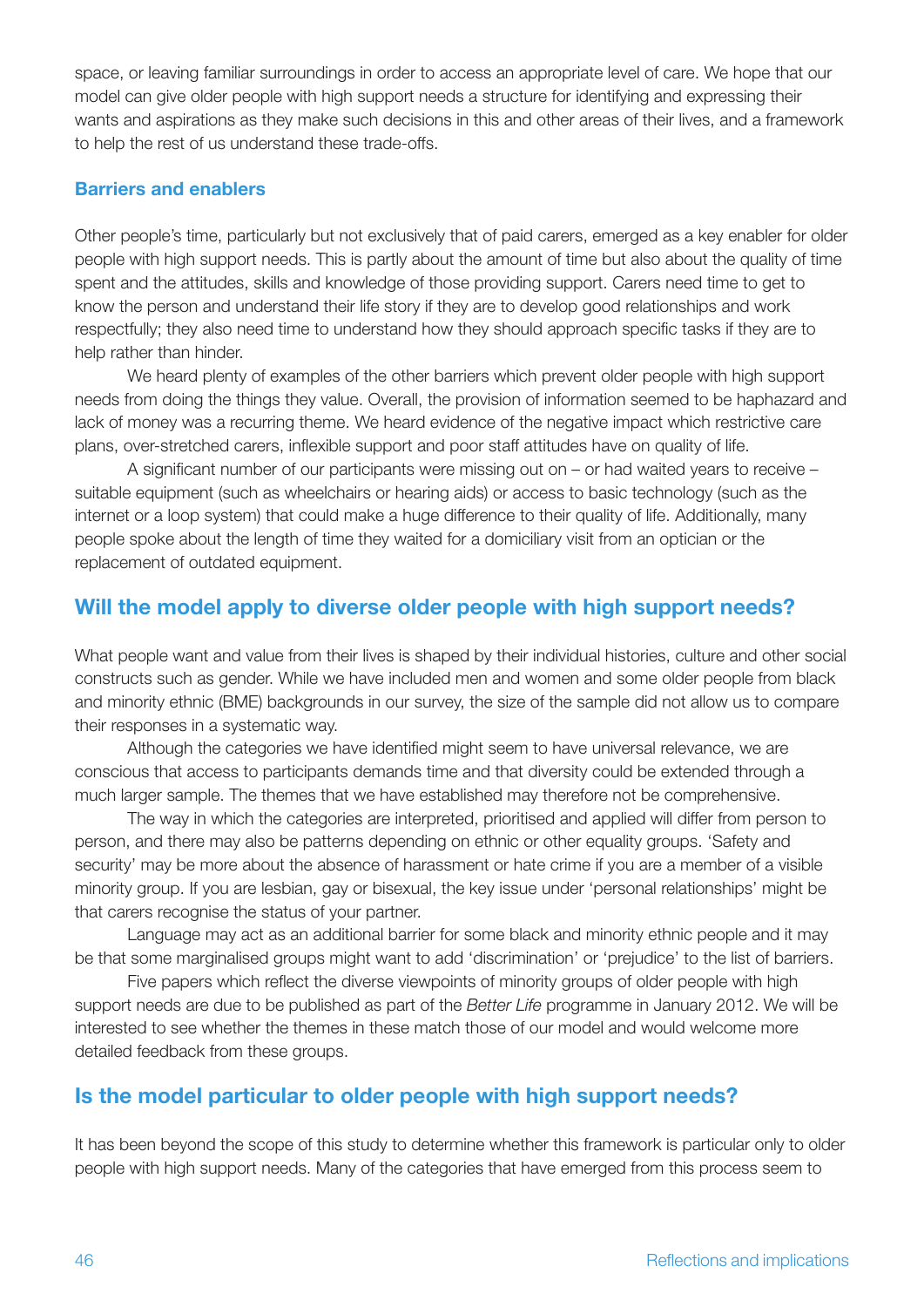reflect things that all of us want and value (and barriers that any of us may encounter, such as information, finance or transport).

The model may well apply to all those who use services and/or have a disability, though our focus on older people may explain why employment, vocational training and formal education are absent. We would welcome feedback from other groups of people who use services and those working with them.

There were some differences between younger and older participants in our study. In general, younger participants were more aware that they had rights as citizens, while the very oldest were more likely to express acceptance of their circumstances and gratitude for the care they received. This may reflect the observation (Bowling, 2009; Blood, 2010) that the younger cohort of older people with high support needs grew up within a very different social and economic climate from that of their parents' generation.

## **What can we learn from this study?**

In Chapter 1 we identified five key factors which have prevented the voices of older people with high support needs from being heard. Here, we reflect on the implications of this study and its findings for each of these points.

#### **Communication, reliability and ethics**

This study, like that conducted by Williamson (2010), has confirmed the feasibility and importance of seeking the views of people with a dementia diagnosis, although we suggest that the success of a conversation will depend considerably on whether the person has mild or severe dementia, and how they are feeling on that day (Holland, *et al.*, ongoing 2011). Our conversations demonstrate again that many older people with cognitive impairments can reliably articulate what they want and value, even if they are confused about the more factual details of their lives.

While subscribing to the spirit of the social model of disability, especially with respect to removing barriers to inclusion, we do not discount the lived experience of real embodied impairments that older people with high support needs have.

#### **Assumptions about older people**

The model challenges negative assumptions about this group by reminding us about the *range* of things which older people with high support needs want and value – culture, physical activities, humour, getting out and about, contact with nature and so on.

Assumptions that older people will be too tired, 'private' or uninterested may have stopped some researchers from asking them directly about their experiences (Bowers, *et al.*, 2009). However, our experience was similar to that of Bowers: we found that the people we spoke to were pleased to be consulted. Some did have difficulty in communicating or were challenged by their circumstances to be able to identify aspirations for the future, but all were able to tell us about things they valued now or would like to be different in the near future.

#### **Equality and diversity**

Rather than pigeon-holing what people want and value, using one aspect of their social identity, our model encourages a holistic, person-led approach to understanding an older person's individuality. At the same time, the model recognises social barriers and can help us understand institutional discrimination linked to information, financial resources and support.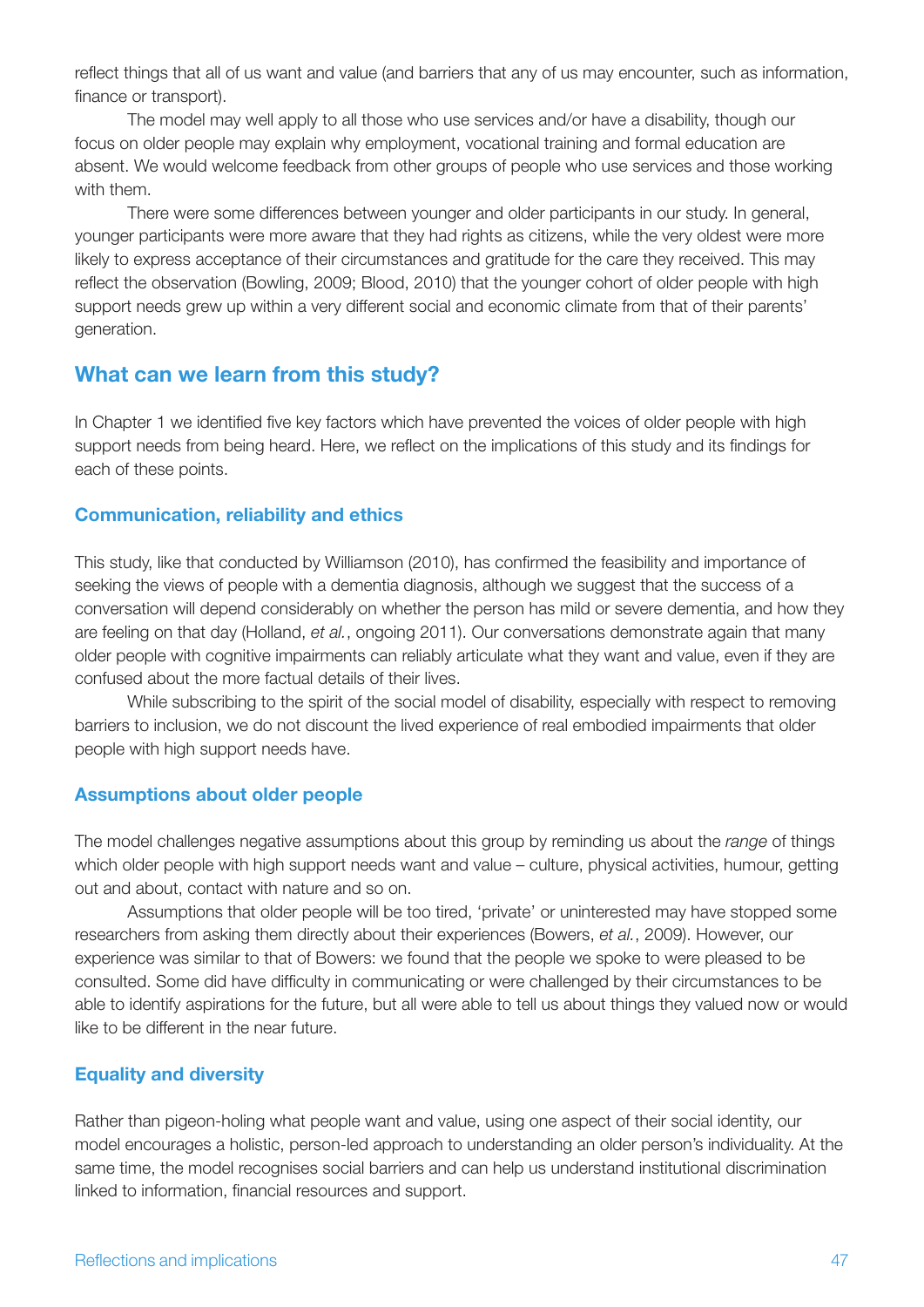#### **Collective voice**

Although our discussions focused on asking older people about their *personal* experiences and aspirations, several participants also reflected on the needs and circumstances of older people with high support needs in general. Most participants were keen for their views to be used and hoped their involvement in the research might help others in similar situations. There were some who, while keen to share their views on this occasion, wanted to maintain their privacy and did not want to engage in group action or discussion. However, despite the fact that we had deliberately looked for participants who were not already linked into organisations and had not previously been consulted, we found several people who might be both interested and able to participate in some form of collective action (though we did not ask them directly about this).

This suggests that there is scope for developing a stronger collective voice for older people with high support needs. A minority of those we spoke to were also able (or wanted to be able) to access the internet. This might be one way of bringing some older people with high support needs together for campaigns, consultation, participation and information sharing, a point made elsewhere in the *Better Life* programme by Manthorp (2010).

## **What are the specific implications of the study for …**

#### **… older people with high support needs and those working with or supporting them?**

While we would not want the model to become a tick-box assessment tool, we believe that there is scope for it to be used as a prompt to identify and explore what individual older people with high support needs want and value from their lives (not just what other people think they need from services).

As such, it might be used by older people, their relatives, friends, volunteers and advocates, health and social care staff (including care managers, social workers, care home staff, and home care workers) and housing and housing scheme managers. It could also act as a useful tool in the training and education of these professionals.

In practice, the model could, for example, be used to:

- prompt a joint problem-solving approach which might end in care staff agreeing (and understanding the importance of, then remembering) to turn on the radio, bring a newspaper, open blinds or assist someone to go and sit in the garden;
- support people (especially individual budget holders or self-funders) to prioritise and make decisions about their lives;
- ensure that relevant professionals are notified about needs and changes to enable those who need particular services, adaptations or devices to receive timely attention.

#### **… policy-makers and commissioners?**

The model provides a starting point for an approach to commissioning which is based on *outcomes* for older people rather than on the *inputs* of services. Many of the aspirations highlighted by the framework are very modest and the benefits should easily outweigh the costs.

We also believe that the model can act as a tool for understanding the trade-offs people are (or are not) willing to make, which could be particularly useful for those involved in rolling out individual budgets to this group.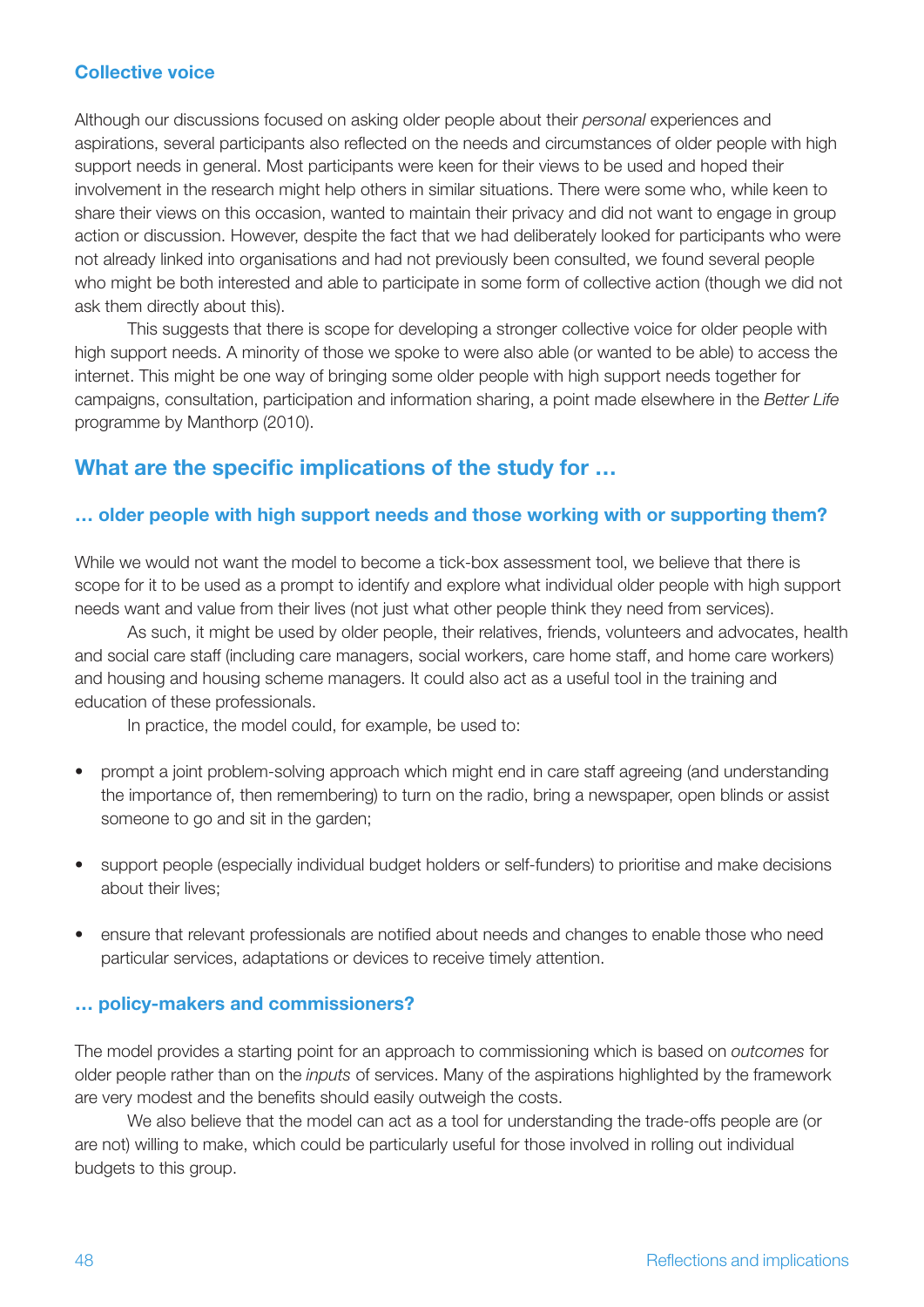#### **… researchers?**

Researchers have to abide by professional codes of ethics. The model underlines the ethical imperative to make it possible for older people with high support needs to explain what they do and do not want and value.

Our experience of researching with diverse groups of older people shows that they often include people with high support needs. Successful research requires skilful listening, reflection and enabling people to find a voice.

A diagnosis of dementia or other conditions that might impede communication does not necessarily influence whether or not people would like to participate in research; however it may affect the choice of methods.

We hope that the model will prove useful as a framework for exploring quality of life issues for older people with high support needs, specifically in relation to some of the main projects in the ongoing *Better Life* programme:

- • **'Affordability, choices and quality of life in housing with care'** explores how finances enable or prevent access to housing with care and to care and support while living in such schemes. Here, the framework can provide a model for understanding the trade-offs which self-funders and individual budget holders make, e.g. deciding not to buy an additional hour of care so they can afford to take a taxi to get out and about, or hire a cleaner to ensure a good environment.
- **Whose responsibility?'** looks at how different agencies and professionals work together in housing with care and how this impacts on the lives of older people with high support needs. The framework will help us both to map professional roles and responsibilities against older people's priorities and to organise our understanding of the impact which contexts and grey areas can have on older people with high support needs.
- **'Not a one way street'** focuses on making a contribution, but the framework can also remind us of the other aspects of an older person's well-being that might benefit from them developing relationships of mutual support and reciprocity.
- • In **'Living together, getting along'**, the framework can again help us to conceptualise the quality of life of older people with high support needs living in housing with care, and to identify the barriers and enablers to their social interaction and participation in activities and to their ability to make a contribution.
- The framework also offers us a baseline against which the conclusions and recommendations of the whole programme, as they come together in the final phase, can be checked and validated.

This study has tried to move forward our understanding of what older people with high support needs want and value by proposing a model based on the literature and our conversations with diverse members of this group. We would encourage comments about our model and further testing and refinement of it by gathering feedback from older people with high support needs and other groups of people who use services. This might be at future events and through networks, consultative groups and frontline projects.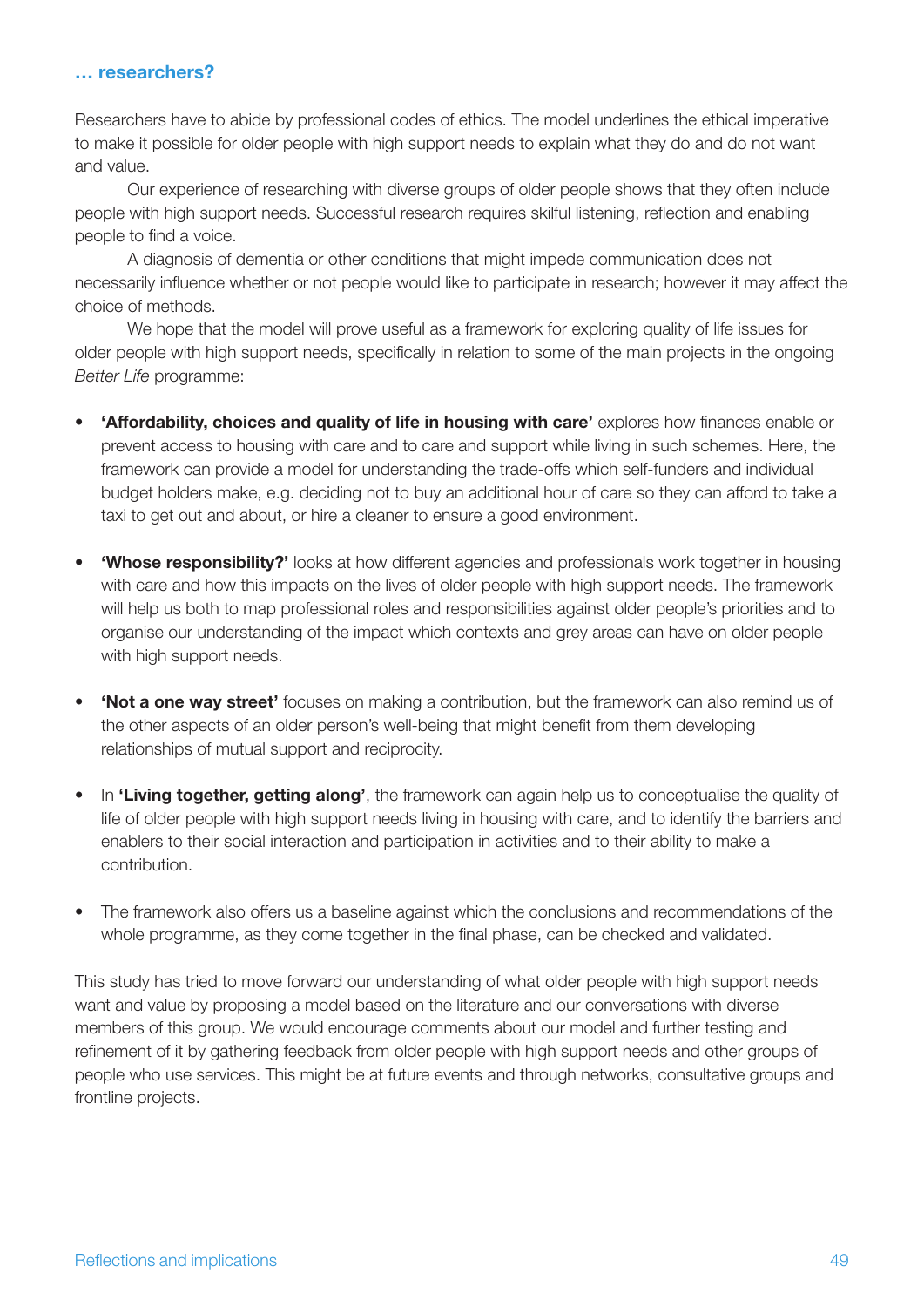## **References**

Age Concern (2006) *The Whole of Me … Meeting the Needs of Older Lesbians, Gay Men and Bisexuals Living in Care Homes and Extra Care Housing:* a resource pack for professionals

Bhatti, M. (2006) '"When I'm in the garden I can create my own paradise": homes and gardens in later life'. *The Sociological Review*, 54(2), pp. 318–41

Bigby, C. (2004) *Ageing with a Lifelong Disability: a guide to practice, program, and policy issues for human services professionals*. London: Jessica Kingsley Publishers

Blood, I. (2010) *Older People with High Support Needs: how can we empower them to enjoy a better life*. York: Joseph Rowntree Foundation

Blood, I. and Bamford, S. M. (2010) *Equality and Diversity and Older People with High Support Needs*. York: Joseph Rowntree Foundation

Bowers, H., Clark, A., Crosby, G., Easterbrook, L., Macadam, A., MacDonald, R., Macfarlane, A., Maclean, M., Patel, M., Runnicles, D., Oshinaike, T. and Smith, C. (2009) *Older People's Vision for Long-Term Care*. York: Joseph Rowntree Foundation

Bowes, A., Macintosh, S. and Andrews, J. (2009) *Baseline Assessment of Current Information Provision to People with Dementia and their Carers*. Edinburgh: NHS Quality Improvement Scotland

Bowling, A. (2005) Ageing Well: quality of life in older age. Maidenhead: Open University Press

Bowling, A. (2008) 'Enhancing later life: how older people perceive active ageing?' *Aging & Mental Health,*  12(3), pp. 293–301

Bowling, A. (2009) 'Perceptions of active ageing in Britain: divergences between minority ethnic and whole population samples.' *Age and Ageing*, 38, pp. 703–710

Bradshaw, J. (1972) 'A taxonomy of social need' in G. McLachlan (ed) *Problems and Progress in Medical Care: Essays on Current Research*, pp. 69–82. London: Oxford University Press

Branfield, F. and Beresford, P. (2010) *A Better Life: alternative approaches from a service user perspective*. York: Joseph Rowntree Foundation

Bytheway, B., Ward, R., Holland, C. and Peace, S. (2007) *Too Old: older people's accounts of discrimination, exclusion and rejection*. London: Help the Aged

Cattan, M. and Giuntoli, G. (2010) *Care and Support for Older People and Carers in Bradford: their perspectives, aspirations and experiences*. York: Joseph Rowntree Foundation

Centre for Social Justice (2010) *The Forgotten Age: understanding poverty and social exclusion later in life. Interim report by the Older Age Working Group*. London: The Centre for Social Justice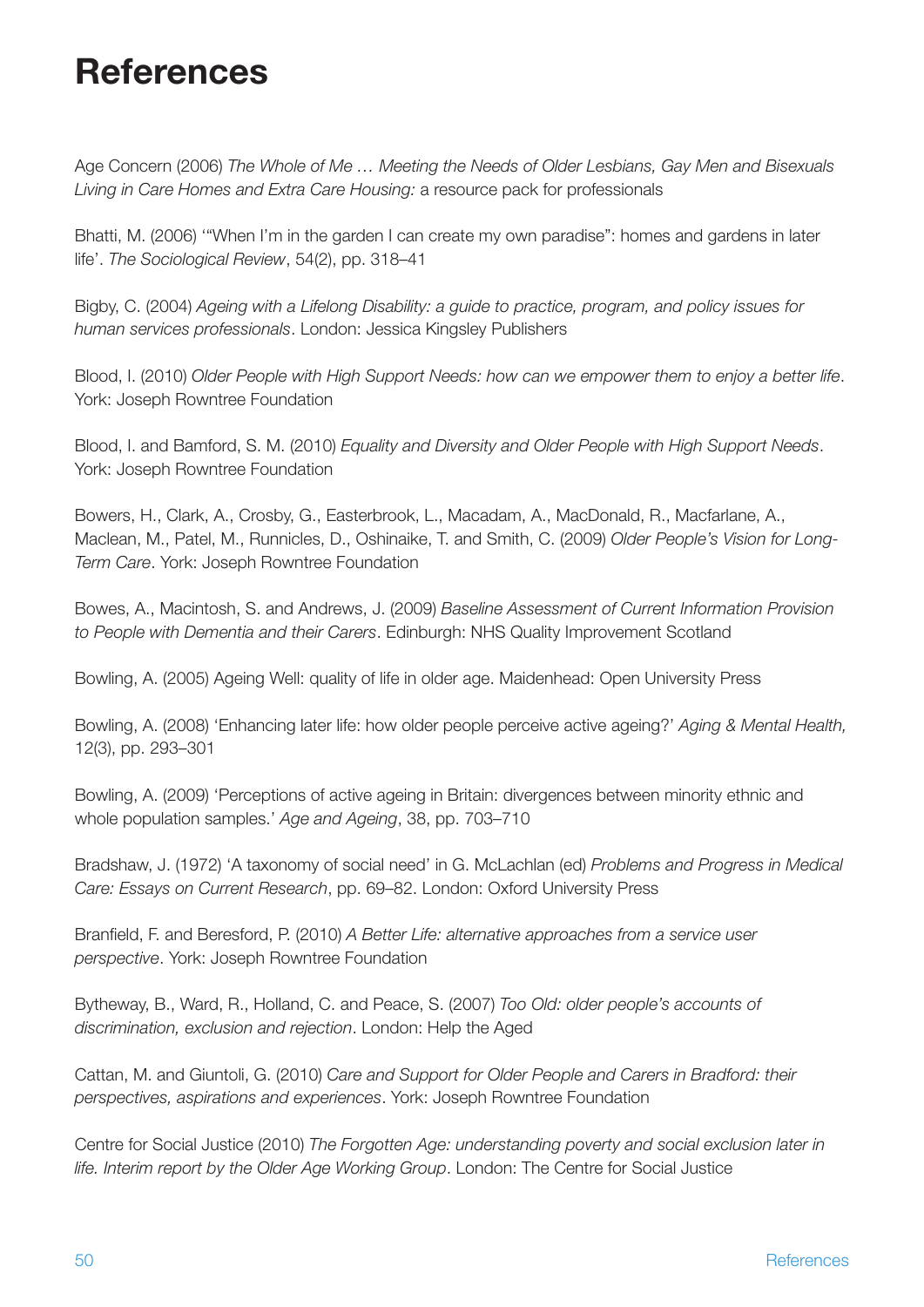Clare, L., Rowlands, J., Bruce, E., Surr, C. and Downs, M. (2008) '"I don't do like I used to do": a grounded theory approach to conceptualising awareness in people with moderate to severe dementia living in long-term care'. *Social Science and Medicine*, 66(11), pp. 2366–77

Coalition on Charging (2008) *Charging into Poverty: charges for care services at home and the national debate on adult care reform in England*. London: Coalition on Charging

Collopy, B. (1988) 'Autonomy in long term care: some crucial distinctions'. *The Gerontologist*, 22, pp. 10–17

Dementia Services Development Centre (2010) Dementia Design Series. Stirling: University of Stirling

Dementia Voice (2000) *The Spiritual Care of People with Dementia* (based on the research of Sue Barrance). Bristol: Dementia Voice

Duckett, P., Pratt, R., Porteous, R. and Barnett, H. (2010) 'The opinions of people with sight loss on visual impairment research: study three'. *Research Findings*, 29. London: Thomas Pocklington Trust

Ekdahl, A. W., Andersson, L. and Friedrichsen, M. (2010) '"They do what they think is best for me": frail elderly patients' preferences for participation in their care during hospitalization'. P*atient Education and Counseling*, 80(2), pp. 233–40

Feinberg, L. F. and Whitlatch, C. J. (2001) 'Are Persons with Cognitive Impairment Able to State Consistent Choices?' *The Gerontologist*, 41(3), pp. 374–82

Fender, A., Marsden, L. and Starr, J. M. (2007) 'What do older adults with Down's syndrome want from their doctor?' A preliminary report. *British Journal of Learning Disabilities*, 35(1), pp. 19–22

Forbat, L. and Wilkinson, H. (2008) 'Where should people with dementia live? Using the views of service users to inform models of care'. *British Journal of Learning Disabilities*, 36(1), pp. 6–12

Gabriel, Z. and Bowling, A. (2004) 'Quality of life from the perspectives of older people'. *Ageing & Society*, 24, pp. 675–91

Gandhi, K. and Bowers, H. (2008) 'Duty and obligation: the invisible glue in services and support', JRF *Viewpoint*, September 2008

Gilroy, R. (2009) '*Elder Count: developing the agenda*'. Report to the Joseph Rowntree Foundation. Unpublished

Glendinning, C., *et al.* (2008) *Evaluation of the Individual Budgets Pilot Programme*. Final report, Individual Budgets Evaluation Network (IBSEN). Social Policy Research Unit, University of York

Godfrey, M. and Johnson, O. (2009) 'Digital circles of support: meeting the information needs of older people'. *Computers in Human Behaviour*, 25(3), pp. 633–42

Habinteg (2010) Lifetime Homes Standard: 16 Design Criteria from 5 July 2010 (Revised)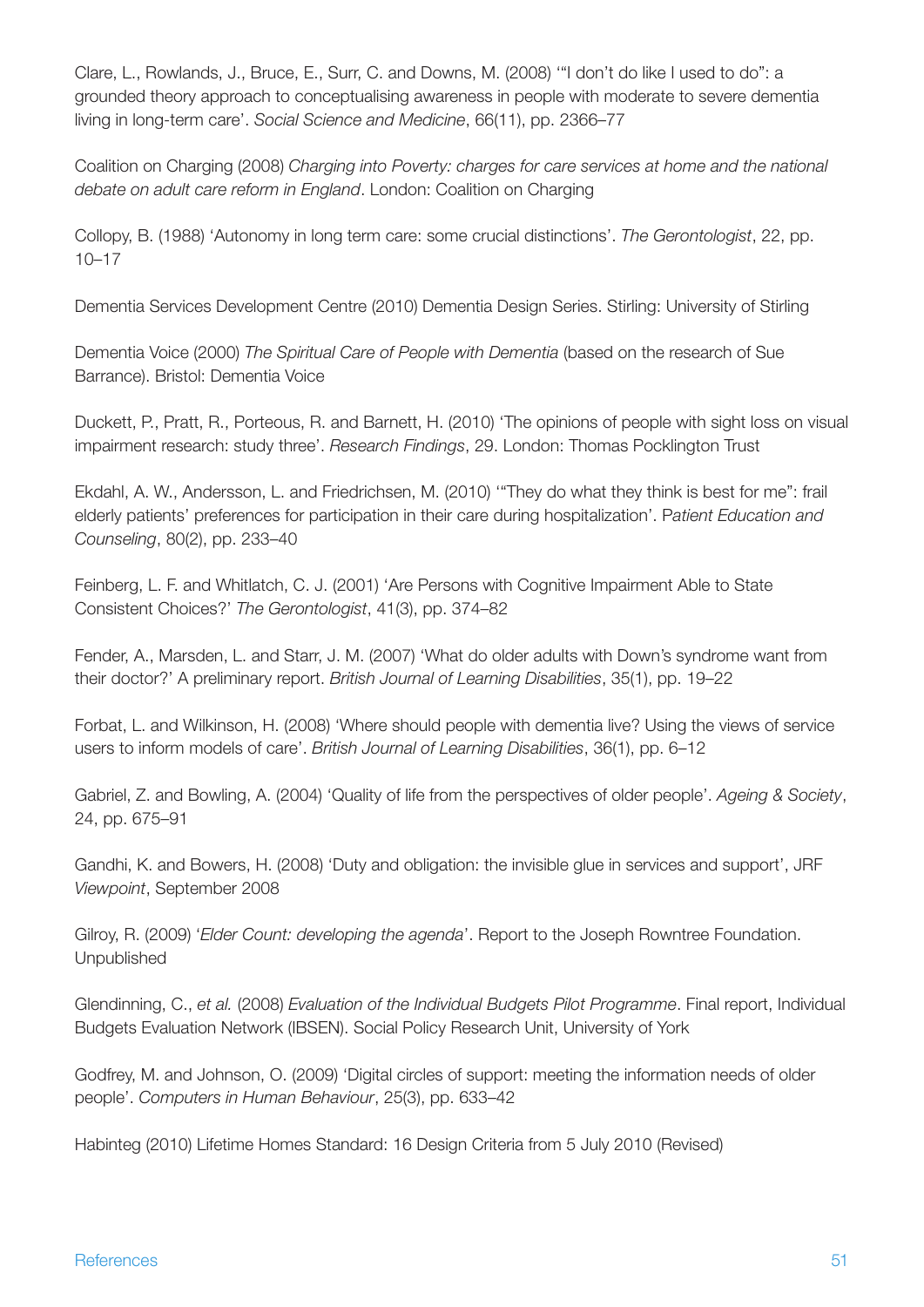Hanley, B. (2005) *Research as Empowerment?* (for the Toronto Seminar Group). York: Joseph Rowntree Foundation

Holland, C., Clark, A., Katz, J. and Peace, S. (2007) *Social Interactions in Urban Public Places*. Bristol: Policy Press

Holland, C. and Katz, J. (2010) 'Cultural identity and belonging in later life: is extra care housing an attractive concept to older Jewish people living in Britain? *Journal of Cross-Cultural Gerontology*, 25(1), pp. 59–69

Holland, C., Kellaher, L., Peace, S. M., Scharf, T., Breeze, E., Gow, J. and Gilhooly, M. (2005) 'Getting out and about'. In A. Walker (ed), *Understanding Quality of Life in Old Age,* pp. 49–63. Maidenhead: Open University Press

Holland, C., Gage, H., Katz, J., Lal, R., Sheehan, B. and Thein, N. (2011) *What Happens to People with Dementia Following Discharge from Hospital?* Project funded by the Alzheimer's Society

Hubbard, G., Tester, S., and Downs, M. G. (2003) 'Meaningful social interactions between older people in institutional care settings'. *Ageing & Society*, 23(1), pp. 99–114

Johnson, J., Rolph, S. and Smith, R. (2010) *Residential Care Transformed: revisiting 'The Last Refuge'.* Basingstoke: Palgrave Macmillan

Kerr, D., Cunningham, C. and Wilkinson, H. (2006) *Responding to the Pain Experiences of Older People with a Learning Disability and Dementia*. York: Joseph Rowntree Foundation

Leece, J. and Peace, S. L. (2010) 'Developing new understandings of independence and autonomy in the personalised relationship'. *British Journal of Social Work*, 40(6), pp. 1847–65

McCormick, J., Clifton, J., Sachrajda, A., Cherti, M. and McDowell, E. (2009) *Getting On: wellbeing in later life*. London: Institute for Public Policy Research

MacDonald, C. (1999) *Support at Home: views of older people about their needs and access to services*. Research findings. Edinburgh: The Scottish Government

Manthorp, C. (2010) *Joy in the Evening: better lives for older people with high support needs*. Joseph Rowntree Foundation

Martin, W. (2010) 'The use of visual images to elicit insights into ageing bodies, "risk" and everyday life'. Paper presented at the Visual Dialogues ESRC seminar series: new agendas in inequalities research

Maslow, A. H. (1943) A Theory of Human Motivation *Psychological Review*, 50, pp. 370–96

Means, R. (2007). 'Safe as houses? Ageing in place and vulnerable older people in the UK'. *Social Policy and Administration*, 41(1), 65–85

Moriarty, J. (2008) *The Health and Social Care Experiences of Black and Minority Ethnic Older People*. Better Health Briefing 9. Race Equality Foundation briefing paper, July 2008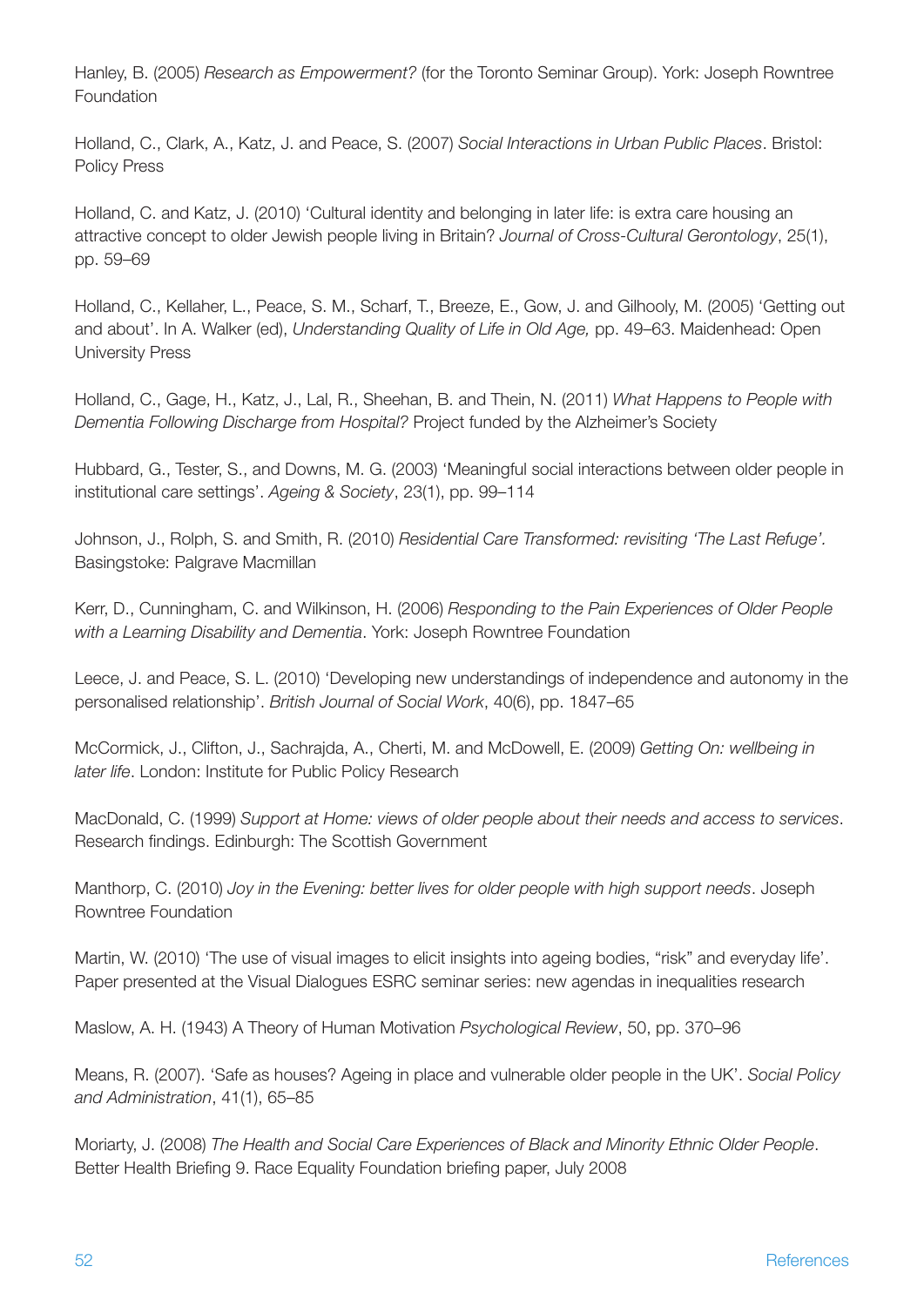Murphy, J., Oliver, T. M. and Cox, S. (2010) 'Talking Mats® help involve people with dementia and their carers in decision-making', JRF *Findings*. York: Joseph Rowntree Foundation

Peace, S., Holland, C. and Kellaher, L. (2006) *Environment and Identity in Later Life: a cross-setting study*. Maidenhead: Open University Press

Peace, S., Holland, C. and Kellaher, L. (2011) '"Option recognition" in later life: variations in ageing in place'. *Ageing & Society*, 31(5), pp. 734–57

Peace, S., Wahl H-W., Mollenkopf, H. and Oswald, F. (2007) 'Environment and Ageing' in J. Bond, S. Peace, F. Dittmann-Kohli and G. Westerhof (eds) *Ageing in Society: European perspectives on gerontology*, pp. 209–34. London: Sage Publications

Platt, L. (2002) *Parallel Lives: poverty among ethnic minority groups in Britain*. London: Child Poverty Action Group

Potter, C. (2009) 'What quality health care means to older people: exploring and meeting their needs'. *Nursing Times*. Retrieved 2 February 2010, from [http://www.nursingtimes.net/nursing-practice-clinical](http://www.nursingtimes.net/nursing-practice-clinical-research/specialists/older-people/what-quality-healthcare-means-to-older-people-exploring-and-meeting-their-needs/5009632.article)[research/specialists/older-people/what-quality-healthcare-means-to-older-people-exploring-and-meeting](http://www.nursingtimes.net/nursing-practice-clinical-research/specialists/older-people/what-quality-healthcare-means-to-older-people-exploring-and-meeting-their-needs/5009632.article)[their-needs/5009632.article](http://www.nursingtimes.net/nursing-practice-clinical-research/specialists/older-people/what-quality-healthcare-means-to-older-people-exploring-and-meeting-their-needs/5009632.article)

Priestley, M. and Rabiee, P. (2002) *Building Bridges: disability and old age*. Summary. ESRC-funded research project. Centre for Disability Studies, University of Leeds

Scourfield, P. (2007) 'Helping older people in residential care remain full citizens'. *British Journal of Social Work*, 37(7), pp. 1135–52

Shakespeare, T. and Watson, N. (2002) 'The social model of disability: an outdated ideology?' *Research in Social Science and Disability*, 2, pp. 9–28

Sherman, E. and Dacher, J. (2005) 'Cherished objects and the home: their meaning and roles in late life'. In G. D. Rowles and H. Chaudhury (eds), *Home and Identity in Late Life: international perspectives*. New York: Springer Publishing Company Inc.

Swain, J. and French, S. (2000) 'Towards an affirmation model of disability'. *Disability & Society*, 15(4), pp. 569–82

Tanner, D. (2001) 'Sustaining the self in later life: supporting older people in the community'. *Ageing & Society*, 21(3), pp. 255–78

Trigg, R., Skevington, S. M. and Jones, R. W. (2007) 'How can we best assess the quality of life of people with dementia? The Bath Assessment of Subjective Quality of Life in Dementia (BASQID)'. *The Gerontologist*, 47(6), pp. 789–97

Twigg, J. (2010) *The Embodiment of Age?* Keynote address: paper presented at the British Society of Gerontology Conference, Brunel University. Retrieved 2 February 2010, from [http://www.](http://www.britishgerontology.org/10newsletter4/research2.asp) [britishgerontology.org/10newsletter4/research2.asp](http://www.britishgerontology.org/10newsletter4/research2.asp)

United Kingdom. Office of the Deputy Prime Minister, Neighbourhood Renewal Unit. 2005. Diversity and

#### References 53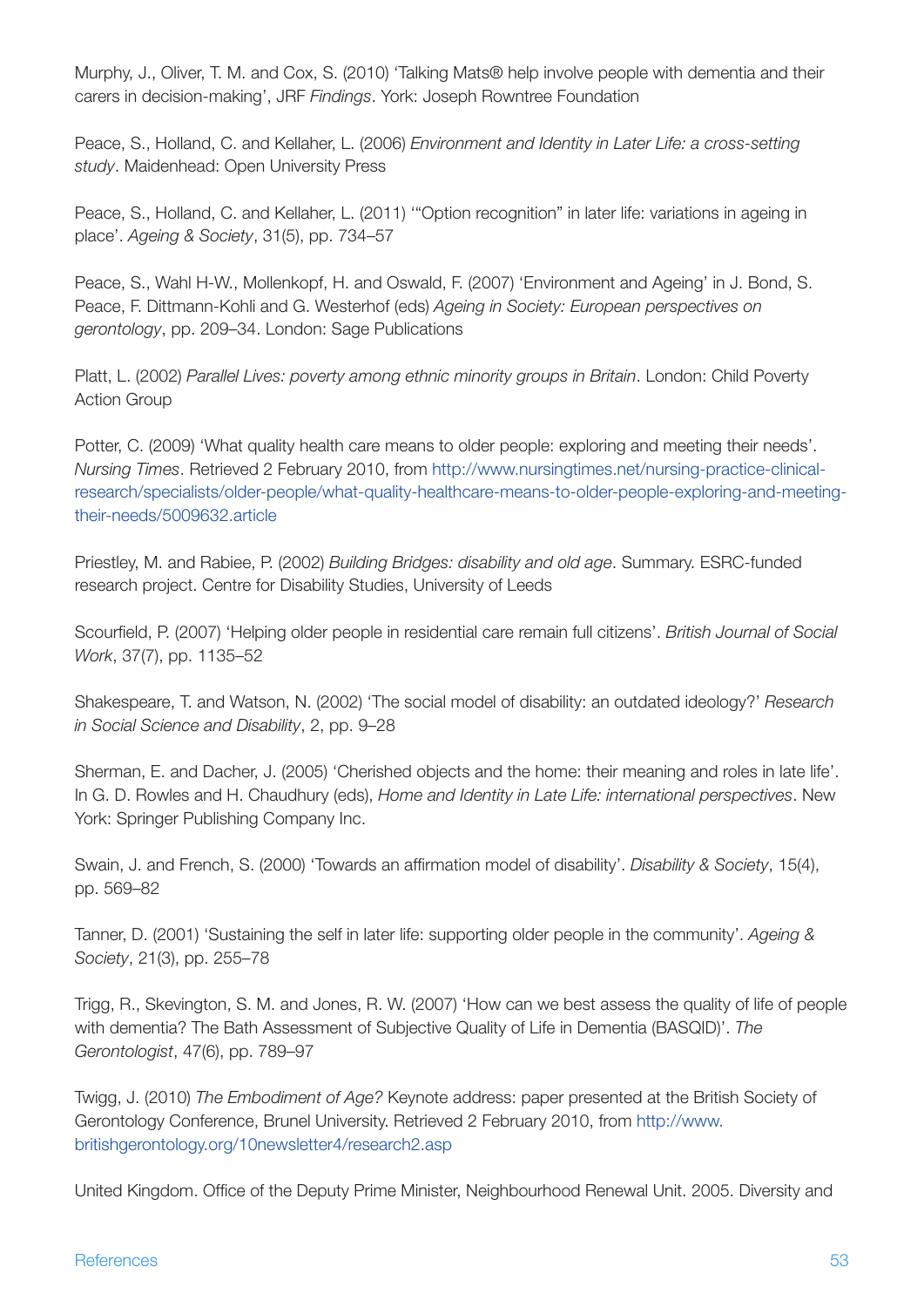Neighbourhood Renewal. *Factsheet 04NRU02904*

Walker, M. (1977) 'Teaching sign language to deaf mentally handicapped adults', *Language and the Mentally Handicapped*, 3, pp. 3–25. British Institute of Mental Handicap

Ward, R. and Bytheway, B. (eds) (2008) *Researching Age and Multiple Discrimination*. London: Centre for Policy on Ageing

Welford, C., Murphy, K., Wallace, M. and Casey, D. (2010) 'A concept analysis of autonomy for older people in residential care'. *Journal of Clinical Nursing*, 19(9–10), pp. 1226–35

Williamson, T. (2010) *My Name is not Dementia: people with dementia discuss quality of life indicators*. London: Alzheimer's Society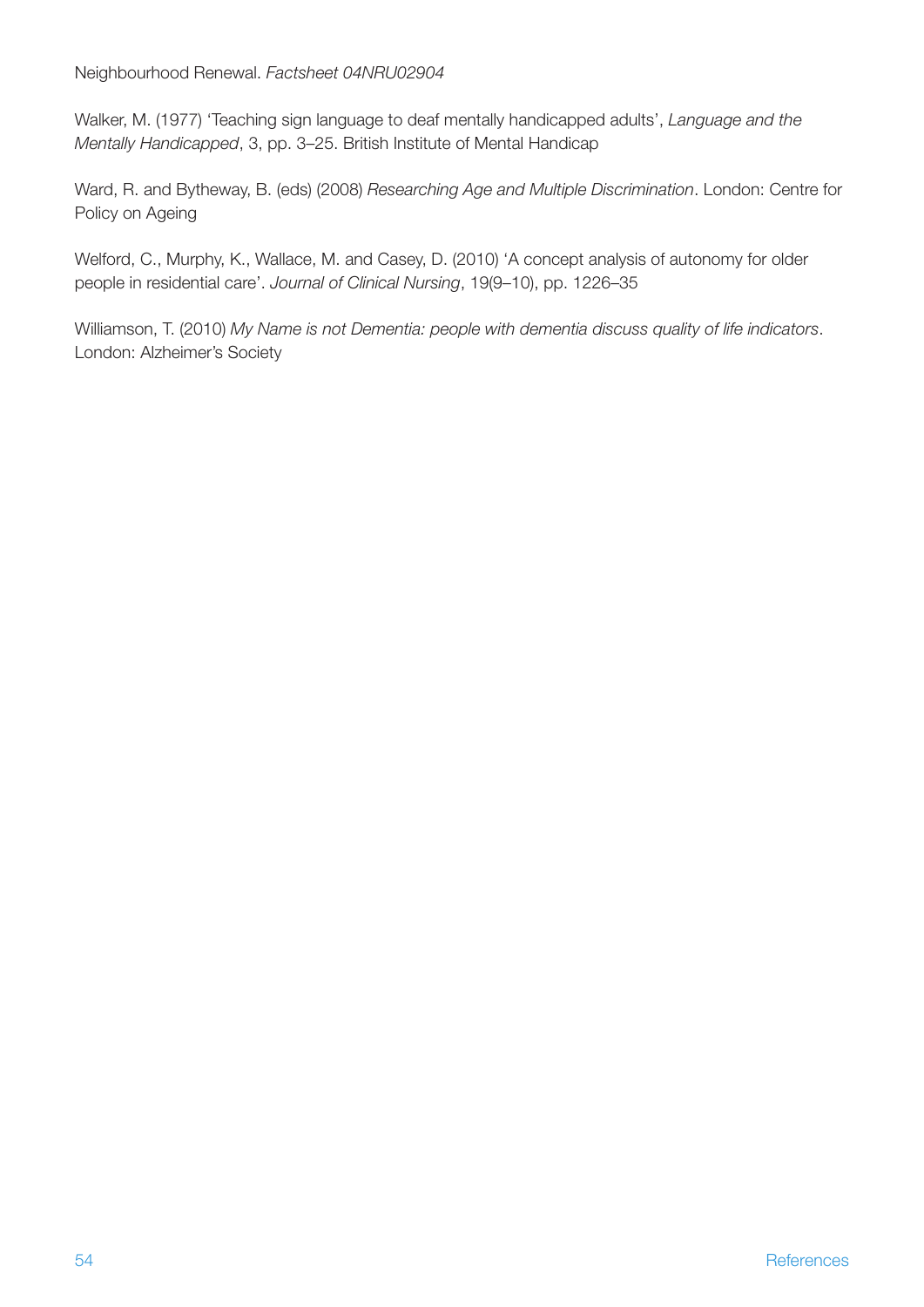## **Appendix I**

## **Further details about our methodology and profile of the sample**

#### **Age of participants**

| Age band    | No. of participants |
|-------------|---------------------|
| 40-49 years |                     |
| 50-59 years | 2                   |
| 60-69 years | З                   |
| 70-79 years | 5                   |
| 80-84 years | З                   |
| 85-93 years | 11                  |
| Not given   |                     |
| Total       | 26                  |

### **Geographical location of participants**

| <b>Country</b> | <b>County (England only)</b> | No. of participants |
|----------------|------------------------------|---------------------|
| England        | London                       | 6                   |
|                | Yorkshire                    | 4                   |
|                | Cumbria                      | $\overline{2}$      |
|                | Oxfordshire                  | 2                   |
|                | <b>Essex</b>                 | 4                   |
|                | Buckinghamshire              | $\overline{2}$      |
|                | Surrey                       |                     |
| Wales          |                              | 4                   |
| Scotland       |                              |                     |
| Total          |                              | 26                  |

#### **Accommodation**

| <b>Accommodation type</b> | No. of participants |  |
|---------------------------|---------------------|--|
| Care/nursing home         |                     |  |
| Extra care housing        | ソ                   |  |
| Sheltered housing         | 2                   |  |
| Homeless hostel           | 2                   |  |
| Own home in community     | 15                  |  |
| Total                     | 26                  |  |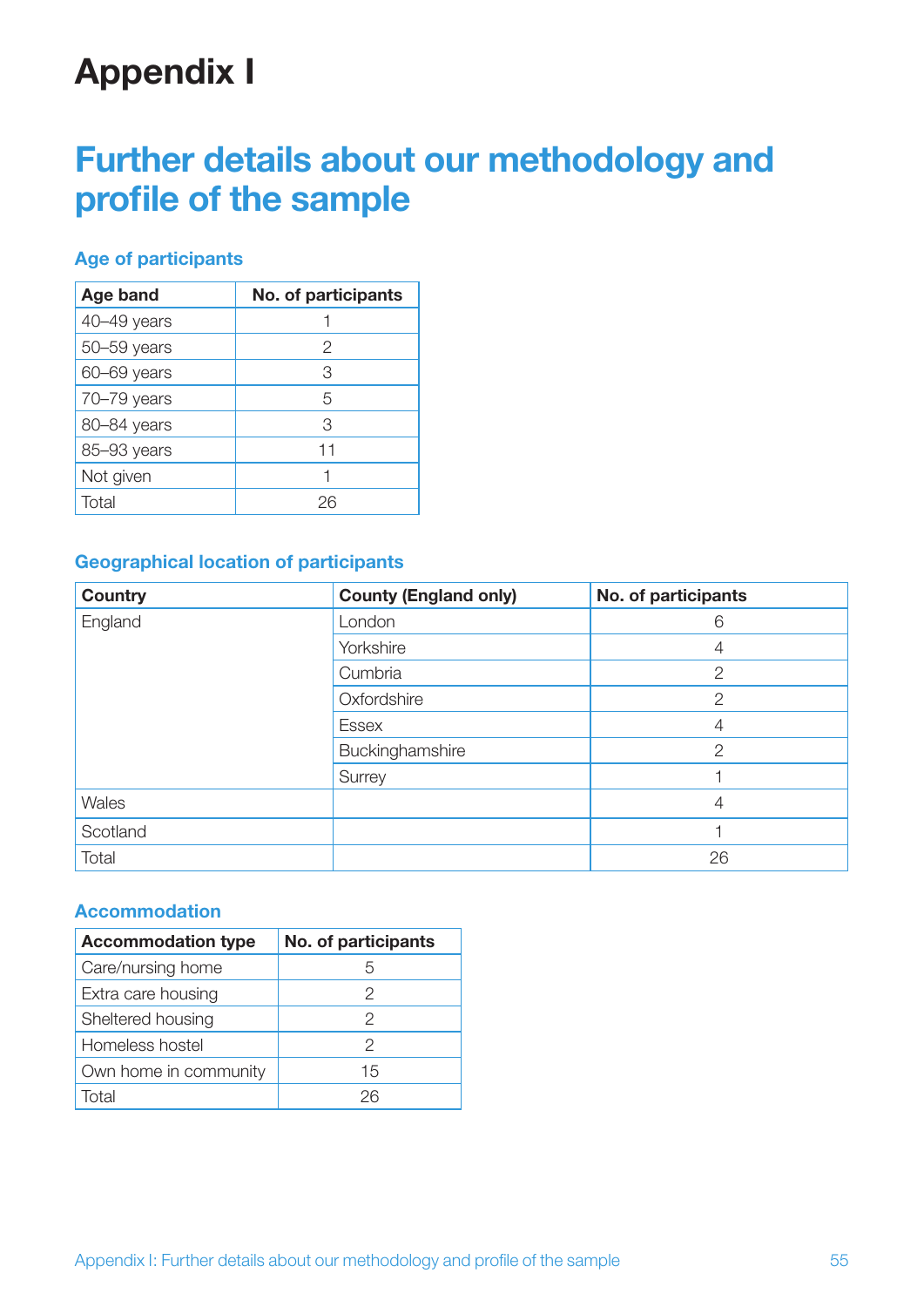#### **Living arrangements**

| <b>Living arrangements</b> | No. of participants |
|----------------------------|---------------------|
| Live alone                 | 20                  |
| Live with spouse/partner   |                     |
| Live with family           |                     |
| Total                      | ンド                  |

#### **Health, disability and care needs**

Most participants had mobility and/or sensory (deaf /visual) impairments.

Nine participants had been diagnosed with dementia and others complained of memory loss.

Most participants had at least one additional serious health condition. These included muscular dystrophy, diabetes, heart disease, cancer, osteoporosis, incontinence.

Two people had learning difficulties, one of whom was also blind.

One younger person attended dialysis four times a week.

Two people had been born with severe physical disabilities.

Twenty-one participants were receiving formal care and many also received care from relatives or friends.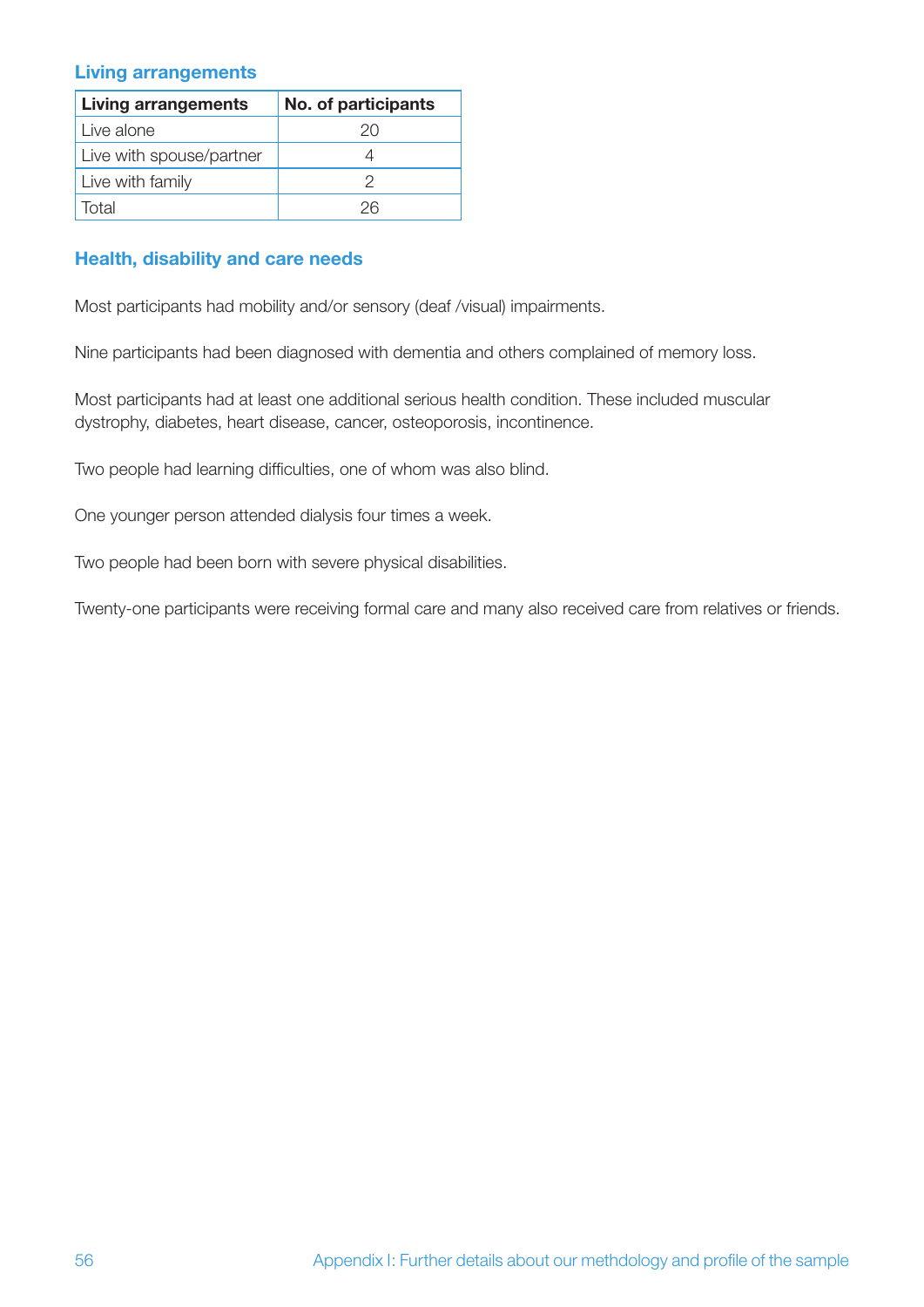## **Appendix II**

## **The facets of life wheel (adapted version)**

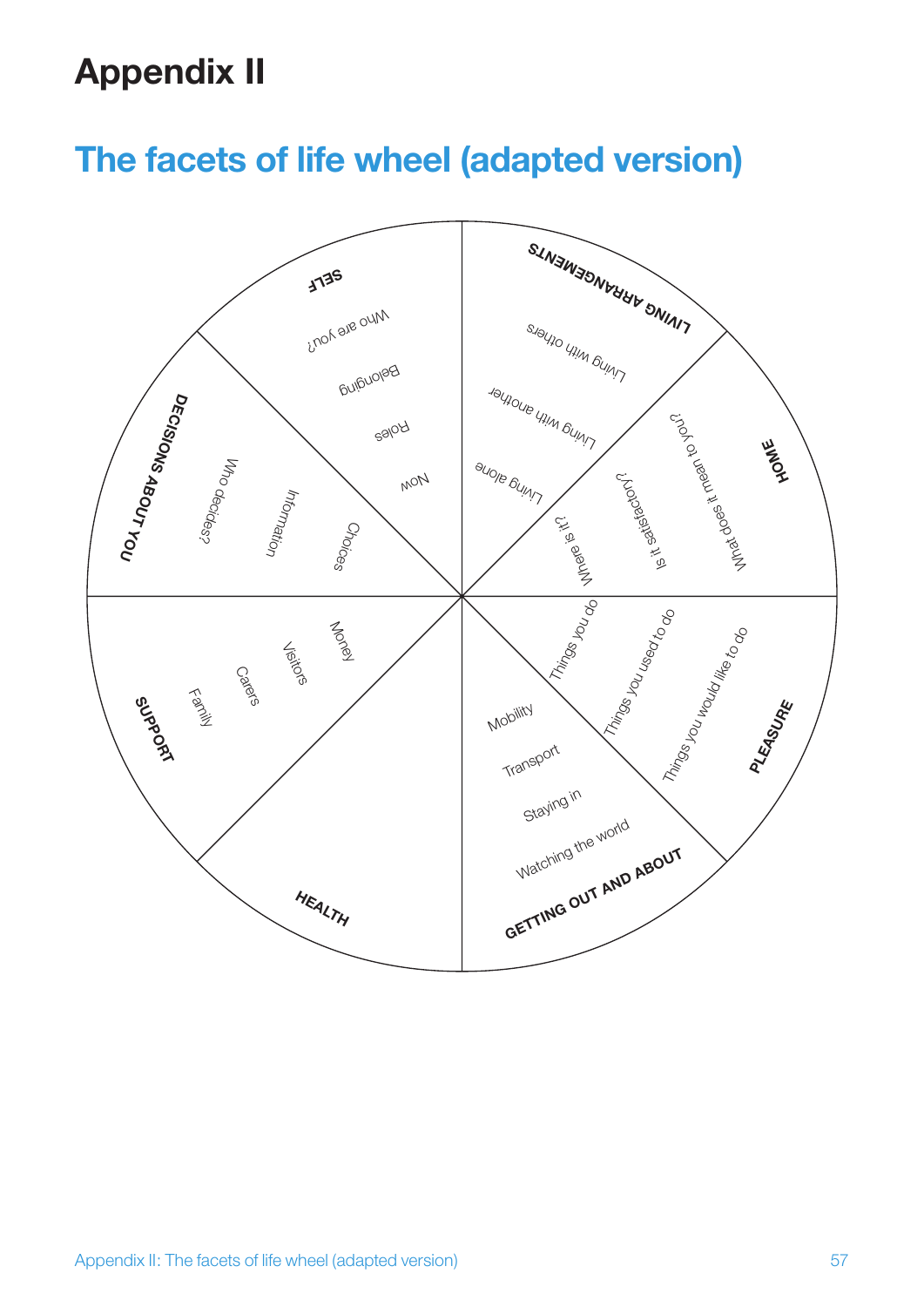## **Acknowledgements**

The core members of the project team would like to thank our colleagues from the Open University: Professor Emerita Shirley Reveley (former Dean of the Faculty of Health and Social Care), Dr Judith Dorrell and Lee Humber (both former PhD students), who helped us with the fieldwork for this study. We also received advice from Dr Nori Graham, an esteemed old-age psychiatrist and former chairperson of Alzheimer's UK and Alzheimer's International.

We would also like to thank everyone who assisted with this study. We would particularly like to acknowledge those people who talked to us, and those who helped to pave the way for these discussions. Finally, we would like to thank the Joseph Rowntree Foundation, especially Philippa Hare and Emma Stone.

## **About the authors**

The authors are all members of the Faculty of Health and Social Care at The Open University.

**Jeanne Katz** is a Senior Lecturer. She is a medical sociologist by training and her research over the past 20 years has focused primarily, but not exclusively, on the experiences of older people living, ageing and dying in different settings, primarily in the care home sector. Her research has been funded by the Department of Health, The Alzheimer's Society, housing charities, as well as by the Joseph Rowntree Foundation.

**Caroline Holland** is a Research Fellow with a background in public sector housing and community work. Over the past 18 years she has researched across the varied environments of later life, from small residential homes to public places. She has also recently researched aspects of age discrimination; older people and technological inclusion; and transitions to care homes for people with dementia. She has received funding from the Big Lottery Fund, ESRC, Grundtvig and the Alzheimer's Society.

**Sheila Peace** is Professor of Social Gerontology. A social geographer by first discipline, Sheila has maintained an ongoing research career (funded through DH, ESRC, the Big Lottery Fund, the Joseph Rowntree Foundation and local authorities) concerned with many aspects of environment and ageing, including quality of life issues for older people living in care homes, mainstream housing and supportive housing, and intergenerational social interaction within the community.

**Emily Taylor** is a sociologist who is interested in how people make sense of policies and interventions in health and social care. She recently gained her PhD from the Faculty of Health and Social Care at the Open University. She is now a Research Associate in the Behaviour and Health Research Unit at Cambridge University where she is investigating the public acceptability of health behaviour policies.